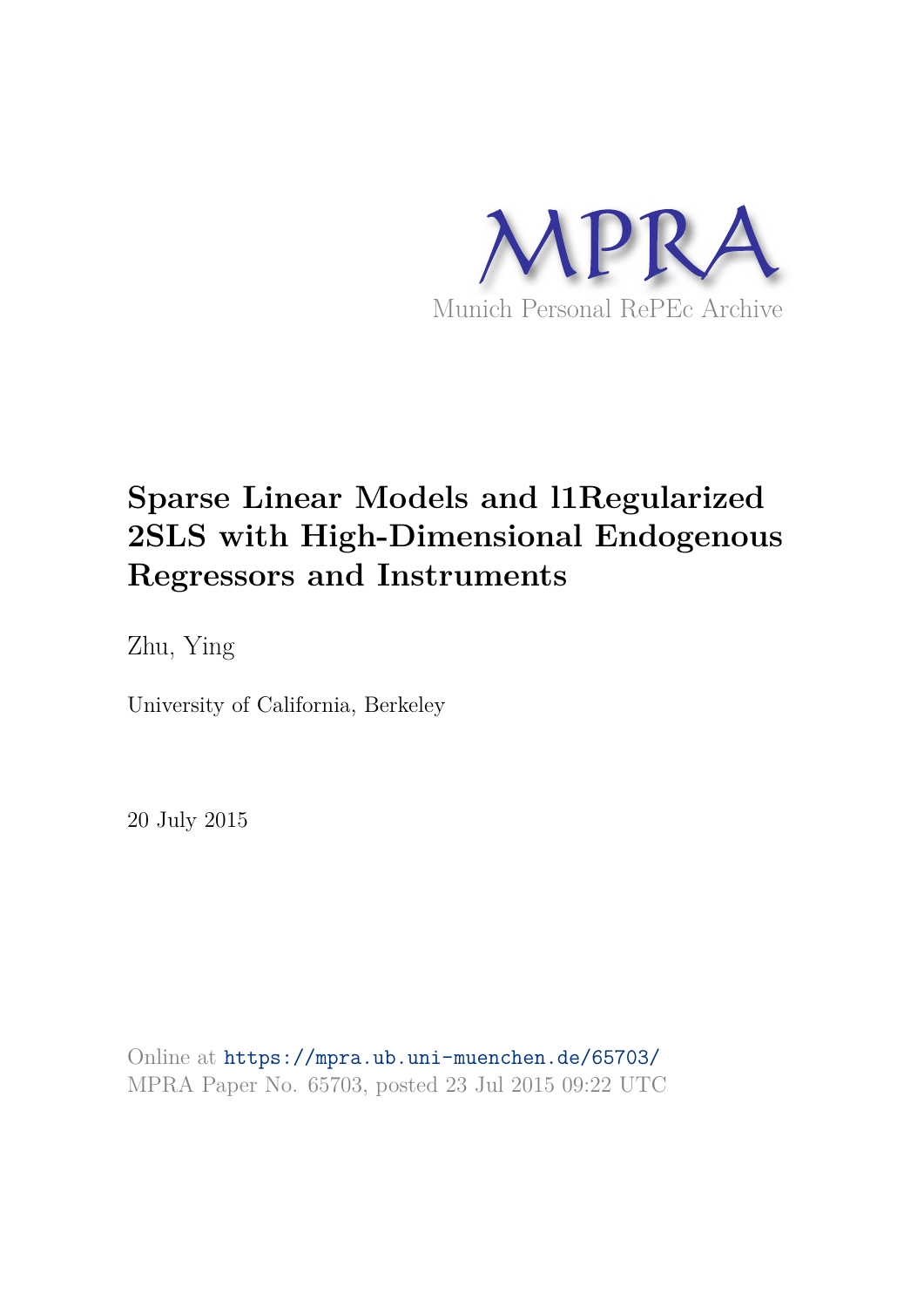## Sparse Linear Models and *l*1−Regularized 2SLS with High-Dimensional Endogenous Regressors and Instruments<sup>\*</sup>

Ying Zhu

This revision: July, 2015 (First draft: August, 2013)

*yingzhu@berkeley.edu. Tel: 406-465-0498.*

#### **Abstract**

We explore the validity of the 2-stage least squares estimator with *l*<sup>1</sup>−regularization in both stages, for linear models where the numbers of endogenous regressors in the main equation and instruments in the first-stage equations can exceed the sample size, and the regression coefficients belong to  $l_q$ <sup>−</sup> "balls" for  $q \in [0, 1]$ , covering both exact and approximate sparsity cases. Standard high-level assumptions on the Gram matrix for *l*<sup>2</sup>−consistency require careful verifications in the two-stage procedure, for which we provide detailed analysis. We establish finite-sample bounds and conditions for our estimator to achieve *l*<sup>2</sup>−consistency and variableselection consistency. Practical guidance for choosing the regularization parameters is provided.

JEL Classification: C13, C31, C36 Keywords: High-dimensional statistics; Lasso; sparse linear models; endogeneity; two-stage estimation

## **1 Introduction**

The objective of this paper is consistent estimation and selection of regression coefficients in models with a large number of endogenous regressors. We consider the linear model

$$
Y_i = X_i^T \beta^* + \epsilon_i = \sum_{j=1}^p X_{ij} \beta_j^* + \epsilon_i, \quad i = 1, ..., n
$$
 (1)

where  $\epsilon_i$  is a zero-mean random error possibly correlated with  $X_i$  and  $\beta^*$  is an unknown vector of parameters of our main interests. The  $j^{th}$  component of  $\beta^*$  is denoted by  $\beta_j^*$ . The  $j^{th}$  component of  $X_i$  is *endogenous* if  $\mathbb{E}(X_{ij}\epsilon_i) \neq 0$  and *exogenous* if  $\mathbb{E}(X_{ij}\epsilon_i) = 0$ . Without loss of generality, we will assume all regressors are endogenous throughout the rest of this paper for notational convenience (a modification to allow mix of endogenous and exogenous regressors is straightforward.). When

<sup>∗</sup> I thank James Powell, Martin Wainwright, and Demian Pouzo for useful discussions and comments. I am also grateful to the editor Jianqing Fan, the AE, and the anonymous referees for detailed feedback and suggested improvement on this paper. All errors are my own. This work was financially supported by Haas School of Business at UC Berkeley.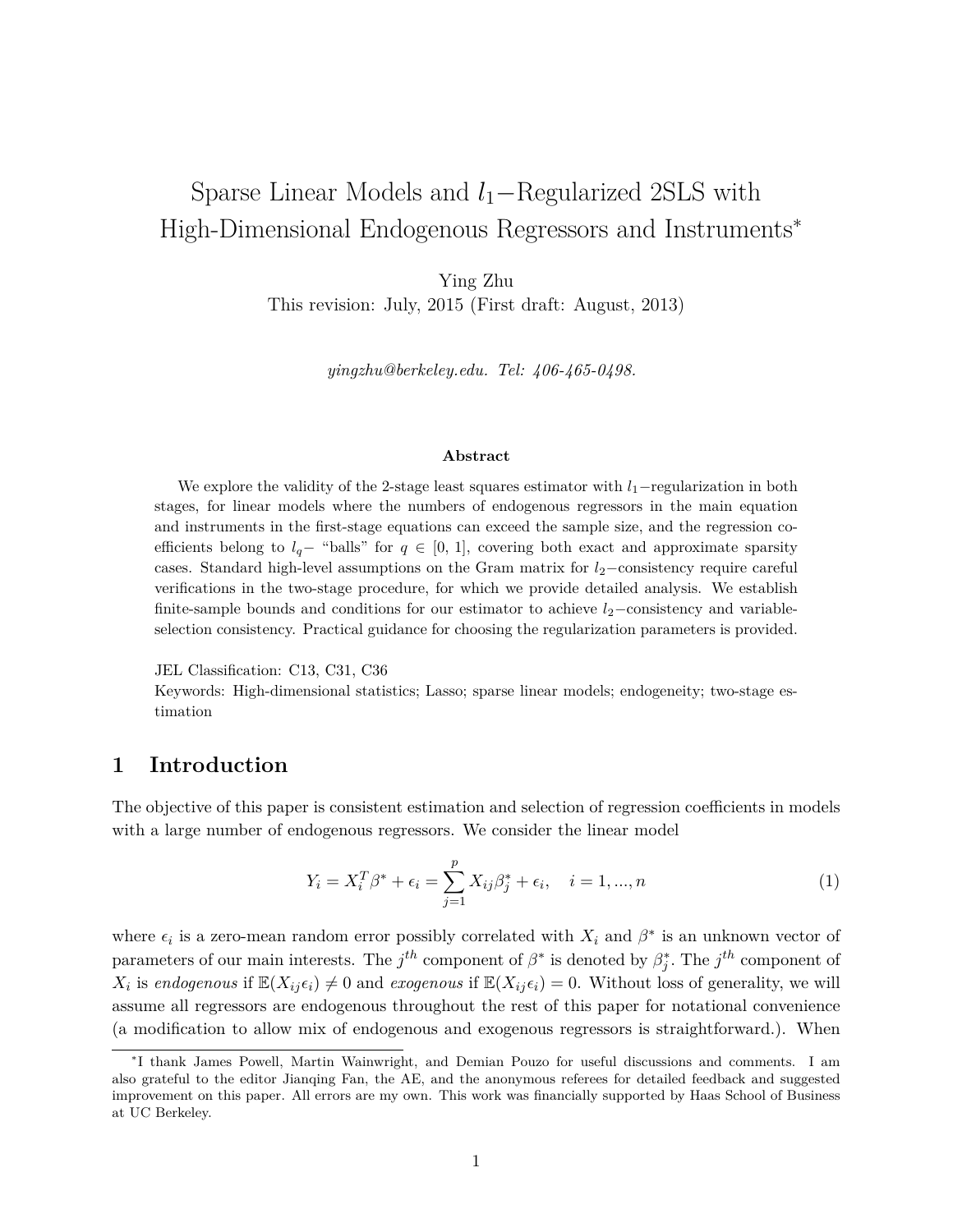endogenous regressors are present, the classical least squares estimator will be inconsistent for *β* ∗ (i.e.,  $\hat{\beta}_{OLS} \stackrel{p}{\rightarrow} \beta^*$ ) even when the dimension *p* of  $\beta^*$  is small relative to the sample size *n*. The two-stage least squares (2SLS) estimation plays an important role in accounting for endogeneity that comes from individual choice or market equilibrium (e.g., Wooldridge, 2002), and is based on the following "first-stage" equations for the components of  $X_i$ ,

$$
X_{ij} = Z_{ij}^T \pi_j^* + \eta_{ij} = \sum_{l=1}^{d_j} Z_{ijl} \pi_{jl}^* + \eta_{ij}, \qquad i = 1, ..., n, \ j = 1, ..., p.
$$
 (2)

For each  $j = 1, ..., p$ ,  $Z_{ij}$  is a  $d_j \times 1$  vector of instrumental variables, and  $\eta_{ij}$  a zero-mean random error which is uncorrelated with  $Z_{ij}$ , and  $\pi_j^*$  is an unknown vector of nuisance parameters. We will refer to the equation in (1) as the main equation (or second-stage equation) and the equations in (2) as the first-stage equations. Without loss of generality, the assumption  $\mathbb{E}(Z_i, \epsilon_i) = \mathbb{E}(Z_i, \eta_i) = \mathbf{0}$ for all  $j = 1, ..., p$  and  $\mathbb{E}(Z_{ij}\eta_{ij'}) = \mathbf{0}$  for all  $j \neq j'$  implies a triangular simultaneous equations model structure.

High dimensionality arises in (1) and (2) when the dimension  $p$  of  $\beta^*$  is large relative to the sample size *n* (namely,  $p \simeq n$  or even  $p \gg n$ ) or when the dimension  $d_j$  of  $\pi_j^*$  is large relative to the sample size *n* (namely,  $d_j \geq n$  or  $d_j \geq n$ ) for at least one *j*. This paper concerns the case where  $p \gg n$  and  $d_j \ll n$ , or the case where  $p \gg n$  and  $d_j \gg n$ , and  $\beta^*$  and  $\pi_j^*$  (for  $j = 1, ..., p$ ) are "sparse" in a way to be defined in Section 2. The analysis for the case  $p \ge n$  or  $p \ge n$  is useful, for example, when we have the model  $Y_i = f(X_i) + \epsilon_i$  where  $\epsilon_i \sim \mathcal{N}(0, \sigma^2)$ ,  $\mathbb{E}(\epsilon_i | X_i) \neq 0$  for all *i*, and  $f(\cdot)$  is an unknown function of interest and can be approximated by linear combinations of some set of basis functions, i.e.,  $f(X_i) = \sum_{j=1}^p \beta_j \phi_j(X_i)$ .

An empirical example of the case  $p \leq n$  or  $p \geq n$  concerns the estimation of network or community influence. For example, Manresa (2014) looks at how a firm's production output is influenced by the investment of other firms. As a future extension, she suggests an alternative model that looks at the network influence in terms of the output of the other firms rather than their investment:

$$
Y_{it} = \alpha_i + X_{it}^T \theta + \sum_{j \in \{1, \dots, n\}, j \neq i} \beta_{ji} Y_{jt} + \epsilon_{it}
$$

for  $i = 1, ..., n$  and  $t = 1, ..., T$ , where  $X_{it}$  denotes a vector of exogenous regressors specific to firm *i* at period *t* (e.g., investment), and  $\alpha_i$  is the fixed effect of firm *i*. Notice that  $Y_{jt}$ , the output of other firms enters the right-hand-side of the equations above as additional regressors and  $\beta_{ji}$ 's,  $j = 1, ..., n$ , and  $j \neq i$  are interpreted as the network influence arising from firm *j*'s output on firm *i*'s output. Furthermore, the influence on firm *i* from firm *j* is allowed to differ from the influence on firm *j* from firm *i*. Endogeneity arises from the simultaneity of the output variables when  $cov(\epsilon_{it}, \epsilon_{it}) \neq 0$  (e.g., presence of unobserved network characteristics that are common to all firms' output). As a result, the number of endogenous regressors in the model above is of the order  $O(n)$ , which exceeds the number of periods *T* in the application considered by Manresa (2014).

In the literature on high-dimensional sparse linear regression models, a great deal of attention has been given to the *l*1−penalized least squares. In particular, the Lasso is the most studied technique (see, e.g., Tibshirani, 1996; Candès and Tao, 2007; Bickel, Ritov, and Tsybakov, 2009; Belloni, Chernozhukov, and Wang, 2011; Belloni and Chernozhukov, 2011b; Loh and Wainwright,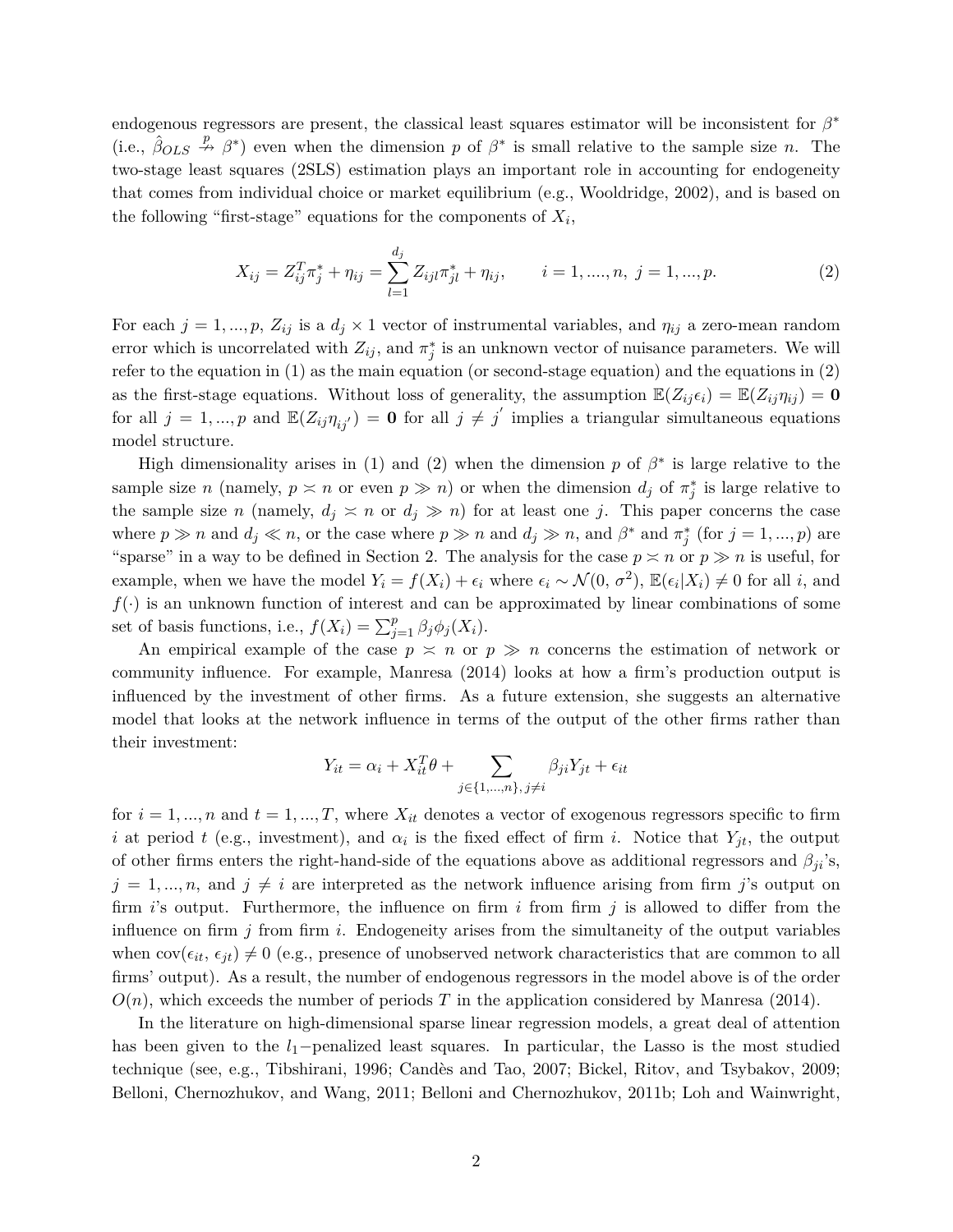2012; etc.). Variable selection when the dimension of the problem is larger than the sample size has also been studied in the likelihood method setting with penalty functions other than the *l*1−norm (see, e.g., Fan and Li, 2001; Fan and Lv, 2011; Fan and Liao, 2014). Lecture notes by Koltchinskii (2011), as well as recent books by Bühlmann and van de Geer (2011) and Wainwright (2015) have given a more comprehensive introduction to high-dimensional statistics.

Recently, these *l*1−penalized techniques have been applied in a number of econometrics papers. Caner (2009) studies a Lasso-type GMM estimator. Rosenbaum and Tsybakov (2010) study the high-dimensional errors-in-variables problem where the non-random regressors are observed with additive error and they present an application to hedge fund portfolio replication. Belloni, Chen, Chernozhukov, and Hansen (2012) estimate the optimal instruments using the Lasso and in an empirical example dealing with the effect of judicial eminent domain decisions on economic outcomes, they find the Lasso-based instrumental variable estimator outperforms an intuitive benchmark. Fan, Lv, and Li (2011) review the literature on sparse high-dimensional econometric models and also cover other regularization methods for several models including the vector autoregressive model for measuring the effects of monetary policy, panel data model for forecasting home price, and volatility matrix estimation in finance.

For the triangular simultaneous equations structure (1) and (2), the case where  $d_j \gg n$  for at least one *j* but  $p \ll n$  has been considered by Belloni and Chernozhukov (2011b), where they showed the instruments selected by the Lasso technique in the first-stage regression can produce an efficient estimator with a small bias at the same time. In the case where  $p \gg n$  and  $d_j \ll n$ for all *j*, we can obtain the fitted regressors by a standard least squares estimation on each of the first-stage equations separately as usual and then apply the Lasso using these fitted regressors in the second-stage regression. Similarly, in the case where  $p \gg n$  and  $d_i \gg n$  for all *j*, we can obtain the fitted regressors by performing a regression with the Lasso on each of the first-stage equations separately and then apply another Lasso estimation using these fitted regressors in the second-stage.

Compared to existing 2SLS techniques which either limit the number of regressors entering the first-stage equations or the second-stage equation or both, our two-stage estimation procedures with *l*<sub>1</sub>−regularization in both stages are more flexible and particularly powerful for applications in which the vector of parameters of interests is sparse and there is lack of information about the relevant explanatory variables and instruments. In terms of implementations, our high-dimensional 2SLS procedures are intuitive and can be easily implemented using built-in routines in software packages (e.g., *matlab* and *R*) for the standard Lasso estimation of linear models without endogeneity. We also provide practical guidance for choosing the regularization parameters. As we will see in Section 3, the complex structure of (1) and (2) and the nature of our regularized 2-stage least squares type estimation render existing adaptive methods (e.g., Antoniadis, 2010; Sun and Zhang, 2010, 2012; Belloni, et al., 2011; Gautier and Tsybakov, 2014; etc.) for setting the second-stage regularization parameter less useful. Instead, we recommend the model-free ESCV ("Estimation Stability and Cross Validation") criterion proposed by Lim and Yu (2013) and applied in Yu (2013). Using the estimates from the ESCV procedure, we also propose an alternative "plug-in" method for choosing the second-stage regularization parameter, which in practice may be compared with the optimal regularization parameter chosen by the ESCV criterion to determine whether the amount of penalty is sufficient.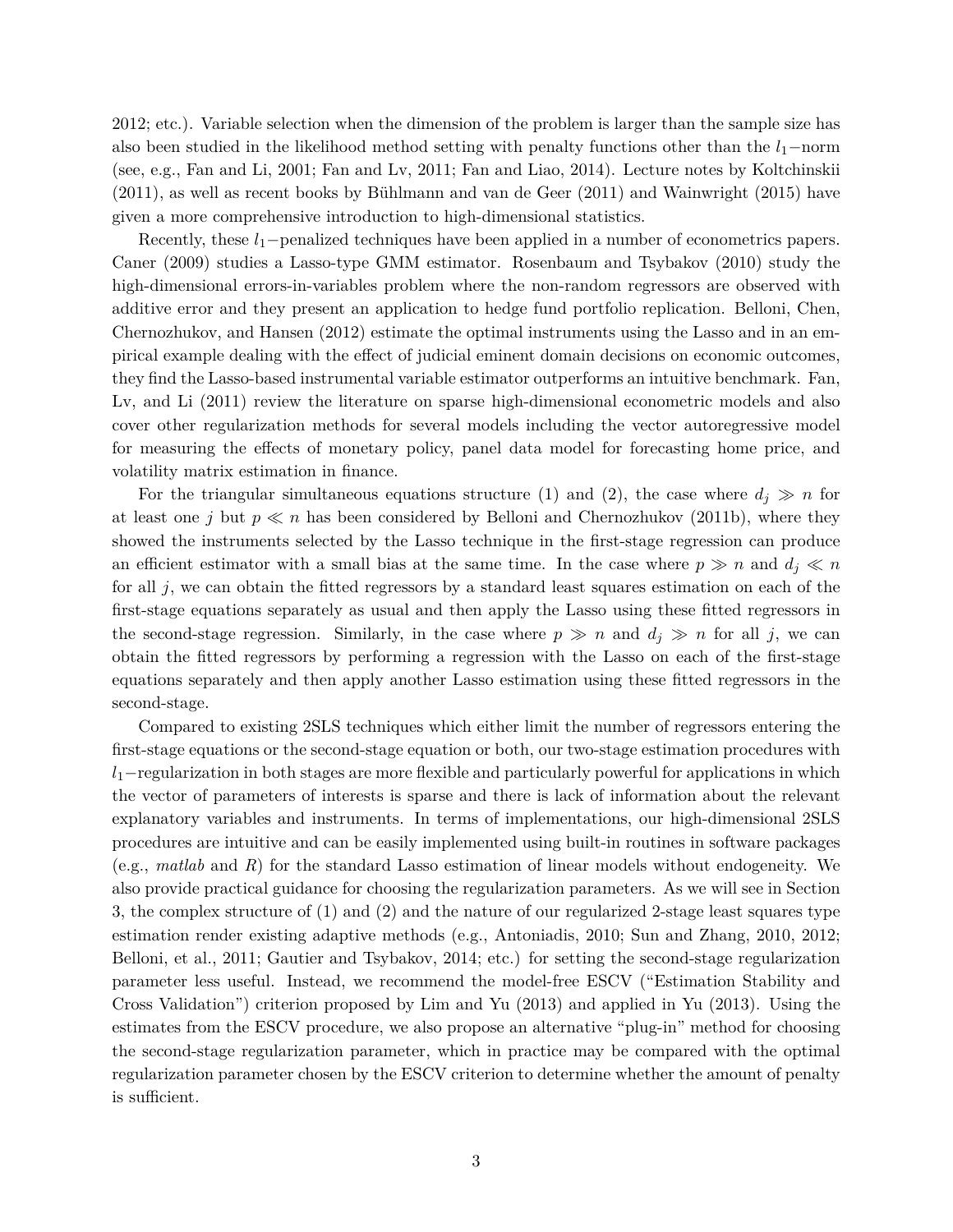In terms of analyzing the statistical properties, the extension from models with a few endogenous regressors to models with many endogenous regressors  $(p \gg n)$  in the context of triangular simultaneous equations (1) and (2) for the two-stage estimation is not obvious. This paper aims to explore the validity of these two-step estimators in the high-dimensional sparse setting. Another contribution of this paper is to introduce analysis that is suitable for showing estimation consistency of the two-step type high-dimensional estimators. When endogeneity is absent from model (1), there is a well-developed theory on what conditions on the design matrix  $X \in \mathbb{R}^{n \times p}$  are sufficient for an *l*<sub>1</sub>−regularized estimator to consistently estimate  $\beta^*$ . In some situations one can impose these conditions directly as an assumption on the underlying design matrix. However, when employing a regularized 2SLS estimator in the context of triangular simultaneous linear equation models in the high-dimensional setting, namely, (1) and (2), there is no guarantee that the random matrix  $\frac{\hat{X}^T \hat{X}}{n}$  (with  $\hat{X}$  obtained from regressing  $X$  on the instrumental variables) would automatically satisfy these previously established conditions for estimation consistency. To the best of our knowledge, previous literature has not dealt with this issue. This paper explicitly shows that these conditions indeed hold for  $\frac{\hat{X}^T \hat{X}}{n}$  with high probability under appropriate conditions. It also establishes the sample size required for  $\frac{\hat{X}^T \hat{X}}{n}$  to satisfy these conditions.

We begin in Section 2 with model assumptions imposed on (1) and (2). The high-dimensional 2SLS procedure and its theoretical properties are established in Section 3, where practical guidance for choosing the regularization parameter is also provided. Section 4 presents simulation results and compares the various practical choices of the regularization parameters. Section 5 concludes this paper and discusses future extensions. The main proofs are collected in Appendices A and B. Additional supplementary materials are included in:

https://sites.google.com/site/yingzhu1215/home/HD2SLS\_Supplement.pdf.

**Notation**. For the convenience of the reader, we summarize here notations to be used throughout this paper. The *l<sub>q</sub>*−norm of a vector  $v \in m \times 1$  is denoted by  $|v|_q$ ,  $1 \le q \le \infty$  where  $|v|_q := (\sum_{i=1}^m |v_i|^q)^{1/q}$  when  $1 \le q < \infty$  and  $|v|_q := \max_{i=1,\dots,m} |v_i|$  when  $q = \infty$ . For a matrix *A* ∈  $\mathbb{R}^{m \times m}$ , write  $|A|_{\infty}$  := max<sub>*i,j*</sub> |*a<sub>ij</sub>* | to be the elementwise  $l_{\infty}$ -norm of *A*. The *l*<sub>2</sub>-operator norm, or spectral norm of the matrix *A* corresponds to its maximum singular value: it is defined  $\|A\|_2 := \sup_{v \in S^{m-1}} |Av|_2$ , where  $S^{m-1} = \{v \in \mathbb{R}^m \mid |v|_2 = 1\}$ . The  $l_{\infty}$  matrix norm (maximum absolute row sum) of *A* is denoted by  $||A||_{\infty} := \max_{i} \sum_{j} |a_{ij}|$  (note the difference between  $|A|_{\infty}$  and  $||A||_{\infty}$ ). For a square matrix A, denote its minimum eigenvalue and maximum eigenvalue by  $\lambda_{\min}(A)$  and  $\lambda_{\max}(A)$ , respectively. For functions  $f(n)$  and  $g(n)$ , write  $f(n) \succeq g(n)$  to mean that  $f(n) \ge cg(n)$  for a universal constant  $c \in (0, \infty)$  and similarly,  $f(n) \precsim g(n)$  to mean that  $f(n) \leq c' g(n)$  for a universal constant  $c' \in (0, \infty)$ ;  $f(n) \approx g(n)$  when  $f(n) \succeq g(n)$  and *f*(*n*)  $\leq g(n)$  hold simultaneously. For some integer  $s \in \{1, 2, ..., m\}$ , the *l*<sub>0</sub>−ball of "radius" *s* is given by  $\mathbb{B}_0^m(s) := \{v \in \mathbb{R}^m \mid |v|_0 \leq s\}$  where  $|v|_0 := \sum_{i=1}^m 1\{v_i \neq 0\}$ . Similarly, the *l*<sub>2</sub>-ball of radius *r* is given by  $\mathbb{B}_{2}^{m}(r) := \{v \in \mathbb{R}^{m} \mid |v|_{2} \leq r\}$ . Also, write  $\mathbb{K}(s, m, r) := \mathbb{B}_{0}^{m}(s) \cap \mathbb{B}_{2}^{m}(r)$  and  $\mathbb{K}^2(s, m, r) := \mathbb{K}(s, m, r) \times \mathbb{K}(s, m, r)$ . For a vector  $v \in \mathbb{R}^p$ , let  $J(v) = \{j \in \{1, ..., p\} | v_j \neq 0\}$ be its support, i.e., the set of indices corresponding to its non-zero components  $v_j$ . The cardinality of a set  $J \subseteq \{1, ..., p\}$  is denoted by |*J*|. Denote max $\{a, b\}$  by  $a \vee b$  and min $\{a, b\}$  by  $a \wedge b$ . As a general rule for the proofs, *c* constants denote generic positive constants that are independent of  $n, p, d, R_{q_2}, R_{q_1}$ , and may change from place to place.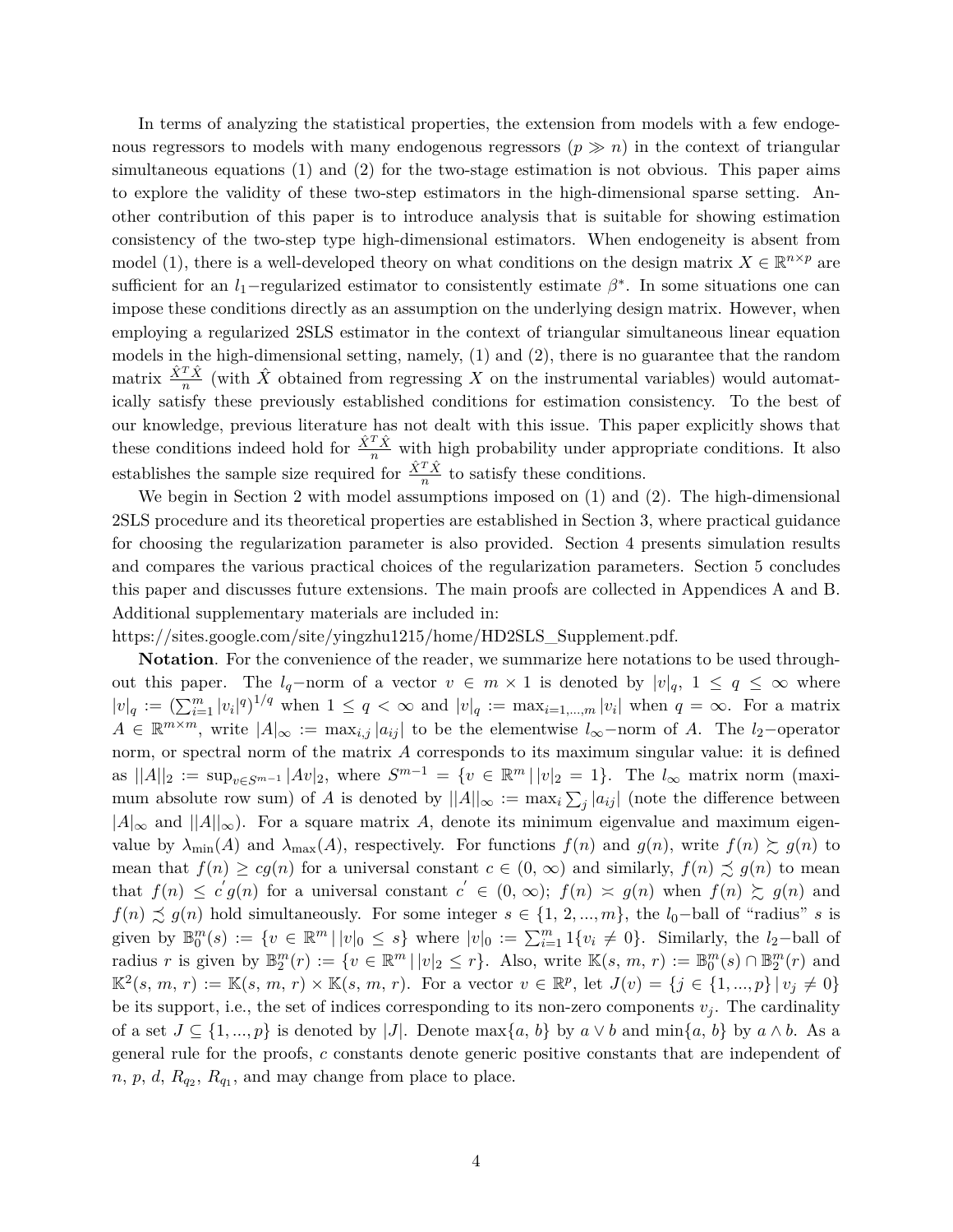## **2 Model assumptions**

Throughout the rest of this paper, the following assumptions are imposed on the model (1) and (2).

**Assumption 2.1**: The data  $\{Y_i, X_i, Z_i\}_{i=1}^n$  are independent with finite second moments; for all  $j = 1, ..., p$  and  $i = 1, ..., n$ ,  $\mathbb{E}(Z_{ij} \epsilon_i) = \mathbb{E}(Z_{ij} \eta_{ij}) = \mathbf{0}$  and  $\mathbb{E}(Z_{ij} \eta_{ij'}) = \mathbf{0}$  for all  $j \neq j'$ .

**Assumption 2.2** (Sparsity): The coefficient vector  $\beta^* \in \mathbb{R}^p$  belongs to the *l*<sub>q2</sub>−"balls"  $\mathcal{B}_{q_2}^p(R_{q_2})$ for a "radius" of  $R_{q_2}$  and some  $q_2 \in [0, 1]$ , where the  $l_q$ <sup>-"</sup>balls" of "radius"  $R$  for  $q \in [0, 1]$  are defined by

$$
\mathcal{B}_q^p(R) := \left\{ \beta \in \mathbb{R}^p \mid |\beta|_q^q = \sum_{j=1}^p |\beta_j|^q \le R \right\} \text{ for } q \in (0, 1],
$$
  

$$
\mathcal{B}_0^p(R) := \left\{ \beta \in \mathbb{R}^p \mid |\beta|_0 = \sum_{j=1}^p 1\{\beta_j \ne 0\} \le R \right\} \text{ for } q = 0.
$$

For  $j = 1, ..., p$ , the coefficient vector  $\pi_j^* \in \mathbb{R}^{d_j}$  belongs to the  $l_{q_{1j}}$ -"balls"  $\mathcal{B}_{q_{1j}}^{d_j}(R_{q_{1j}})$  for a "radius" of  $R_{q_{1j}}$  and some  $q_{1j} \in [0, 1]$ , where  $\mathcal{B}_{q_{1j}}^{d_j}(R_{q_{1j}})$  is defined in a similar fashion as above. For notational simplicity,  $d_j = d$ ,  $q_{1j} = q_1$ , and  $R_{q_{1j}} = R_{q_1}$  for all  $j = 1, ..., p$ .

**Remark**. Assumption 2.2 requires the coefficient vectors to be "sparse" and formalizes the sparsity condition by considering the *l*<sub>q</sub>−"balls"  $\mathcal{B}_q^p(R_q)$  of "radius"  $R_q$  where  $q \in [0, 1]$  (see, e.g., Ye and Zhang, 2010; Raskutti, Wainwright, and Yu, 2011; Negahban, Ravikumar, Wainwright, and Yu, 2012; this notion is also used for the Bridge estimator considered in Huang, Horowitz, and Ma, 2008). For example, the exact sparsity on  $\beta^*$  corresponds to the case of  $q = q_2 = 0$  with  $R_{q_2} = k_2$ , which says that  $\beta^*$  has at most  $k_2$  non-zero components. In the more general setting  $q_2 \in (0, 1]$ , membership in  $\mathcal{B}_{q_2}^p(R_{q_2})$  has various interpretations and one of them involves how quickly the ordered coefficients decay according to the hyperharmonic series. When  $q_2 \in [0, 1)$ , the  $\mathcal{B}_{q_2}^p(R_{q_2})$  is non-convex and the *l*<sub>1</sub>−ball is the *closest convex* approximation of these non-convex sets. In terms of estimation procedure design, the idea of approximating non-convex problems with their closest convex member (so called "convex relaxation") as in the Lasso provides a tremendous computational advantage. In the rest of our analysis, we set the "radius"  $R_{q_2} = \sum_{j=1}^{p}$  *β* ∗ *j*  $q_2$ <sup>*q*2</sup> when  $q_2 \in (0, 1]$  and  $R_{q_2} = k_2$  when  $q_2 = 0$ . The growth conditions on  $(n, d, p, R_{q_1}, R_{q_2})$  will be specified in Sections 3.1 and 3.2 when theoretical results are presented.

**Assumption 2.3** (Restricted Identifiability): For a subset  $S \subseteq \{1, 2, ..., p\}$  and all non-zero  $\Delta \in \mathbb{C}(S; q_2, c^*) \cap \mathbb{S}_{\delta}$  where

$$
\mathbb{C}(S; q_2, c^*) := \{ \Delta \in \mathbb{R}^p : |\Delta_{S^c}|_1 \le c^* |\Delta_S|_1 + (c^* + 1)|\beta_{S^c}^*|_1 \},
$$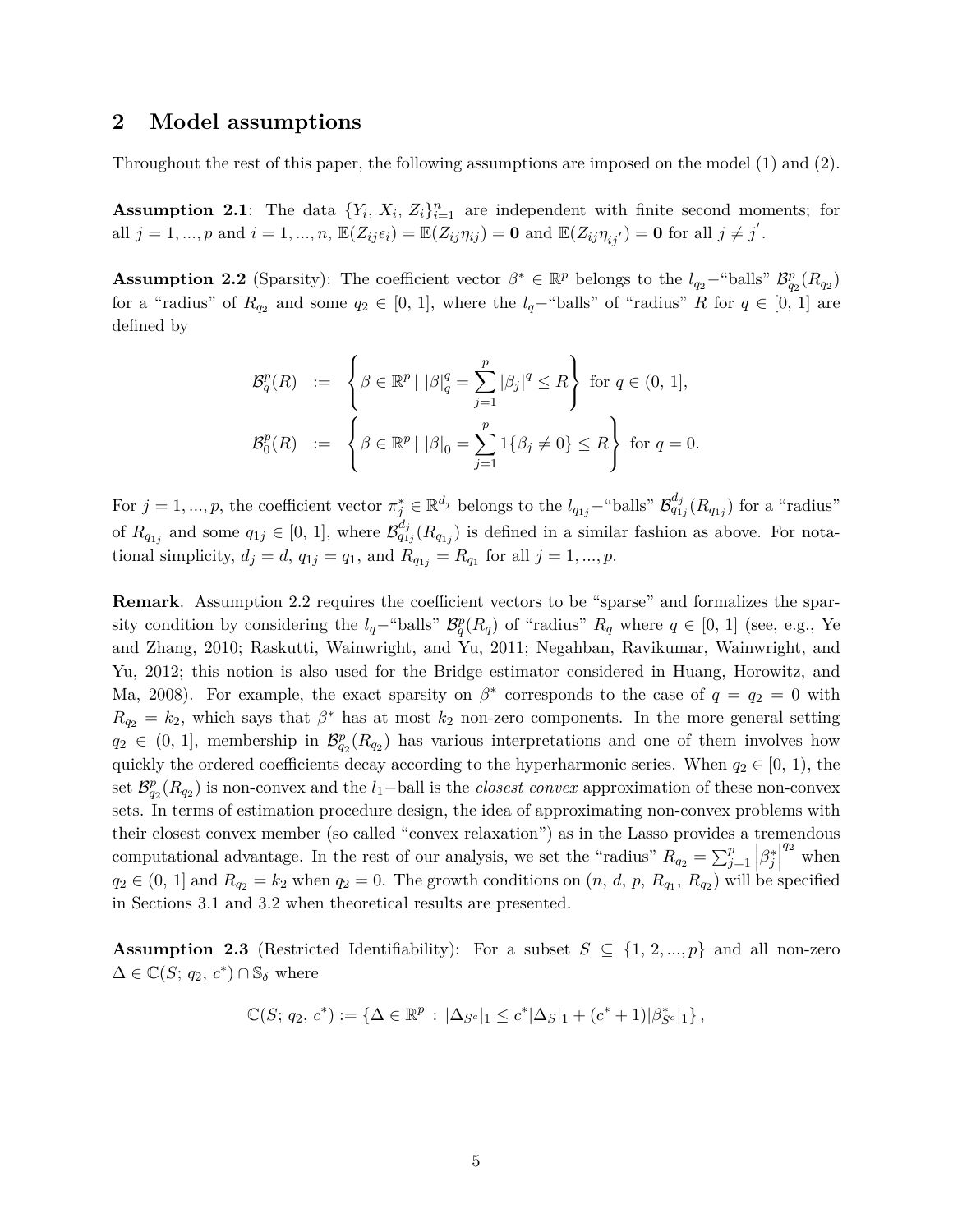for some universal constant  $c^* > 1$  (with  $\Delta_S$  denoting the vector in  $\mathbb{R}^p$  that has the same coordinates as  $\Delta$  on *S* and zero coordinates on the complement  $S^c$  of *S*), and

$$
\mathbb{S}_\delta:=\left\{\Delta\in\mathbb{R}^p\,:\,|\Delta|_2\geq\delta\right\},
$$

the matrix  $\Sigma_{X^*} = \mathbb{E} \left[ \frac{X^{*T} X^*}{n} \right]$ *n* | satisfies

$$
\frac{\Delta^T \Sigma_{X^*} \Delta}{|\Delta|_2^2} \ge \underline{\kappa}_2 > 0,
$$

with parameters  $(q_2, \delta, \underline{\kappa}_2)$ , where  $X^* := (Z_1 \pi_1^*, ..., Z_j \pi_j^*, ..., Z_p \pi_p^*)$ . For  $j = 1, ..., p$ , the matrix  $\Sigma_{Z_j} = \mathbb{E} \left[ \frac{Z_j^T Z_j}{n} \right]$ *n* satisfies a similar restricted eigenvalue condition with parameters  $(q_1, \delta_j, \underline{\kappa}_1)$  for a subset  $S_j \subseteq \{1, 2, ..., d\}$ . The choices of  $\delta$ ,  $\delta_j$ , and  $S$ ,  $S_j$  will be specified in Section 3.1.

**Remarks**. The following discussion is in regard to the RE condition on  $\mathbb{E}\left[\frac{X^*TX^*}{n}\right]$ *n* i imposed by Assumption 2.3 (similar argument can be made for  $\mathbb{E}\left[\frac{Z_j^T Z_j}{n}\right]$ *n* ). When  $\beta^*$  is exactly sparse (namely,  $q_2 = 0$ ), we can take  $\delta = 0$  and choose  $S = J(\beta^*)$  (recalling  $J(\beta^*)$  denotes the support of  $\beta^*$ ), which reduces the set  $\mathbb{C}(S; q_2, c^*) \cap \mathbb{S}_{\delta}$  to the following cone:

$$
\mathbb{C}(J(\beta^*); 0, c^*) := \left\{ \Delta \in \mathbb{R}^p : |\Delta_{J(\beta^*)^c}|_1 \leq c^* |\Delta_{J(\beta^*)}|_1 \right\}.
$$

Let us first consider a simple case where  $X^*$  is observed. The sample analog of Assumption 2.3 over the cone  $\mathbb{C}(J(\beta^*); 0, c^*)$  is the so-called *restricted eigenvalue* (RE) condition on the Gram matrix *X*∗*<sup>T</sup> X*<sup>∗</sup>  $\frac{X^*}{n}$ , studied in Bickel, et. al. (2009), Meinshausen and Yu (2009), Raskutti, et al. (2010), Bühlmann and van de Geer (2011), Loh and Wainwright (2012), Negahban, et. al. (2012), etc.

When  $\beta^*$  is approximately sparse (namely,  $q_2 \in (0, 1]$ ), in sharp contrast to the exact sparsity case, the set  $\mathbb{C}(S; q_2, c^*)$  is no longer a cone but rather contains a ball centered at the origin. Consequently, it is never possible to ensure that  $\frac{|X^*\Delta|_2^2}{n}$  is bounded from below for all vectors  $\Delta$  in the set  $\mathbb{C}(S; q_2, c^*)$  (see Negahban, et. al., 2012 for a geometric illustration of this issue). Therefore, in order to obtain a general applicable theory, it is crucial to further restrict the set  $\mathbb{C}(S; q_2, c^*)$  for  $q_2 \in (0, 1]$  by intersecting it with the set  $\mathbb{S}_{\delta} := \{ \Delta \in \mathbb{R}^p : |\Delta|_2 \ge \delta \}$ . Provided the parameter  $\delta$  and the set *S* are properly defined, the intersection  $\mathbb{C}(S; q_2, c^*) \cap \mathbb{S}_{\delta}$  excludes many "flat" directions (with eigenvalues of 0) in the space for the case of  $q_2 \in (0, 1]$ . To the best of our knowledge, the necessity of this additional set  $\mathcal{S}_{\delta}$ , essential for the approximately sparse case of  $q_2 \in (0, 1]$ , is first recognized explicitly in Negahban, et. al. (2012). We use this idea to derive a general upper bound on the *l*<sub>2</sub>−error of the high-dimensional 2SLS estimator when  $\beta^*$  and  $\pi^*_{j}$  (*j* = 1, ..., *p*) satisfy Assumption 2.2, which covers a spectrum of sparsity cases (exact and approximate).

In our problem, *X*∗ is unknown and needs to be estimated. When applying the *l*1−regularized 2SLS procedure to estimate  $\beta^*$ , there is no guarantee that the random matrix  $\frac{\hat{X}^T\hat{X}}{n}$  (where  $\hat{X}$  is the estimate of  $X^* = \left[ Z_1 \pi_1^*, \dots, Z_p \pi_p^* \right]$ i ) would automatically satisfy these previously established conditions for estimation consistency. This paper provides results that imply the RE condition holds for  $\frac{\hat{X}^T \hat{X}}{n}$  with high probability provided Assumption 2.3 is satisfied for a sub-Gaussian matrix *X*<sup>∗</sup>. Verifications of the RE condition provide finite-sample guarantees of Assumption 2.3 when the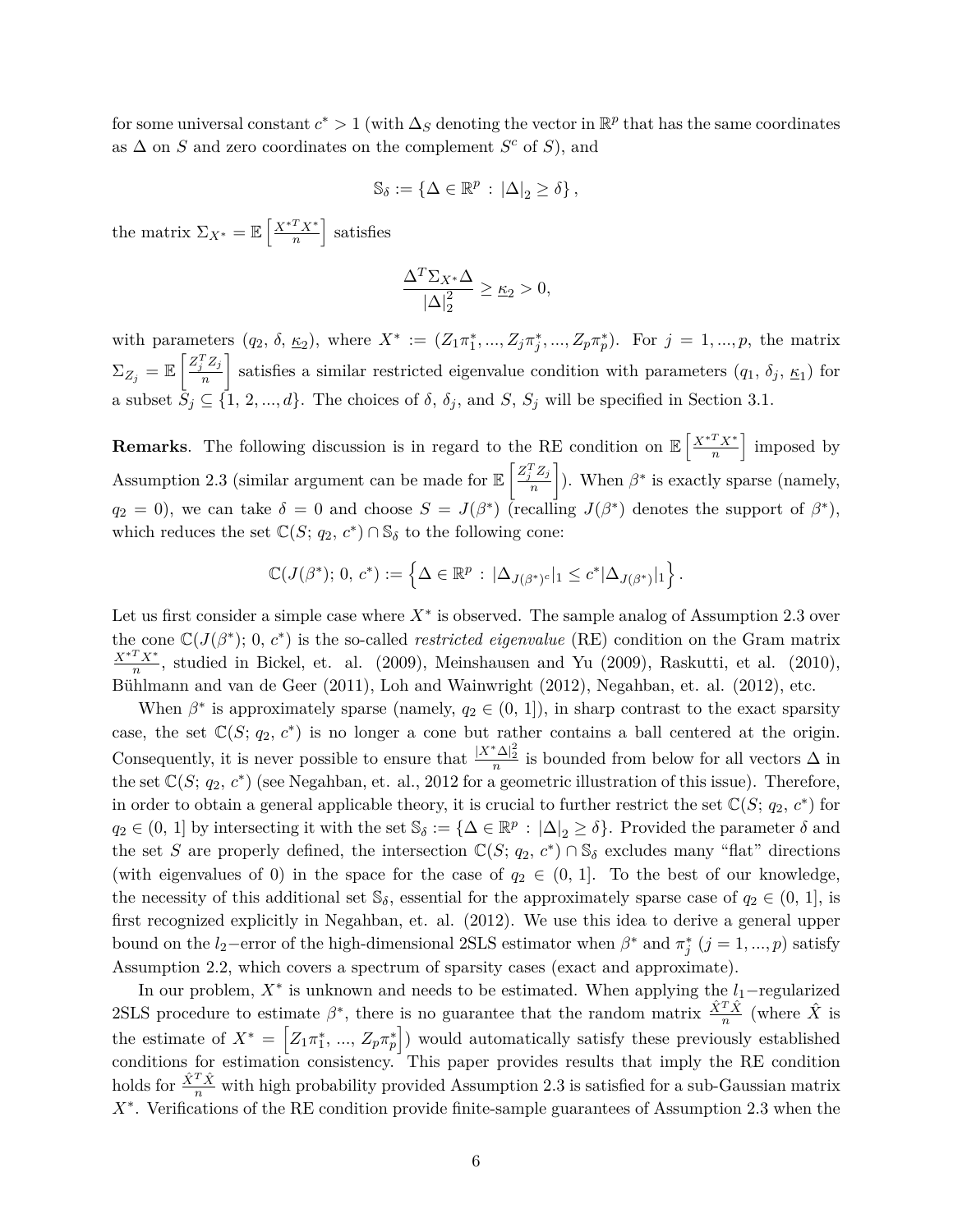unknown  $X^*$  is replaced with its estimate  $\hat{X}$  and the expectation is replaced with a sample average.

## **3 High-dimensional 2SLS estimation**

For notational simplicity, in the main theoretical results presented below, we assume the regime of interest is  $p \geq n$ . The modification to allow  $p < n$  is trivial. For the first-stage regression, we consider the following procedure:

$$
\hat{\pi}_j \in \operatorname{argmin}_{\pi_j \in \mathbb{R}^d} \frac{1}{2n} |X_j - Z_j \pi_j|_2^2 + \lambda_{n,j} \sum_{l=1}^d \hat{\sigma}_{Z_{jl}} |\pi_{jl}| \tag{3}
$$

for  $j = 1, ..., p$  and  $l = 1, ..., d$ , where  $\hat{\sigma}_{Z_{jl}} = \sqrt{\frac{1}{n}}$  $\frac{1}{n}\sum_{i=1}^{n} Z_{ijl}^2$ . Denote the fitted regressors using the first-stage estimates by  $\hat{X}_j := Z_j \hat{\pi}_j$  for  $j = 1, ..., p$ , and  $\hat{X} = (\hat{X}_1, ..., \hat{X}_p)$ . For the second-stage regression, we consider

$$
\hat{\beta}_{H2SLS} \in \operatorname{argmin}_{\beta \in \mathbb{R}^p} \frac{1}{2n} |Y - \hat{X}\beta|_2^2 + \lambda_n \sum_{j=1}^p \hat{\sigma}_{X_j^*} |\beta_j|,
$$
\n(4)

where  $\hat{\sigma}_{X_j^*} = \sqrt{\frac{1}{n}}$  $\frac{1}{n}\sum_{i=1}^{n} \hat{X}_{ij}^{2}$  for  $j = 1, ..., p$ .

**Remark**. Upon solving (3), post-Lasso strategies such as thresholding or post-OLS-Lasso (which performs an OLS with the regressors in the estimated support set  $J(\hat{\pi}_j)$  to obtain  $\hat{\pi}_j^{OLS}$  for  $j = 1, ..., p$  may be used before (4). In the third step, we apply the Lasso to estimate the main equation parameters with these fitted regressors based on the second-stage post-Lasso estimates. This type of procedure is in the similar spirit as the those in literature (see, e.g., Candès and Tao, 2007; Belloni and Chernozhukov, 2013).

We begin with Sections 3.1 and 3.2 by emphasizing the theoretical guarantees on parameter estimation and variable selection of  $\hat{\beta}_{H2SLS}$ , respectively. Note that these two sections do not deal with practical guidance for choosing the regularization parameters, which is the focus of Section 3.3, where we discuss two existing model-free criteria in literature for regularized estimation and then propose feasible counterparts of the theoretical choices of the regularization parameters from Section 3.1. In the simulation experiments (Section 4), we compare the various practical choices of the regularization parameters provided in Section 3.3.

#### **3.1 Theoretical guarantees on the estimation of parameters**

The first main result (Theorem 3.1) exhibits the non-asymptotic bound for  $|\hat{\beta}_{H2SLS} - \beta^*|_2$ , which establishes sufficient conditions for  $l_2$ −consistency of  $\hat{\beta}_{H2SLS}$ . This result requires some regularity conditions, which use the following definition of sub-Gaussian matrices based on Vershynin (2012) and similar to Loh and Wainwright (2012).

**Definition 3.1** (Sub-Gaussian variables and matrices). A random variable *X* with mean  $\mu = \mathbb{E}[X]$ is sub-Gaussian if there is a positive number  $\rho$  such that  $\sup_{\gamma\geq 1} \gamma^{-\frac{1}{2}} (\mathbb{E}|X|^\gamma)^{\frac{1}{\gamma}} \leq \rho$ ; a random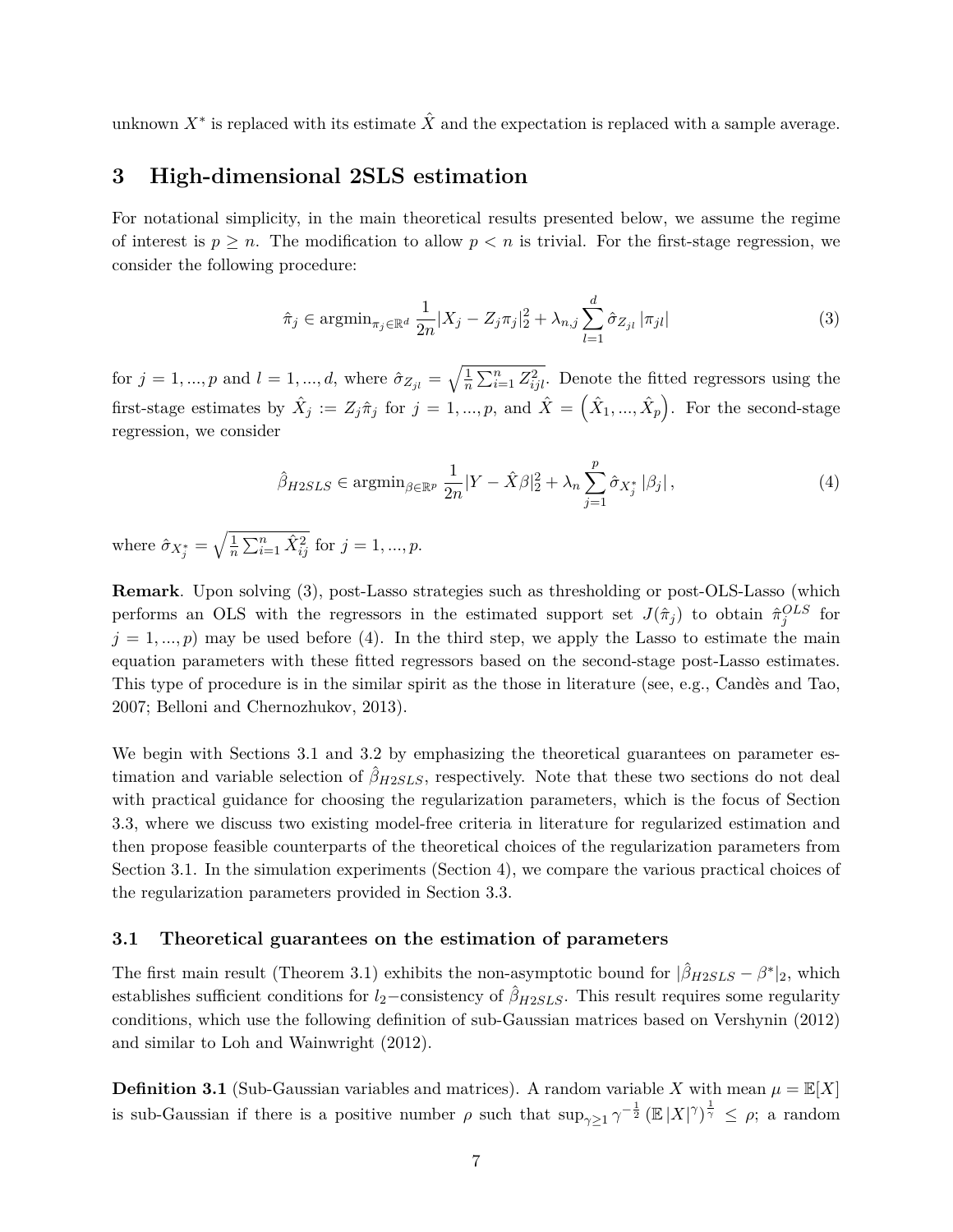matrix  $A \in \mathbb{R}^{n \times p}$  is sub-Gaussian with parameters  $(\Sigma_A, \rho_A^2)$  where  $\Sigma_A = \mathbb{E}\left[\frac{A^T A}{n}\right]$ *n* i , if each row  $A_i \in \mathbb{R}^p$  is sampled independently from a distribution, and for any unit vector  $u \in \mathbb{R}^p$ , the random variable  $u^T A_i^T$  is sub-Gaussian with parameter at most  $\rho_A^2$ .

**Remark**. The sub-Gaussian assumption says that the variables need to be drawn from distributions with well-behaved tails like Gaussian. In contrast to the Gaussian assumption, sub-Gaussian variables constitute a more general family of distributions. In particular, one can show that  $\rho = C\sigma = C\sqrt{\mathbb{E}[X^2]}$  when *X* is a zero-mean Gaussian random variable, and  $\rho = C\frac{\bar{a}-a}{2}$  when *X* is a zero-mean random variable supported on some interval  $[\underline{a}, \overline{a}]$ , where  $C > 0$  is a universal constant (see, e.g., Wainwright, 2015).

**Assumption 3.1**: The error terms  $\epsilon$  and  $\eta_j$  for  $j = 1, ..., p$  are zero-mean sub-Gaussian vectors with parameters  $\rho_{\epsilon}^2$  and  $\rho_{\eta_j}^2$ , respectively;  $\rho_{\eta}^2 = \max_j \rho_{\eta_j}^2$ . The random matrix  $Z_j \in \mathbb{R}^{n \times d}$  is sub-Gaussian with parameters  $(\Sigma_{Z_j}, \rho_Z^2)$  for  $j = 1, ..., p$ .

**Assumption 3.2**: For every  $j = 1, ..., p$ ,  $X_j^* := Z_j \pi_j^*$ . The matrix  $X^* \in \mathbb{R}^{n \times p}$  is sub-Gaussian with parameters  $(\Sigma_{X^*}, \rho_{X^*}^2)$  where the *j*th column of  $X^*$  is  $X_j^*$ .

**Remark**. Assumptions 3.1 and 3.2 are common in the literature (see, e.g., Loh and Wainwright, 2012; Negahban, et. al 2012; Rosenbaum and Tsybakov, 2013). In fact, the second part of Assumption 3.1 on  $Z_j \in \mathbb{R}^{n \times d}$  being sub-Gaussian for all *j* implies that  $Z_j \pi_j^* = X_j^*$  is also sub-Gaussian. Therefore, the conditions that  $X^* \in \mathbb{R}^{n \times p}$  is a sub-Gaussian matrix with parameters  $(\Sigma_{X^*}, \rho_{X^*}^2)$ where the *j*th column of  $X^*$  is  $X_j^*$  (Assumption 3.2) is a mild extension.

To state the following results, we need to introduce some definitions. First, Let

$$
\mathcal{T}_0 = \max \left\{ |\beta^*|_1 \mathcal{T}_1, \, \rho_{X^*} \rho_{\eta} |\beta^*|_1 \mathcal{T}_2, \, \rho_{X^*} \rho_{\epsilon} \mathcal{T}_2 \right\},\tag{5}
$$

$$
\mathcal{T}_1 = c_1 \frac{\bar{\kappa}_1^{\frac{1}{2}} R_{q_1}^{\frac{1}{2}}}{\underline{\kappa}_1^{\frac{1-q_1}{2}}} \left( \sqrt{\rho_Z^2 \rho_\eta^2 \frac{\log(d \vee p)}{n}} \right)^{1-\frac{q_1}{2}}, \qquad (6)
$$

$$
\mathcal{T}_2 = c_2 \sqrt{\frac{\log p}{n}}.\tag{7}
$$

We postpone the discussion of a practical procedure for setting the unknown parameters and constants in  $\mathcal{T}_0$  until Section 3.3.

Also, recall in Section 2 the sets we introduced,

$$
\mathbb{C}(S; q_2, c^*) := \left\{ \Delta \in \mathbb{R}^p : |\Delta_{S^c}|_1 \le c^* |\Delta_S|_1 + (c^* + 1)|\beta_{S^c}^*|_1 \right\},\
$$
  

$$
\mathbb{C}(S_j; q_1, c^*) := \left\{ \Delta \in \mathbb{R}^d : |\Delta_{S_j^c}|_1 \le c^* |\Delta_{S_j}|_1 + (c^* + 1)|\pi_{j, S_j^c}^*|_1 \right\},\
$$

for  $j = 1, ..., p$ , and some universal constant  $c^* > 1$ , and the spherical sets

$$
\mathbb{S}_{\delta}: = {\{\Delta \in \mathbb{R}^p : |\Delta|_2 \ge \delta\},\atop \mathbb{S}_{\delta_j}: = {\{\Delta \in \mathbb{R}^d : |\Delta|_2 \ge \delta_j\},\atop }
$$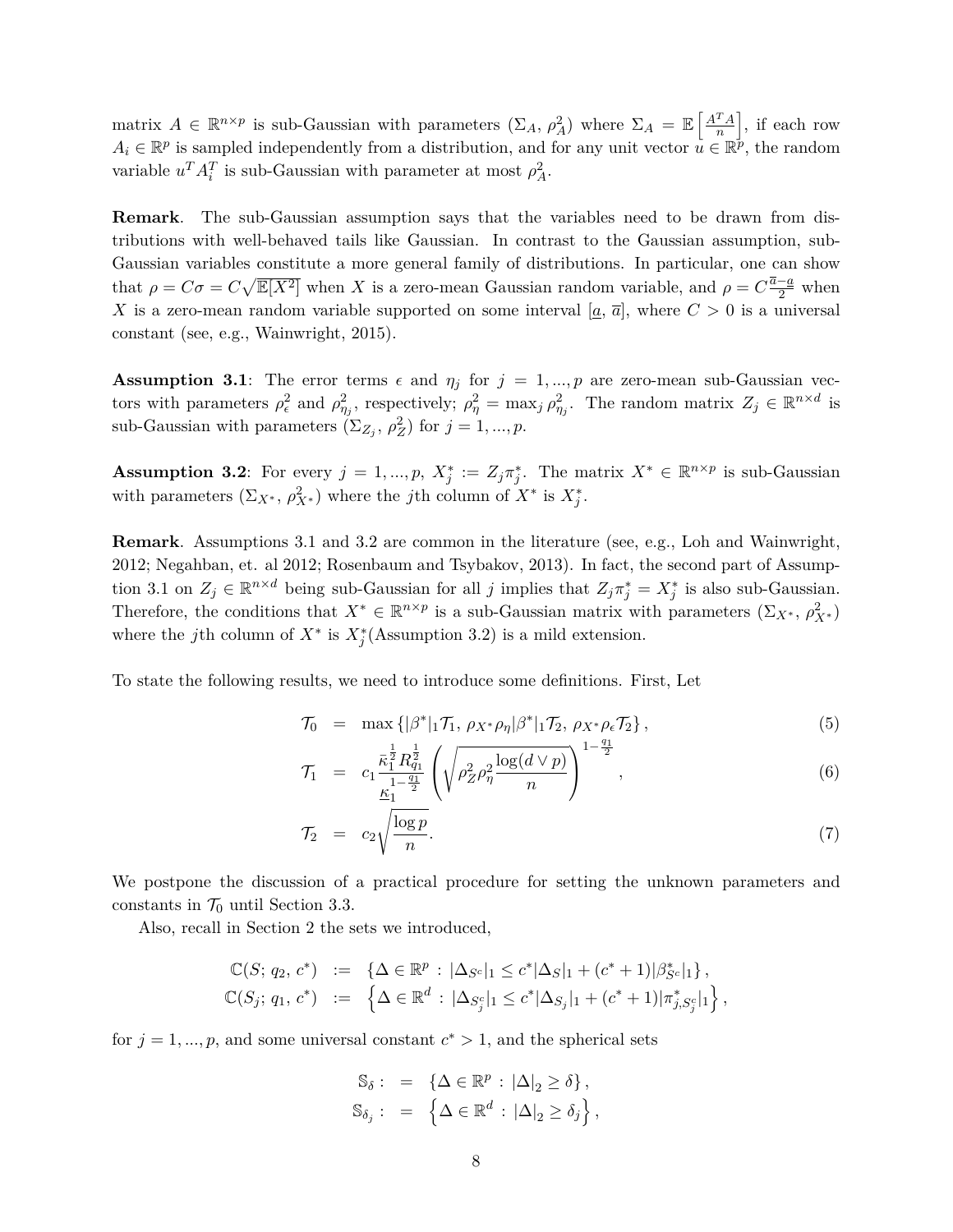and the intersections  $\mathbb{C}(S; q_2, c^*) \cap \mathbb{S}_{\delta}$  and  $\mathbb{C}(S_j; q_1, c^*) \cap \mathbb{S}_{\delta_j}$ . When  $\beta^*$  and  $\pi_j^*$  are approximately sparse (namely,  $q_2, q_1 \in (0, 1]$ ), we choose *S* in  $\mathbb{C}(S; q_2, c^*)$  and  $S_j$  in  $\mathbb{C}(S_j; q_1, c^*)$  to be the following subsets

$$
\begin{array}{rcl} S_{\underline{\mathcal{T}}} & := & \left\{j \in \{1, \, 2, \, ..., \, p\} \, : \, \left|\beta_j^*\right| > \underline{\tau}\right\}, \\ S_{\underline{\mathcal{T}}_j} & := & \left\{l \in \{1, \, 2, \, ..., \, d\} \, : \, \left|\pi_{jl}^*\right| > \underline{\tau}_j\right\}, \end{array}
$$

with the parameter  $\underline{\tau} = \frac{c^* + 1}{c^* - 1}$  $\frac{c^*+1}{c^*-1}\frac{T_0}{K_2}$  and  $\tau_j = c_0$  $\frac{\sqrt{\rho_Z^2 \rho_\eta^2 \frac{\log(d \vee p)}{n}}}{\kappa_1}$ , respectively (recall the parameter  $\kappa_1$  and  $\underline{\kappa}_2$  defined in Assumption 2.3, Section 2). When  $\beta^*$  and  $\pi_j^*$  are exactly sparse (namely,  $q_2$ ,  $q_1$  = 0), we set  $\delta = \delta_j = \underline{\tau} = \underline{\tau}_j = 0$  and choose  $S = J(\beta^*), S_j = J(\pi_j^*),$  which reduces the sets  $\mathbb{C}(S; q_2, c^*) \cap \mathbb{S}_{\delta}$  and  $\mathbb{C}(S_j; q_1, c^*) \cap \mathbb{S}_{\delta_j}$ , respectively, to the following cones:

$$
\mathbb{C}(J(\beta^*); 0, c^*) := \left\{ \Delta \in \mathbb{R}^p : |\Delta_{J(\beta^*)^c}|_1 \le c^* |\Delta_{J(\beta^*)}|_1 \right\}, \n\mathbb{C}(J(\pi_j^*); 0, c^*) := \left\{ \Delta \in \mathbb{R}^d : |\Delta_{J(\pi_j^*)^c}|_1 \le c^* |\Delta_{J(\pi_j^*)}|_1 \right\}.
$$

The first main theorem provides an upper bound on  $\left|\hat{\beta}_{H2SLS} - \beta^*\right|_2$  when the first- and secondstage estimations concern the programs in (3) and (4), respectively. This result concerns the case where  $p \ge n$ ,  $d \ge n$ , and  $\beta^*$  and  $\pi_j^*$  (for  $j = 1, ..., p$ ) satisfy Assumption 2.2. Before presenting the main theorem, we provide the following lemma to ensure that the regressors are well-behaved.

**Lemma 3.1**: If  $\{Z_i\}_{i=1}^n$  are independent with finite second moment  $\sigma^2_{Z_{jl}} = \mathbb{E}\left(\frac{1}{n}\right)$  $\frac{1}{n}\sum_{i=1}^{n}Z_{ijl}^{2}$  for  $j = 1, ..., p$  and  $l = 1, ..., d$ , then,

$$
\mathbb{P}\left(\max_{j,l} \left|\hat{\sigma}_{Z_{jl}} - \sigma_{Z_{jl}}\right| \leq \frac{1}{2}\sigma_Z\right) \geq 1 - O\left(\exp(-n)\right),\,
$$

where  $\hat{\sigma}_{Z_{jl}}^2 = \frac{1}{n}$  $\frac{1}{n}\sum_{i=1}^{n} Z_{ijl}^2$  and  $\sigma_Z^2 = \max_{j,l} \sigma_{Z_{jl}}^2$ . Furthermore, suppose Assumptions 2.1, 3.1, 3.2, and the part related to the first-stage equations in Assumption 2.2 hold. For  $j = 1, ..., p$  and some universal constant  $c^* > 1$ , let Assumption 2.3 hold over the restricted sets  $\mathbb{C}(J(\pi_j^*); 0, c^*)$ for the exact sparsity case  $q_1 = 0$  with  $R_{q_1} = k_1$ , and over  $\mathbb{C}(S_{\mathcal{I}_j}; q_1, c^*) \cap \mathbb{S}_{\delta_j}$ , where  $\delta_j =$  $c' \underline{\kappa}_1^{-1+\frac{q_1}{2}} R_{q_1}^{\frac{1}{2}}$  $\left(\sqrt{\frac{\rho_Z^2 \rho_\eta^2 \log(d \vee p)}{n}}\right)$  $\int_{0}^{1-\frac{q_1}{2}}$  (for a sufficiently small constant  $c' > 0$ ) and  $\tau_j = c_0$  $\frac{\sqrt{\rho_Z^2 \rho_\eta^2 \frac{\log(d \vee p)}{n}}}{\frac{\kappa_1}{n}},$ for the approximate sparsity case  $(q_1 \in (0, 1])$ . Also, for all vectors  $\Delta$  in these restricted sets,  $\Delta^T \Sigma_{Z_j} \Delta$  $\frac{d^2 \Sigma_{Z_j} \Delta}{d \Sigma_{Z_j}^2} \leq \bar{\kappa}_1$ , for  $j = 1, ..., p$ . If  $n \geq c'' R_{q_1}^{\frac{2}{2-q_1}} \log(d \vee p)$  for some sufficiently large constant  $c'' > 0$ that depends on  $\underline{\kappa}_1$ , and the first-stage regularization parameters  $\lambda_{n,j}$  satisfy

$$
\lambda_{n,j} = c_0 \sqrt{\rho_Z^2 \rho_\eta^2 \frac{\log(d \vee p)}{n}},\tag{8}
$$

for all  $j = 1, ..., p$ , then,

$$
\mathbb{P}\left(\max_{j=1,\dots,p}\left|\hat{\sigma}_{X_j^*}^2 - \sigma_{X_j^*}^2\right| \leq \sigma_{X^*}\mathcal{T}_1\right) \geq 1 - O\left(\frac{1}{d\vee p}\right),
$$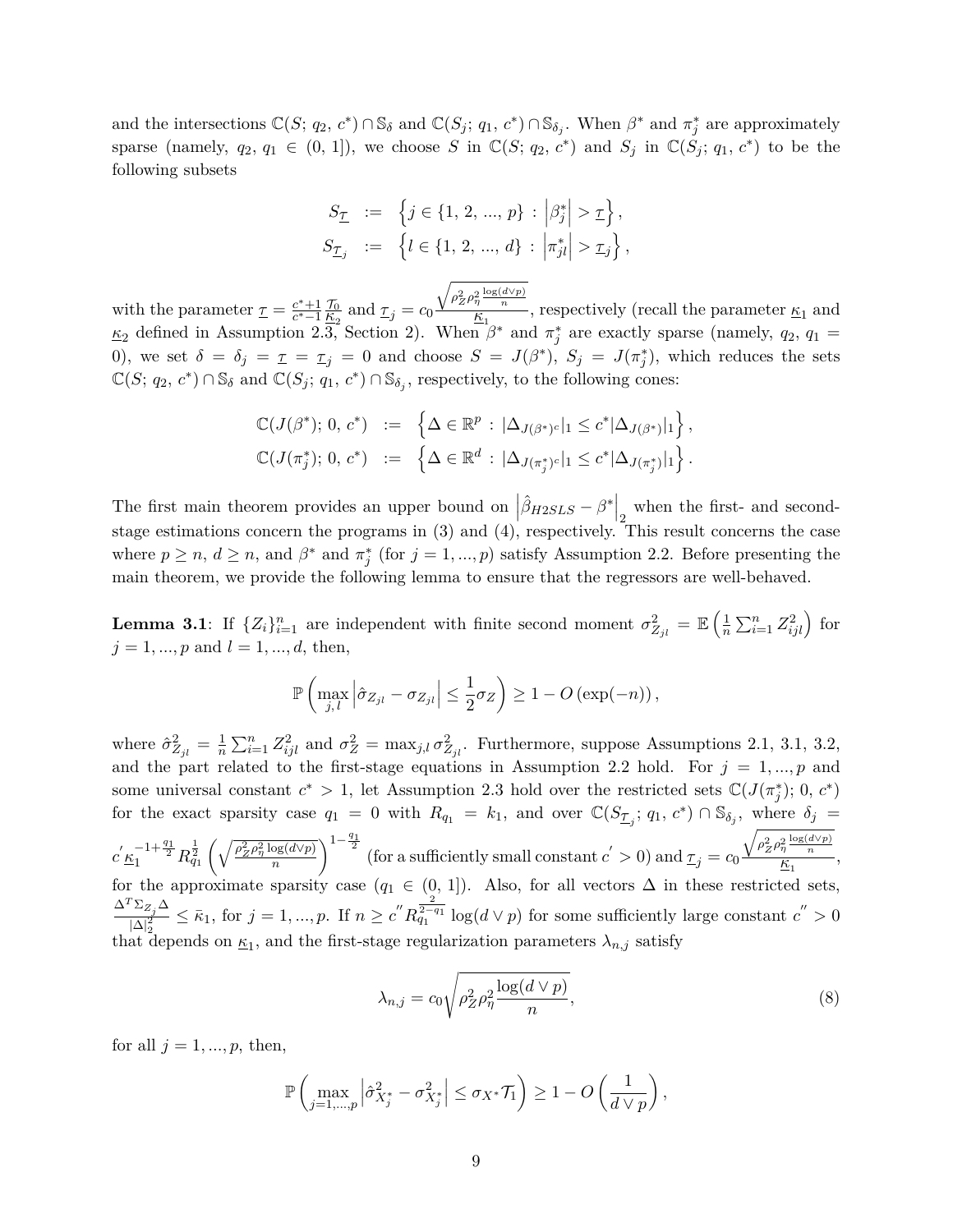where 
$$
\hat{\sigma}_{X_j^*}^2 = \frac{1}{n} \sum_{i=1}^n \hat{X}_{ij}^2
$$
,  $\sigma_{X^*}^2 = \max_j \sigma_{X_j^*}^2$ , and  $\sigma_{X_j^*}^2 = \mathbb{E} \left( \frac{1}{n} \sum_{i=1}^n X_{ij}^{*2} \right)$ .

**Remark**. The first part of Lemma 3.1 is implied by Lemma B.1 and the second part is proved in Section A.2. We assume in the following that the regressors  $Z_j$  are normalized such that  $\hat{\sigma}_{Z_{j}l} \leq 1$  (*j* = 1, ..., *p* and *l* = 1, ..., *d*),  $\sigma_Z = 1$ , and  $\hat{X}_j$  are normalized such that  $\hat{\sigma}_{X^*} :=$  $\max_{j=1,\dots,p} \sqrt{\frac{1}{n}}$  $\frac{1}{n} \sum_{i=1}^{n} \hat{X}_{ij}^2 \le 1$ ,  $\sigma_{X^*} = 1$ , in Lemma 3.1.

**Theorem 3.1**: Let the first-stage regularization parameters  $\lambda_{n,j}$  satisfy (8) for  $j = 1, ..., p$ , and the second-stage regularization parameter  $\lambda_n$  satisfies

$$
\lambda_n = \frac{c^* + 1}{c^* - 1} \mathcal{T}_0 \tag{9}
$$

for some universal constant  $c^* > 1$ , with  $\mathcal{T}_0$  defined in (5). Suppose: (i) Assumptions 2.1, 2.2, 3.1, and 3.2 hold; (ii) Assumption 2.3 holds over the restricted sets  $\mathbb{C}(J(\beta^*); 0, c^*)$ , for the exact sparsity case  $q_2 = 0$  with  $R_{q_2} = k_2$ , and over  $\mathbb{C}(S_{\mathcal{I}}; q_2, c^*) \cap \mathbb{S}_{\delta}$  where  $\delta = c_3 \underline{\kappa}_2^{-1 + \frac{q_2}{2}} R_{q_2}^{\frac{1}{2}} \mathcal{T}_0^{1 - \frac{q_2}{2}}$  and  $\tau = \frac{c^*+1}{c^*-1}$  $\frac{c^2+1}{c^2-1}\frac{T_0}{K_2}$ , for the approximate sparsity case  $(q_2 \in (0, 1])$ ; (iii) Assumption 2.3 concerning the first-stage matrices  $\Sigma_{Z_j} = \mathbb{E} \left[ \frac{Z_j^T Z_j}{n} \right]$ *n* for  $j = 1, ..., p$  holds according to the specifications in Lemma 3.1; (iv) for all vectors  $\Delta$  in the restricted sets subject to those defined in Lemma 3.1,  $\frac{\Delta^T \Sigma_{Z_j} \Delta}{|\Delta|_2^2} \le \bar{\kappa}_1$ , for  $j = 1, ..., p$ ; (v) for some constant  $c_4 > 0$  that depends on  $\underline{\kappa}_2$ , the condition

$$
c_4 R_{q_2} \underline{\tau}^{-q_2} \left( \frac{\log p}{n} \vee \mathcal{T}_1 \right) \le 1 \tag{10}
$$

holds with  $\mathcal{T}_1$  defined in (6). Then,

$$
|\hat{\beta}_{H2SLS} - \beta^*|_2 \le \frac{cR_{q_2}^{\frac{1}{2}}}{\frac{1}{2} \cdot \frac{q_2}{2}} \mathcal{T}_0^{1 - \frac{q_2}{2}} \tag{11}
$$

*,*

with probability at least  $1 - O\left(\frac{1}{p}\right)$ *p* ), where  $c > c_3 > 0$  are some universal constants.

#### **Remarks**

The proof for Theorem 3.1 is provided in Sections A.1-A.3. If  $\frac{R_{q_2}^{\frac{1}{2}}}{1-\frac{q_2}{2}}$  $\frac{R_{q_2}^{\frac{1}{2}}}{K_2^{\frac{1-q_2}{2}}} \mathcal{T}_0^{1-\frac{q_2}{2}} \to 0$  as  $n \to \infty$ , then  $\hat{\beta}_{H2SLS}$  is *l*<sub>2</sub>−consistent for  $\beta^*$ . If  $\eta_{ij}$ 's,  $\epsilon_i$ 's,  $Z_{ijl}$ 's, and  $X_{ij}^*$ 's are independent Gaussian random variables, then  $\rho_{\eta} = C \sigma_{\eta} = C \max_j \sqrt{\mathbb{E}[\frac{1}{n}]^2}$  $\frac{1}{n}\sum_{i=1}^n \eta_{ij}^2$ ],  $\rho_\epsilon = C\sigma_\epsilon = C\sqrt{\mathbb{E}[\frac{1}{n}]}$  $\frac{1}{n}\sum_{i=1}^{n} \epsilon_i^2$ ,  $\rho_Z = C\sigma_Z = C$ , and  $\rho_{X^*} = C \sigma_{X^*} = C$ , where  $C > 0$  is a universal constant. The term  $\sqrt{\rho_Z^2 \rho_\eta^2 \frac{\log(d \vee p)}{n}}$  in (6),  $\mathcal{T}_1$ , as well as in (8), the condition for  $\lambda_{n,j}$  (which contrasts with  $\sqrt{\rho_Z^2 \rho_\eta^2 \frac{\log d}{n}}$  $\frac{ga}{n}$  for the Lasso estimation in a single equation problem) comes from the union bound

$$
\mathbb{P}\left(\max_{j=1,\dots,p} \left|\frac{1}{n} Z_j^T \eta_j\right|_{\infty} \le t\right) \ge 1 - O\left(\exp\left(\left(\frac{-nt^2}{\rho_Z^2 \rho_\eta^2} \wedge \frac{-nt}{\rho_Z \rho_\eta}\right) + \log d + \log p\right)\right)
$$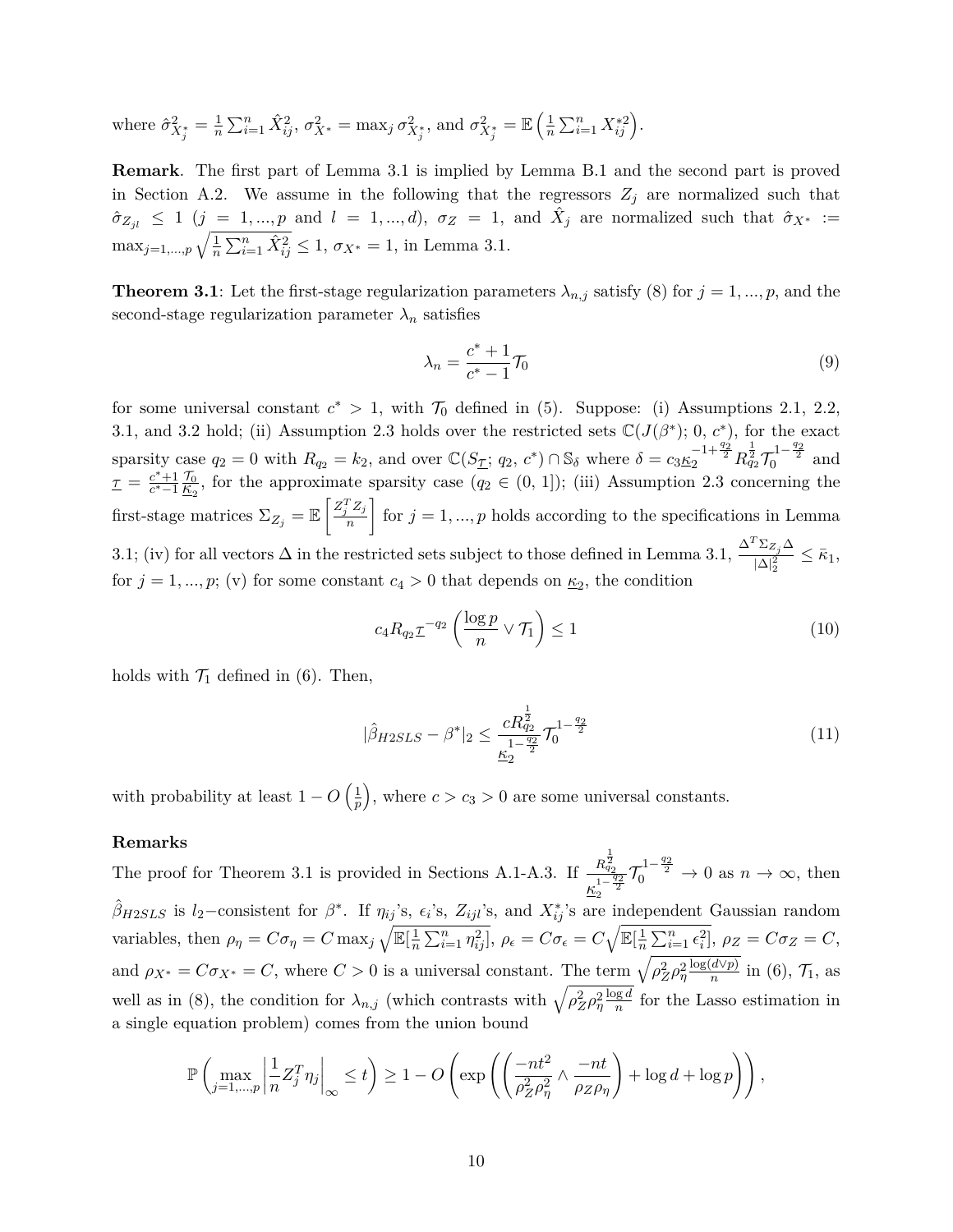by setting  $t \propto \sqrt{\frac{\rho_Z^2 \rho_\eta^2 \log(d \vee p)}{n}}$  to ensure the tail probability of the order  $O\left(\frac{1}{d \vee \eta}\right)$ *d*∨*p* (the notation  $\frac{1}{n}$  $\frac{1}{n}Z_j^T \eta_j|_{\infty} := \max_{l=1,\dots,d} |\frac{1}{n}|$  $\frac{1}{n}Z_{jl}^T\eta_j$ ). So, we set the first-stage regularization parameters  $\lambda_{n,j}$  = *c* <sup>∗</sup>+1  $\frac{c^*+1}{c^*-1}t = c_0\sqrt{\frac{\rho_Z^2\rho_\eta^2\log(d\vee p)}{n}}$  for all  $j=1,\dots,p$  to take into account the fact that there are *p* endogenous regressors in the main equation and hence,  $p$  regressions to perform in the first-stage. The term  $\mathcal{T}_1$ in (6) provides a sharp upper bound on the first-stage prediction error

$$
\max_{j=1,\dots,p} \sqrt{\frac{1}{n} \sum_{i=1}^{n} (Z_{ij} \hat{\pi}_j - Z_{ij} \pi_j^*)^2}
$$

when  $\pi_j^*$  (for all  $j = 1, ..., p$ ) satisfies a sparsity condition as in Assumption 2.2.

The factor  $|\beta^*|_1$  that appears in the first two terms of (5) and therefore the choice of  $\lambda_n$  in (9), as well as the upper bound on  $|\hat{\beta}_{H2SLS} - \beta^*|_2$ , is related to the fact that the second-stage procedure (4) plugs in the first-stage estimates  $\hat{X}_j = Z_j \hat{\pi}_j$  as the surrogate of the unknown  $X_j^* = Z_j \pi_j^*$ . Indeed, our simulation results suggest that the amount of regularization needed for (4) to perform well in both estimation and selection increases with  $\left|\beta^*\right|_1$ . Other surrogate-type Lasso estimators such as the ones in Rosenbaum and Tsybakov (2013) and Zhu (2014) also involve the factor  $\left|\beta^*\right|_1$ .

For the case of approximately sparse  $\beta^*$  with  $q_2 \in (0, 1]$ , the rate  $\frac{cR_{q_2}^{\frac{1}{2}}}{d\beta^{\frac{q_2}{2}}}$  $\frac{k_1 - \frac{q_2}{2}}{k_2}$  $\mathcal{T}_0^{1-\frac{q_2}{2}}$  in (11) can be interpreted as follows. Suppose only the top  $s_2$  components of  $\beta^*$  in absolute values are estimated. The fast decay imposed by the *l*<sub> $q_2$ </sub> $-$  "balls" assumption on  $\beta^*$  implies that the remaining  $p - s_2$ components have relatively smaller effects, so we can view the rate for  $q_2 \in (0, 1]$  intuitively as one that would be achieved if we were to choose  $k_2 = s_2 = \frac{R_{q_2}}{k_2 - q_1}$  $\frac{R_{q_2}}{K_2^{-q_2}} \mathcal{T}_0^{-q_2}$  for an exactly sparse problem with  $q_2 = 0$ , which would yield the rate  $\frac{c\sqrt{s_2}}{K_0}$  $\frac{\sqrt{s_2}}{\mathcal{K}_2}\mathcal{T}_0=\frac{cR_{q_2}^{\tfrac{1}{2}}}{\kappa^{1-\tfrac{q}{2}}}$  $\frac{cR_{q_2}^{\frac{1}{2}}}{\kappa_2^{1-\frac{q_2}{2}}} \mathcal{T}_0^{1-\frac{q_2}{2}}.$ 

With the conditions (in Theorem 3.1) imposed on the triangular structure (1) and (2), the upper bound (11) on  $|\hat{\beta}_{H2SLS} - \beta^*|_2$  and the growth requirement (10) on  $(n, d, p, R_{q_1}, R_{q_2})$  are sharp. Let us consider some simpler cases of Theorem 3.1. First, suppose  $\rho_{\eta} = 0$  so the upper bound in Theorem 3.1 reduces to  $|\hat{\beta}_{H2SLS} - \beta^*|_2 \leq \frac{cR_{q_2}^{\frac{1}{2}}}{r^{1-\frac{q}{2}}}$  $\frac{1-\frac{q_2}{2}}{k_2}$  $\int \sqrt{\rho_X^2 * \rho_\epsilon^2 \log p}$ *n*  $\int_{0}^{1-\frac{q_2}{2}}$ , which is the minimax-optimal rate of the Lasso for the usual high-dimensional linear regression model (1) with  $\mathbb{E}(X_i \epsilon_i) = \mathbf{0}$  and *β* ∗ satisfies a sparsity condition as in Assumption 2.2 (see, Raskutti, Wainwright, and Yu, 2011). Moreover, if  $\beta^*$  is exactly sparse  $(q_2 = 0)$ , then  $|\hat{\beta}_{H2SLS} - \beta^*|_2 \leq \frac{c}{K_2}$  $\int \sqrt{\frac{\rho_{X}^2 + \rho_{\epsilon}^2 k_2 \log p}{\rho_{\epsilon}^2}}$ *n* <sup>1</sup> , the wellknown optimal rate of the Lasso for the usual exactly sparse high-dimensional linear regression model (1) with  $\mathbb{E}(X_i \epsilon_i) = \mathbf{0}$ .

Now, suppose  $\rho_{\eta} \neq 0$ , and  $\beta^*$ ,  $\pi_j^*$   $(j = 1, ..., p)$  are exactly sparse  $(q_2 = q_1 = 0)$ . Theorem 3.1 implies that, if the second-stage regularization parameter  $\lambda_n$  satisfies  $\lambda_n = \frac{c^*+1}{c^*-1}$  $\frac{c^*+1}{c^*-1}\mathcal{T}_0$  with  $\mathcal{T}_0$  in (5) taking the following form

$$
\mathcal{T}_0 = \max\left\{c_1|\beta^*|_1 \frac{\bar{\kappa}_1^{\frac{1}{2}}}{\underline{\kappa}_1} \sqrt{\rho_Z^2 \rho_\eta^2 \frac{k_1 \log(d \vee p)}{n}}, \, c_2|\beta^*|_1 \sqrt{\frac{\rho_{X^*}^2 \rho_\eta^2 \log p}{n}}, \, c_2 \sqrt{\frac{\rho_{X^*}^2 \rho_\epsilon^2 \log p}{n}}\right\},\tag{12}
$$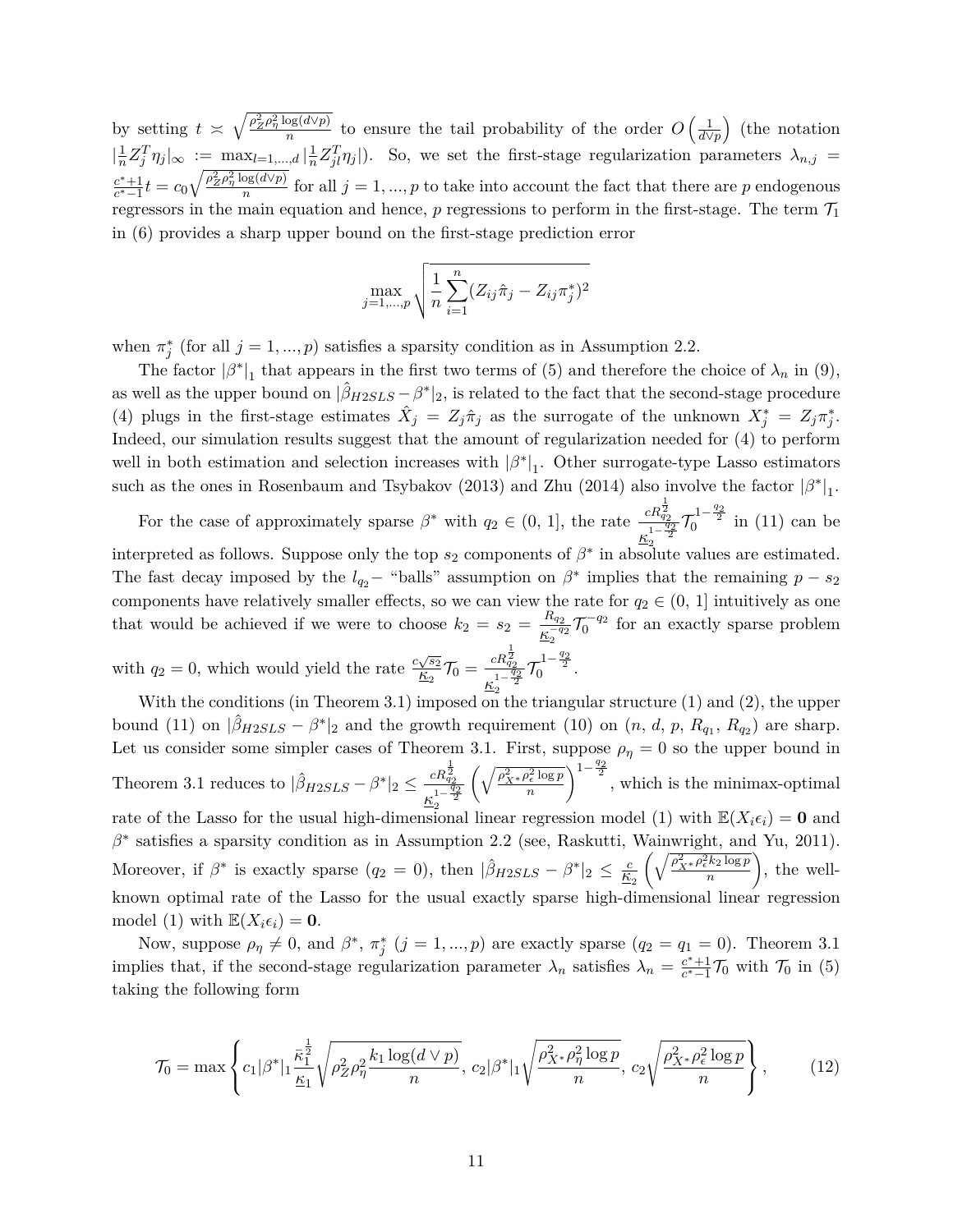then, we have

$$
|\hat{\beta}_{H2SLS} - \beta^*|_2 \le \frac{c\sqrt{k_2}}{\underline{\kappa}_2} \mathcal{T}_0
$$
\n(13)

with probability at least  $1 - O\left(\frac{1}{p}\right)$ *p* ). If  $\rho_{\eta} \neq 0$ ,  $d \geq p$ ,  $k_1 \geq 1$ , and  $|\beta^*|_1 = O(1)$ , then aside from factors involving  $\rho_Z$ ,  $\rho_\eta$ ,  $\bar{\kappa}_1$ ,  $\underline{\kappa}_1$ , and  $\underline{\kappa}_2$ , (13) is of the order  $O\left(\sqrt{k_2}\left[|\beta^*|_1 \sqrt{\frac{k_1 \log d_1}{n}}\right]\right)$  $\sqrt{\frac{\log d}{n}}$ , which differs from the optimal first-stage Lasso rate  $\sqrt{\frac{k_1 \log d}{n}}$  by  $\sqrt{k_2} |\beta^*|_1$ . Just as the role  $\sqrt{k_2}$  plays in the typical rate  $\sqrt{\frac{k_2 \log p}{n}} \approx$  $\sqrt{k_2} \lambda_n = c' \sqrt{k_2} t$  (where |  $X^T \epsilon$ *n*  $\Big|_{\infty} = O(t)$  for the usual exactly sparse high-dimensional linear regression model (1) with  $\mathbb{E}(X_i \epsilon_i) = \mathbf{0}$ , the factor  $\sqrt{k_2}$  appears in the rate for  $|\hat{\beta}_{H2SLS} - \beta^*|_2$ . The presence of the factor  $|\beta^*|_1$  is explained above.

Condition (10) in Assumption (v) of Theorem 3.1 ensures that with high probability,  $\frac{\hat{X}^T \hat{X}}{n}$ satisfies the RE condition over the restricted sets subject to those in Theorem 3.1. This result is formalized in the following corollary.

**Corollary 3.1**: If  $\lambda_{n,j}$  ( $j = 1,...,p$ ) satisfy (8) and  $\lambda_n$  satisfies (9), under Assumptions (i)-(v) in Theorem 3.1, for some universal constant  $c' > 0$ ,

$$
\frac{\Delta^T \hat{X}^T \hat{X} \Delta}{n |\Delta|_2^2} \ge c' \underline{\kappa}_2
$$

with probability at least  $1 - O\left(\frac{1}{p\sqrt{p}}\right)$ *p*∨*d* for all non-zero  $\Delta$  in the restricted sets subject to those in Theorem 3.1.

**Remark**. When  $\beta^*$  and  $\pi^*_j$  ( $j = 1, ..., p$ ) are exactly sparse, condition (10) implies that  $n \geq$  $k_1 k_2^2 \log(d \vee p)$ . When  $\left| \hat{\pi}_j - \pi_j^* \right|$  $\left| \int_{2}$  is of the same order  $O(\sqrt{\frac{k_1 \log(d \vee p)}{n}})$  for all *j* = 1, ..., *p*, the scaling  $O(k_1 k_2^2 \log(d \vee p))$  on *n* required for  $\frac{\hat{X}^T \hat{X}}{n}$  to satisfy the RE condition for the case of exactly sparse  $\beta^*$  and  $\pi^*_{j}$  ( $j = 1, ..., p$ ) is attained and cannot be improved under the conditions of Theorem 3.1. Note that, if  $|\hat{\pi}_j - \pi_j^*|$  $\left| \begin{array}{c} 2 \\ 2 \end{array} \right|$  = 0 for "most" *j*'s (which is possible if the number of coefficients with values 0 included in  $\hat{\pi}_j$  is "small"), then it is possible to reduce the scaling  $O(k_1 k_2^2 \log(d \vee p))$  to  $O(k_1 k_2 \log(d \vee p))$  in condition (10) for the case of exactly sparse  $\beta^*$  and  $\pi^*_{j}$  ( $j = 1, ..., p$ ). This result is stated in the following Theorem (Theorem 3.2), which requires additional assumptions as below.

**Assumption 3.3:** For every  $j = 1, ..., p$ ,  $W_j := Z_j v_j$  where  $v_j \in \mathbb{K}(c^0 k_1, d, R) := \mathbb{B}_0^d(c^0 k_1) \cap \mathbb{B}_2^d(R)$ and  $R = 2 \max_{j=1,...,p} |\pi_j^*|$ 2. The matrix  $W \in \mathbb{R}^{n \times p}$  is sub-Gaussian with parameters  $(\Sigma_W, \rho_W^2)$ where the *j*th column of *W* is  $W_j$ . For all such *W*'s, the matrix  $\mathbb{E}\left[\frac{W^TW}{n}\right]$ *n* | satisfies  $\Delta^T \mathbb{E} \left[ \frac{W^T W}{n} \right] \Delta$  $\frac{1}{|\Delta|_2^2} \ge$  $\underline{\kappa}_W > 0$  for all non-zero  $\Delta \in \mathbb{C}(J(\beta^*); 0, c^*)$  (the constant  $c^0$  is defined in the following assumption.).

**Assumption 3.4**: For every  $j = 1, ..., p$ ,  $|J(\hat{\pi}_j)| \leq c^0 k_1$  with probability at least  $1 - O\left(\frac{1}{d\sqrt{n}}\right)$ *d*∨*p* , where  $c^0 > 0$  is some universal constant and  $|J(\hat{\pi}_j)|$  denotes the cardinality of the support of  $\hat{\pi}_j$ .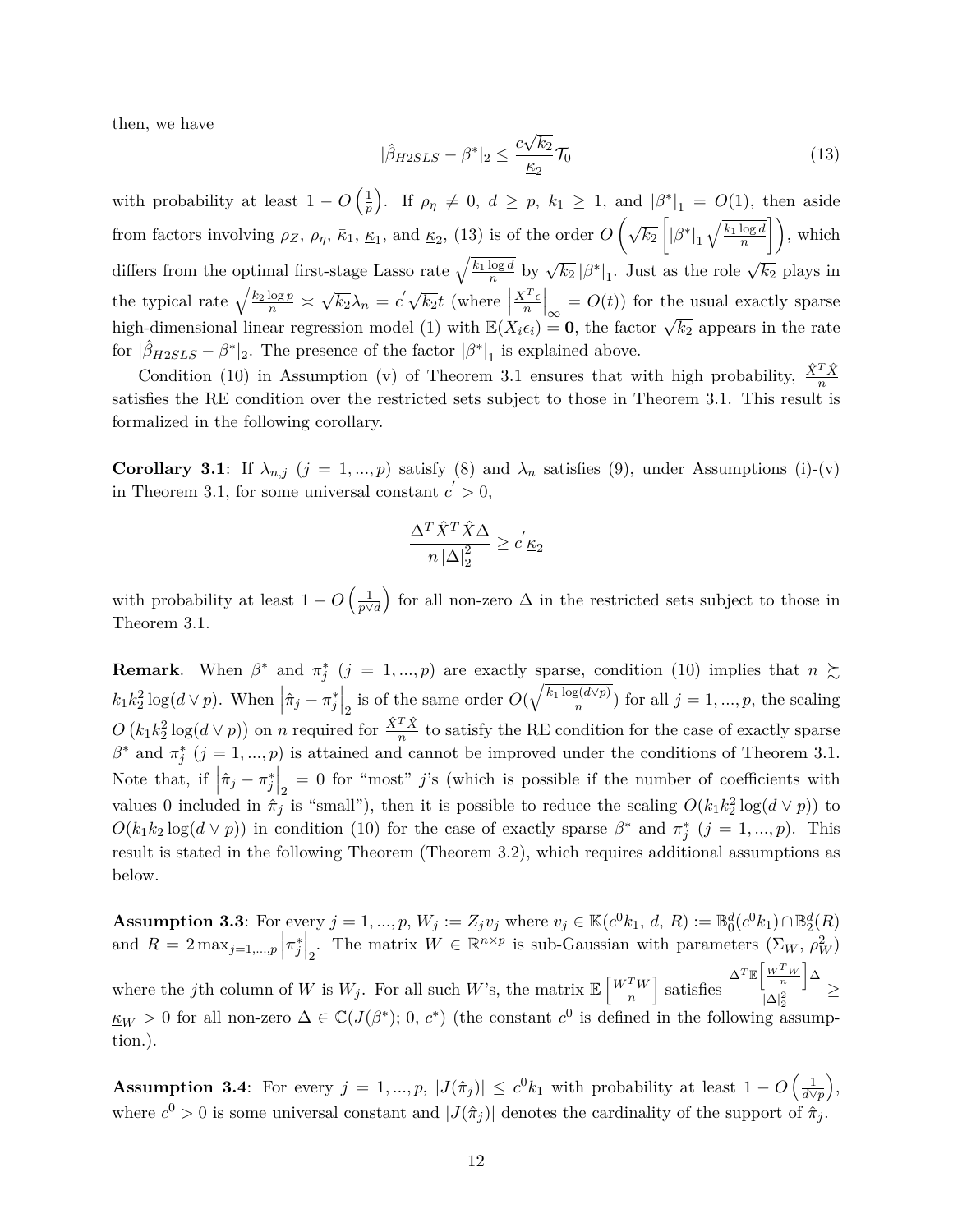**Remark**. Assumption 3.4 can be interpreted as an *exact sparsity* constraint on the first-stage estimate  $\hat{\pi}_j$  for  $j = 1, ..., p$ , in terms of the *l*<sub>0</sub>− "ball",

$$
\mathbb{B}_0^d(c^0 k_1) := \left\{\hat{\pi}_j \in \mathbb{R}^d \mid \sum_{l=1}^d 1\{\hat{\pi}_{jl} \neq 0\} \le c^0 k_1\right\}
$$

for  $j = 1, ..., p$ . In the simplest case where the dimension of  $\pi_j^*$  is fixed and small relative to *n* for all  $j = 1, ..., p$  (e.g., in the empirical example discussed in Section 1, each endogenous regressor, firm *j*'s output, is instrumented with an exogenous variable, firm *j*'s investment), Assumption 3.4 is satisfied trivially. For  $d \geq n$ , it holds under the bounded "sparse eigenvalue condition" (e.g., Bickel, et. al, 2009; Belloni and Chernozhukov, 2013), which is sufficient for the sparsity of  $\hat{\pi}_j$  to be of the order  $k_1$  (the sparsity of  $\pi_j^*$  when it is exactly sparse). With sufficient "separation" requirement on  $\min_{l \in J(\pi_j^*)} |\pi_{jl}^*|$ , Assumption 3.4 also holds for the thresholded  $\hat{\pi}_j$  which removes false inclusions of elements that are outside the support of  $\pi_j^*$ . The term  $O\left(\frac{1}{d\sqrt{2\pi}}\right)$ *d*∨*p* ) in the probability guarantee again comes from the application of a union bound which takes into account the fact that there are *p* endogenous regressors in the main equation and hence, *p* regressions to perform in the first-stage.

**Theorem 3.2**: Suppose Assumptions 2.1, 3.1, 3.3, and 3.4 hold. Also, assume: (i)  $\beta^*$  and  $\pi_j^*$  $(j = 1, ..., p)$  are exactly sparse with at most  $k_2$  and  $k_1$  non-zero coefficients, respectively; (ii) Assumption 2.3 holds over the restricted sets  $\mathbb{C}(J(\beta^*); 0, c^*)$  and  $\mathbb{C}(J(\pi_j^*); 0, c^*)$   $(j = 1, ..., p)$ , respectively, for the exact sparsity case  $q_2 = 0$  with  $R_{q_2} = k_2$  and  $q_1 = 0$  with  $R_{q_1} = k_1$ . If  $n \ge c_0 k_1 k_2 \log(p \vee d)$  for some sufficiently large constant  $c_0 > 0$ , then,  $\frac{\Delta^T \hat{X}^T \hat{X} \Delta}{n |\Delta|^2} \ge c' \underline{\kappa}_2$  with probability at least  $1-O\left(\frac{1}{p\vee} \right)$ *p*∨*d* ), for a constant  $c' > 0$  and all non-zero  $\Delta$  in  $\mathbb{C}(J(\beta^*)$ ; 0,  $c^*$ ). Consequently, if  $\lambda_{n,j}$  satisfies (8) and  $\lambda_n = \frac{c^*+1}{c^*-1}$  $\frac{c^*+1}{c^*-1}$ T<sub>0</sub> for T<sub>0</sub> defined in (12), and for all vectors ∆ in  $\mathbb{C}(J(\pi_j^*); 0, c^*)$ ,  $\Delta^T \Sigma_{Z_j} \Delta$  $\frac{\sum_{Z_j} \Delta}{|\Delta|^2_2} \leq \bar{\kappa}_1, j = 1, ..., p$ , then, with probability at least  $1 - O\left(\frac{1}{p}\right)$ *p* ), (13) with  $\underline{\kappa}_2$  replaced by  $\underline{\kappa}_W$ holds.

**Remark**. The proof for Theorem 3.2 is provided in Section A.4. Under Assumption 3.4, for the case of exactly sparse  $\beta^*$  and  $\pi_j^*$  ( $j = 1, ..., p$ ), Theorem 3.2 requires  $\frac{k_1 k_2 \log d}{n} = O(1)$  (in contrast with  $\frac{k_1 k_2^2 \log d}{n} = O(1)$  required by Theorem 3.1) to ensure that  $\frac{\hat{X}^T \hat{X}}{n}$  satisfies the RE condition over  $\mathbb{C}(J(\beta^*); 0, c^*)$  with high probability.

#### **3.2 Variable-selection for exactly sparse** *β* ∗

This section addresses the question of variable selection when  $\beta^*$  is exactly sparse ( $q_2 = 0$ ). The property  $\mathbb{P}[J(\hat{\beta}_{H2SLS}) = J(\beta^*)] \rightarrow 1$  is referred to as *variable-selection consistency*. We present two results regarding achievability of this property in the following, where the first one is based on thresholding and the second one based on the "incoherence condition".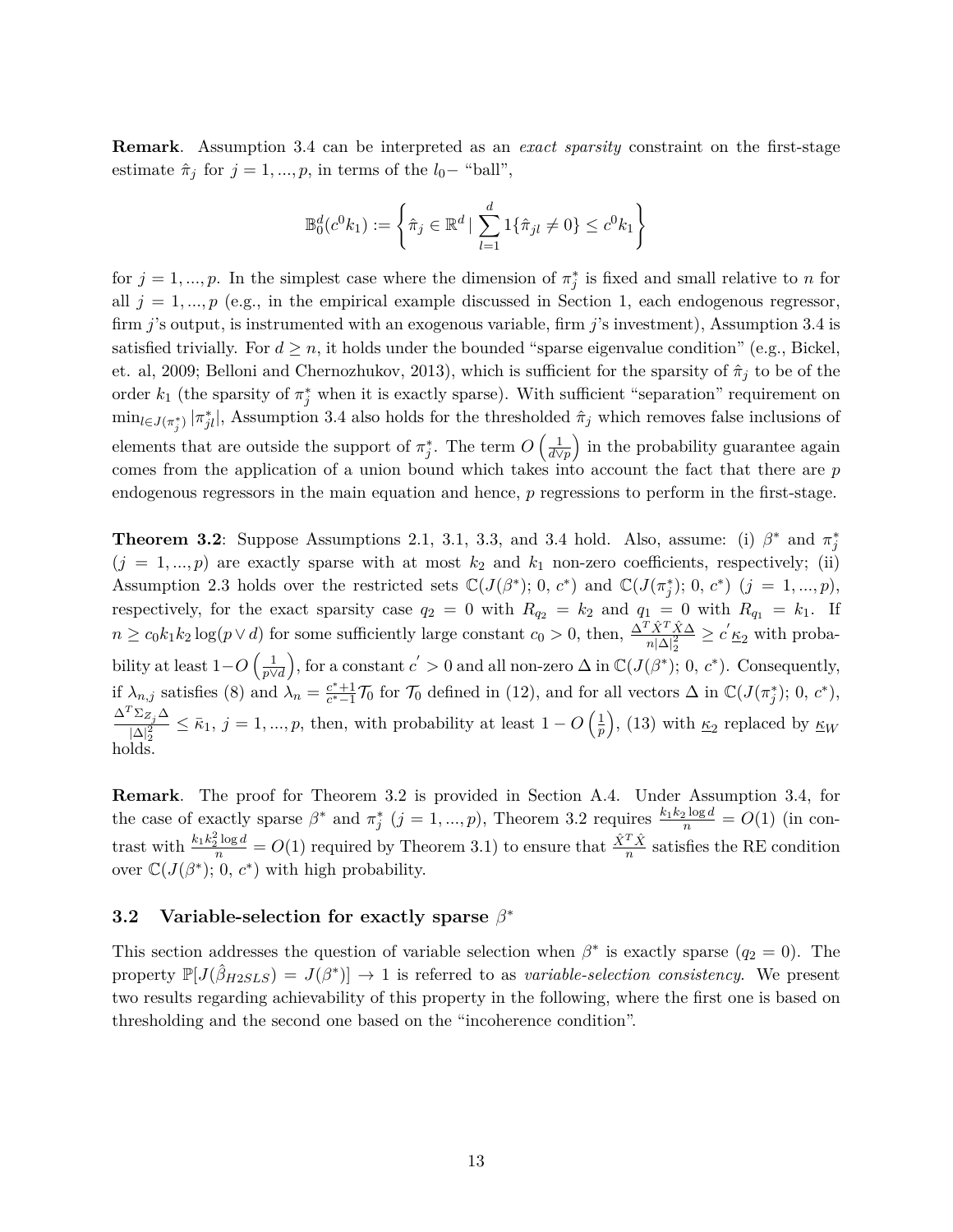#### **3.2.1 Variable-selection consistency with thresholding**

**Theorem 3.3**: Suppose the assumptions in Lemma 3.1 hold and  $c' k_2 \left(\frac{\log p}{n}\right)$  $\frac{S}{n}$   $\vee$   $I_1$  $\Big) \leq 1$  for some sufficiently large constant  $c' > 0$ . Assume: (i)  $\beta^*$  is exactly sparse with at most  $k_2$  non-zero coefficients; (ii) Assumption 2.3 holds over the restricted sets  $\mathbb{C}(J(\beta^*); 0, c^*)$  for the exact sparsity case  $q_2 = 0$  with  $R_{q_2} = k_2$ . If the regularization parameters  $\lambda_{n,j}$  ( $j = 1, ..., p$ ) satisfy (8),  $\lambda_n$  satisfies (9), and  $\min_{j\in J(\beta^*)} |\beta_j^*| > \frac{c\sqrt{k_2}}{K_2} \lambda_n = B$ , then,  $J(\hat{\beta}_{H2SLS}) \supseteq J(\beta^*)$  with probability at least  $1 - O\left(\frac{1}{p}\right)$ *p*  $\big)$  . Moreover, let the thresholded estimator  $\overline{\beta}_j = \hat{\beta}_{j,H2SLS} \left\{ \left| \hat{\beta}_{j,H2SLS} \right| > B_1 \right\}$  for  $j = 1,...,p$  and  $B_1 > B$ . If  $\min_{j \in J(\beta^*)} |\beta_j^*| > B_1$ , then,  $J(\bar{\beta}) \subseteq J(\beta^*)$ .

**Remark**. The proof for Theorem 3.3 is provided in Section A.5. Theorem 3.3 is analogous to results in literature (e.g., Meinshausen and Yu, 2009; Belloni and Chernozhukov, 2011a). The first claim says as long as the minimum value of  $|\beta_j^*|$  over  $j \in J(\beta^*)$  is not too small, then the two-stage Lasso does not falsely exclude elements that are in the support of  $\beta^*$  with high probability. The second claim says that with a stronger condition on  $\min_{j\in J(\beta^*)} |\beta_j^*|$ , additional thresholding can remove false inclusions of elements that are outside the support of *β* ∗ .

#### **3.2.2 Variable-selection consistency with "incoherence condition"**

Under additional assumptions, it is possible for  $\hat{\beta}_{H2SLS}$  to achieve perfect selection without thresholding, as we will see in the following result.

**Theorem 3.4**: Suppose the assumptions in Lemma 3.1 hold and  $c'k_2\mathcal{T}_1 \leq 1$ ,  $n \geq c''k_2^3\log p$ , for some sufficiently large constant  $c', c'' > 0$ . Assume: (i)  $\beta^*$  is exactly sparse with at most  $k_2$ non-zero coefficients; (ii)

$$
\left\| \mathbb{E}\left[X_{J(\beta^*)}^{*T} X_{J(\beta^*)}^{*}\right] \left[\mathbb{E}(X_{J(\beta^*)}^{*T} X_{J(\beta^*)}^{*})\right]^{-1} \right\|_{\infty} = 1 - \phi \tag{14}
$$

for some  $\phi \in (0, 1]$ . If the regularization parameters  $\lambda_{n,j}$  satisfies (8) and

$$
\lambda_n = \frac{\left(2 - \frac{(\bar{c} - 2)\phi}{(\bar{c} - 1)}\right)(\bar{c} - 1)}{(\bar{c} - 2 - \varsigma)\phi} \mathcal{T}_0
$$
\n(15)

for some universal constant  $\bar{c} > 2$  and any small number  $\varsigma > 0$ , with  $\mathcal{T}_0$  defined in (5), then, with probability at least  $1 - O\left(\frac{1}{p}\right)$ *p* ): (a) program (4) has a unique optimal solution  $\hat{\beta}_{H2SLS}$ ; (b)  $J(\hat{\beta}_{H2SLS}) \subseteq J(\beta^*);$  (c)

$$
|\hat{\beta}_{H2SLS,J(\beta^{*})}-\beta^{*}_{H2SLS,J(\beta^{*})}|_{\infty}\leq \lambda_{n}\left[\frac{(\bar{c}-2-\varsigma)\phi}{\left(2-\frac{(\bar{c}-2)\phi}{(\bar{c}-1)}\right)(\bar{c}-1)}+1\right]\left\|\left(\frac{\hat{X}_{J(\beta^{*})}^{T}\hat{X}_{J(\beta^{*})}}{n}\right)^{-1}\right\|_{\infty}=B_{2},
$$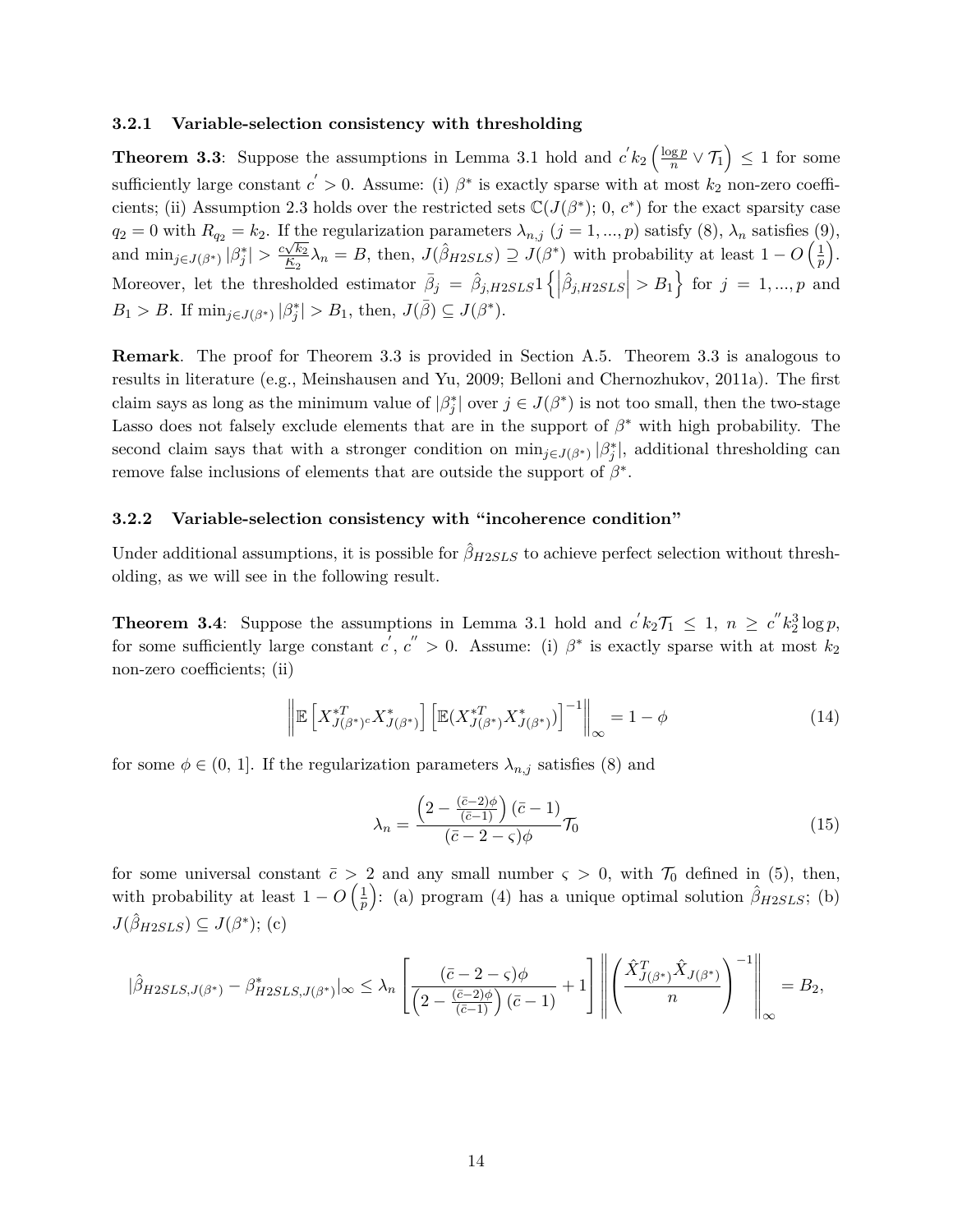where, for some constant  $c_0 > 1$ ,

$$
\left\| \left( \frac{\hat{X}_{J(\beta^*)}^T \hat{X}_{J(\beta^*)}}{n} \right)^{-1} \right\|_{\infty} \le \frac{c_0 \sqrt{k_2}}{\lambda_{\min} \left( \mathbb{E} \left[ \frac{1}{n} X_{J(\beta^*)}^{*T} X_{J(\beta^*)}^* \right] \right)}; \tag{16}
$$

(d) if  $\min_{j \in J(\beta^*)} |\beta_j^*| > B_2$ , then,  $J(\hat{\beta}_{H2SLS}) \supseteq J(\beta^*)$ . As a consequence,  $J(\hat{\beta}_{H2SLS}) = J(\beta^*)$ .

**Remark**. The main proof for Theorem 3.4 is provided in Section A.6. Theorem 3.4 shows that under a population "incoherence condition" (14) similar to Wainwright (2009), we have  $J(\hat{\beta}_{H2SLS}) \subseteq J(\beta^*)$  with high probability. The "incoherence condition" is a refined version of the "irrepresentable condition" by Zhao and Yu (2006) and the "neighborhood stability condition" by Meinshausen and Bühlmann (2006). Bühlmann and van de Geer (2011) shows this type of conditions is sufficient and "essentially necessary" for the Lasso to correctly excludes elements that are outside the support of  $\beta^*$  with high probability. If each row of  $X^* \in \mathbb{R}^{n \times p}$  is sampled independently from  $\mathcal{N}(\mathbf{0}, \Sigma_{X^*})$  with the Toeplitz covariance matrix

$$
\Sigma_{X^*} = \begin{bmatrix} 1 & \varrho_{X^*} & \varrho_{X^*}^2 & \cdots & \varrho_{X^*}^{p-1} \\ \varrho_{X^*} & 1 & \varrho_{X^*} & \cdots & \varrho_{X^*}^{p-2} \\ \varrho_{X^*}^2 & \varrho_{X^*} & 1 & \cdots & \varrho_{X^*}^{p-3} \\ \vdots & \vdots & \vdots & \ddots & \vdots \\ \varrho_{X^*}^{p-1} & \varrho_{X^*}^{p-2} & \cdots & \varrho_{X^*} & 1 \end{bmatrix},
$$

condition (14) is satisfied (see, e.g., Wainwright, 2009); moreover, evidence from our numerical integration suggests that  $\phi = 1 - \varrho_{X^*}$ . The correlations between explanatory variables of agents of various proximity in a network or community can be naturally interpreted by the Toeplitz structure. For example, in the empirical example discussed in Section 1, firms that are "closer" might share more similarities in terms of production levels and the correlation between two firms' production levels decays geometrically in the degree of their "closeness". Note that the second-stage regularization parameter  $\lambda_n$  in (15) increases as the parameter  $\phi$  decreases. Higher dependence between the components  $X_{ij}^*$  with  $j \in J(\beta^*)$  and  $X_{ij'}^*$  with  $j' \in J(\beta^*)^c$  leads to higher penalty level in (15); consequently, in order to ensure variable-selection consistency, the choice in (15) is generally greater than the choice in (9), which concerns parameter estimation and does not need to account for the correlation between the regressors. However, when the components of  $X_i^*$  are independent of each other so that  $\phi = 1$ , and as long as  $\bar{c} > 2$  ( $\varsigma > 0$ ) in (15) is sufficiently large (respectively, sufficiently small) and  $c^*$  > 1 in (9) is sufficiently large, then (15) and (9) are approximately equal.

#### **Imperfect variable selection and post-penalized procedures**

The variable selection consistency of *β*ˆ*H*2*SLS* is a desirable property; not only it guarantees the sparsity of  $\hat{\beta}_{H2SLS}$  to be the same as the sparsity of  $\beta^*$ , most importantly it allows us to conduct post-selection inference by performing low-dimensional procedures on the selected model. However, we recognize that the conditions required in Theorem 3.3 or Theorem 3.4 are strong and perfect variable selection might be hard to achieve in practice. We briefly discuss a few solutions to the issue of imperfect variable selection in the following.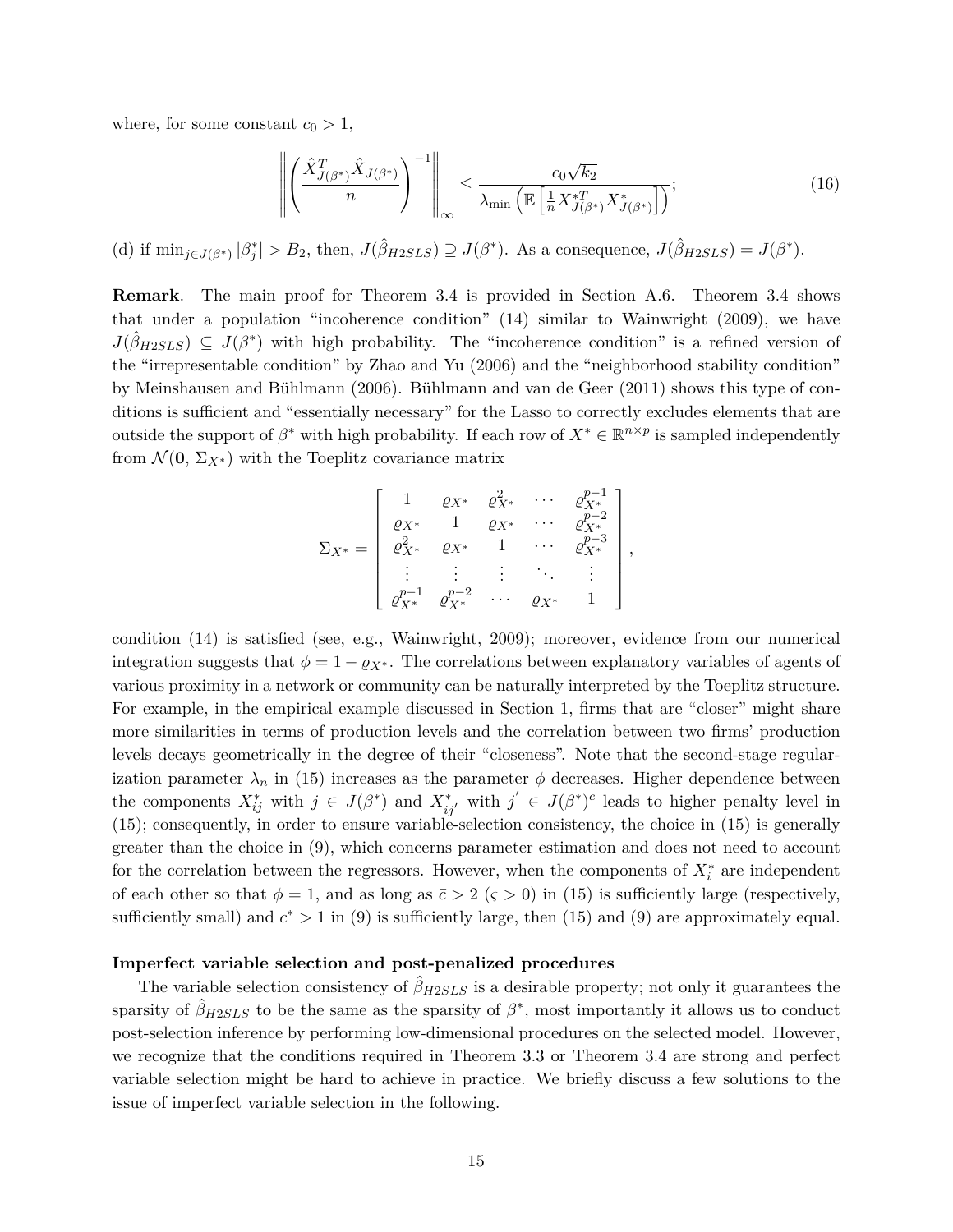If the interest is only the sparsity of  $\hat{\beta}_{H2SLS}$ , the bounded "sparse eigenvalue condition" (e.g., Bickel, et. al, 2009; Belloni and Chernozhukov 2011a, 2013) is sufficient for the number of additional unnecessary components selected by  $\hat{\beta}_{H2SLS}$  to be of the order  $k_2$ . "Sparse eigenvalue conditions" are also useful for analyzing a post *β*ˆ*H*2*SLS* estimator similar to Belloni and Chernozhukov (2011a, 2013), which may attain a rate no slower than  $\hat{\beta}_{H2SLS}$ . If the interest is post-selection inference. it is possible to build another type of post procedure which uses  $\hat{\beta}_{H2SLS}$  as an initial estimate to construct confidence intervals for individual coefficients and linear combinations of several of them (similar to Zhang and Zhang, 2013). Given that our focus here is the validity of the traditional 2SLS estimator with the *l*<sub>1</sub>−regularization in both stages under high-dimensional scenarios, these aforementioned post strategies are beyond the scope of this paper but they are definitely worthwhile exploring in future research.

#### **3.3 Choosing the regularization parameters**

Because of the complex structure of model (1) and (2) and the nature of our two-stage estimation, existing adaptive methods (e.g., Antoniadis, 2010; Sun and Zhang, 2010, 2012; Belloni, et al., 2011; Gautier and Tsybakov, 2014; etc.) for setting the second-stage regularization parameter  $\lambda_n$  are less useful as they only have to deal with one unknown parameter related to the size of noise in a single linear regression model. As we have seen in (9), the choice of our  $\lambda_n$  depends on several unknown parameters:  $\rho_{X^*}, \rho_{\epsilon}, |\beta^*|_1, \rho_Z, \rho_{\eta}, \bar{\kappa}_1, \underline{\kappa}_1$ , and  $R_{q_1}$ . Data-driven regularization parameter selection with theoretical guarantee turns out to be a particular challenge for the problem of our interest. In the following, we discuss two model-free criteria for choosing the regularization parameters in literature and also propose a feasible counterpart of the theoretical choice of the regularization parameter in (9). We then compare in our simulation experiments (Section 4) the amount of regularization imposed by these model-free criteria with the feasible counterpart of the theoretical choice.

When the Lasso is applied to estimate the standard high-dimensional sparse linear regression model  $(1)$  with exogenous X, Cross-Validation  $(CV)$  is the most popular approach for choosing datadriven regularization parameters (Allen 1974; Stone 1974). When facilitated by data resampling and parallel computing, CV finds a regularization parameter that locally minimizes the prediction error at a feasible computational cost (Breiman 1995, 1996, 2001; Hastie et al. 2002). However, Lasso+CV tends to overfit the model and perform poorly in parameter estimation especially when the regressors are correlated (see e.g., Bach, 2008; Meinshausen and Bühlmann, 2010; Lim and Yu, 2013; Yu, 2013). By combining a new metric, "Estimation Stability" (ES), with the CV, Lim and Yu (2013) propose an alternative model-free criterion ESCV, which yields a smaller-size model but similar performance in prediction relative to the CV choice. According to Lim and Yu (2013) as well as Yu (2013), the ESCV outperforms the CV in variable selection and substantially reduces false positive rates for exactly sparse models, and also outperforms the CV in parameter estimation for models with correlated regressors. To define the ES criterion, they adopt the idea of crossvalidation data perturbation where *n* observations are randomly assigned into *T* subsamples of size  $(n - L)$  with  $L = \left\lfloor \frac{n}{T} \right\rfloor$  $T(T)$ . Given a regularization parameter  $\lambda^m$  and the subsample *t*, the Lasso is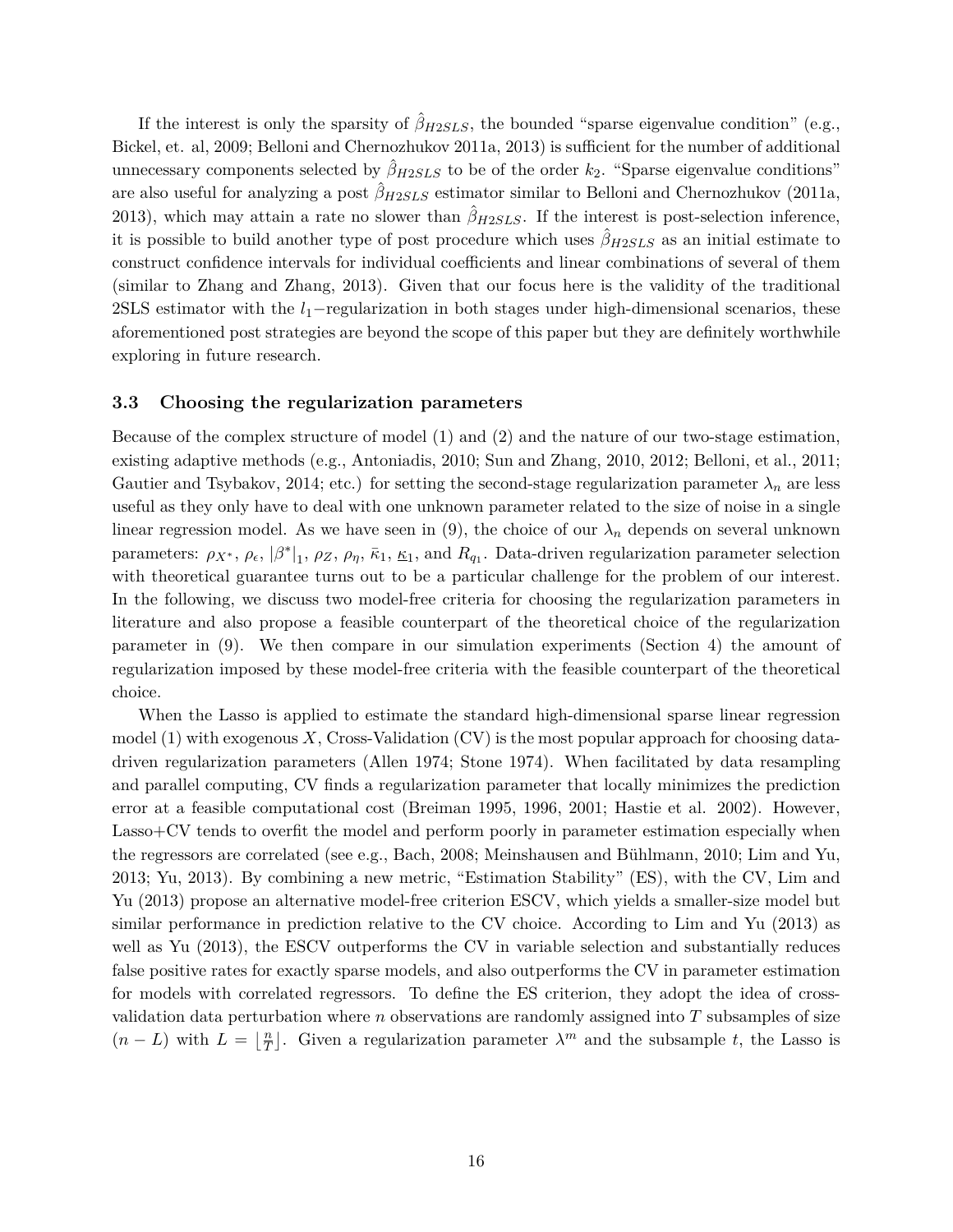performed to obtain  $\hat{\beta}_t(\lambda^m)$  and  $\hat{Y}_t(\lambda^m) = X\hat{\beta}_t(\lambda^m)$ . For  $m = 1, ..., M$ , Lim and Yu then form

$$
ES(\lambda^m) := \frac{\widehat{\text{Var}}(\widehat{Y}(\lambda^m))}{\left|\overline{\widehat{Y}}(\lambda^m)\right|_n^2} = \frac{L}{n - L} \frac{1}{\mathcal{Z}^2(\lambda^m)}
$$
(17)

where

$$
\widehat{\text{Var}}(\hat{Y}(\lambda^m)) := \frac{1}{T} \sum_{t=1}^T \left| \hat{Y}_t(\lambda^m) - \bar{\hat{Y}}(\lambda^m) \right|_n^2,
$$
\n
$$
\mathcal{Z}^2(\lambda^m) := \frac{\bar{\hat{Y}}(\lambda^m)}{\sqrt{\frac{n-L}{L} \widehat{\text{Var}}(\hat{Y}(\lambda^m))}}.
$$
\n(18)

 $|w|_n^2$  $\hat{Y}_n^2 := \frac{1}{n} \sum_{i=1}^n w_i^2$ ,  $\bar{\hat{Y}}(\lambda^m) := \frac{1}{T} \sum_{t=1}^T \hat{Y}_t(\lambda^m)$ . Note that (18) is proportional to the average pairwise squared Euclidean distance:

$$
A(\lambda^m) := \frac{1}{\binom{T}{2}} \sum_{t \neq t'} \left| \hat{Y}_t(\lambda^m) - \hat{Y}_{t'}(\lambda^m) \right|_n^2.
$$
 (19)

They further point out that ES (17) is in fact the reciprocal of a test statistic for testing  $H_0$ :  $X\beta^* = 0$ . To deal with the high noise situation where ES may not have a well-defined minimum, Lim and Yu suggest the combined ESCV criterion: Choose  $\lambda^m$  such that it minimizes  $ES(\lambda^m)$ over all *m* and  $\sum_{j=1}^{p} \hat{\sigma}_{X_j} \left| \hat{\beta}_j(\lambda^m) \right|$  ( $\hat{\sigma}_{X_j} = \sqrt{\frac{1}{n}}$  $\frac{1}{n}\sum_{i=1}^{n} X_{ij}^2$  and  $\hat{\beta}_j(\lambda^m)$  is the Lasso estimate based on  $\lambda^m$  using the entire sample) is no greater than the one resulting from the optimal CV choice. They recommend a grid-search algorithm to find a local minimum of ES as often done for CV. Consequently, the ESCV enjoys a similar computational advantage to that of the CV and they both work well in the parallel computing paradigm.

To test the applicability of the model-free criteria discussed above in our problem, we simulate data sets with various model structures in Section 4 and apply either the Lasso+CV or the Lasso+ESCV in both (3) and (4). An estimate  $\hat{\beta}$  of  $\beta^*$  is a function of  $(\lambda_{n,j}^{m_j})_{j=1}^p$  and  $\lambda_n^m$  where  $m_j = 1, ..., M$  for  $j = 1, ..., p$ , and  $m = 1, ..., M$ . Ideally, the best  $\lambda_n^m$  should be selected as the optimum that minimizes the CV or the ESCV criterion over all combinations  $\left[\lambda_n^m, \, (\lambda_{n,j}^{m_j})_{j=1}^p\right]$ . This procedure, however, is computationally expensive when *p* is large as the number of combinations scales as  $M^p$ . Instead, we use the heuristic which selects  $\lambda_n^m$  only as the optimum that minimizes the CV or the ESCV criterion over combinations  $\left[\lambda_n^m, \, (\lambda_{n,j}^{m_j^*})_{j=1}^p\right]$  where  $\lambda_{n,j}^{m_j^*}$  is the optimum choice for estimating the *j*th equation in the first-stage. We then compare such  $\lambda_n^m := \lambda_n^{m^*}$  with the feasible (plug-in) counterpart of the theoretical choice in (9).

To construct the feasible (plug-in) counterpart of (9), instead of trying to deal with all the unknown parameters and constant  $c_1$  in  $\mathcal{T}_1$  (6) (which bounds the first-stage prediction error  $\max_{j=1,\dots,p} \sqrt{\frac{1}{n} \sum_{i=1}^n (Z_{ij}\hat{\pi}_j - Z_{ij}\pi_j^*)^2}$  from above), we suggest estimating  $\frac{1}{n} \sum_{i=1}^n (Z_{ij}\hat{\pi}_j - Z_{ij}\pi_j^*)^2$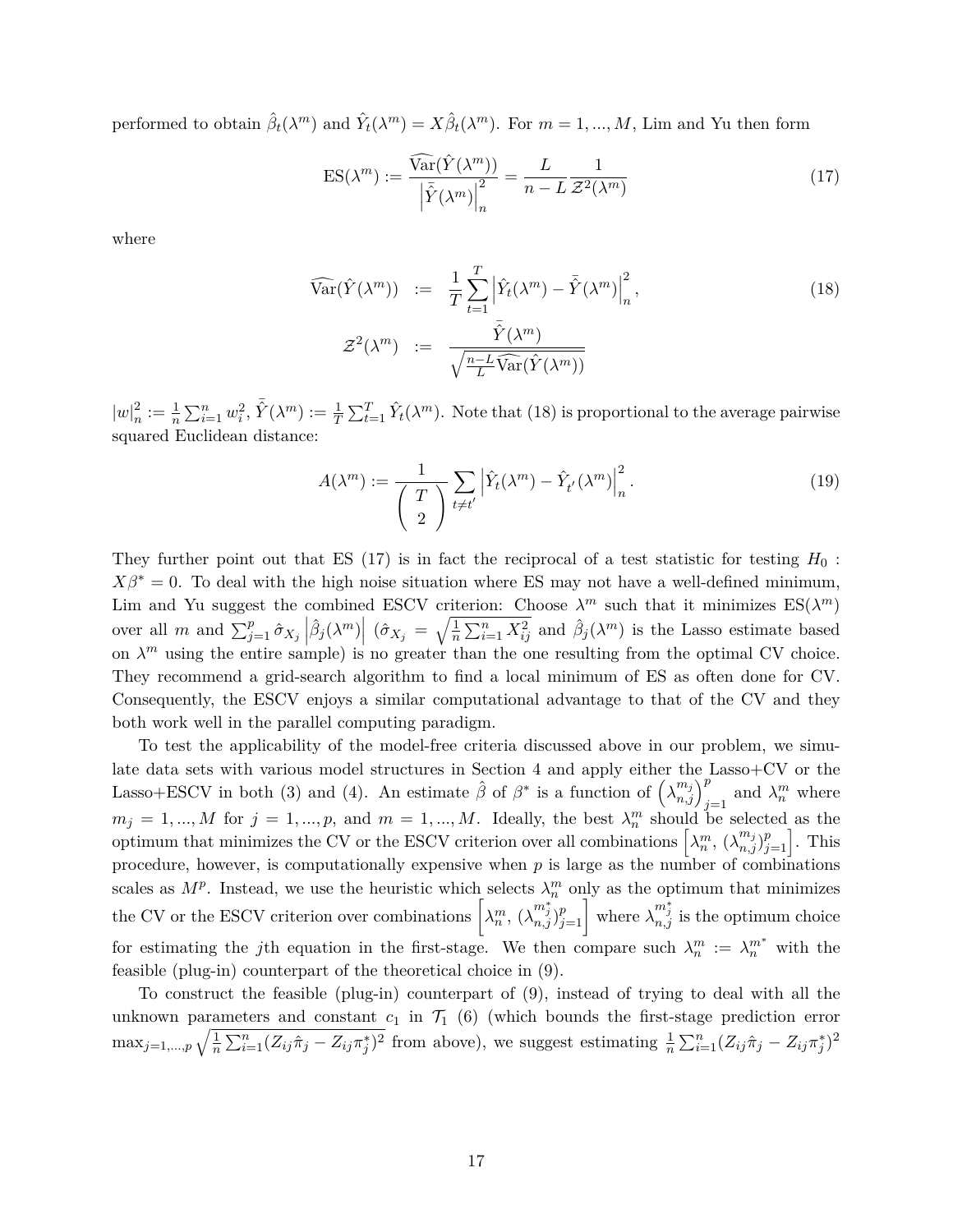directly by the formula as in (19):

$$
\hat{\mathcal{T}}_{1,j} := \frac{1}{\binom{T}{2}} \sum_{t \neq t'} \left| Z_j \hat{\pi}_{jt} (\lambda_{n,j}^{m_j^*}) - Z_j \hat{\pi}_{jt'} (\lambda_{n,j}^{m_j^*}) \right|_n^2 \tag{20}
$$

using the optimal first-stage regularization parameters  $\lambda_{n,j}^{m_j^*}$ ,  $j=1,...,p$  according to either the CV or the ESCV criterion. For the second-stage regularization parameter selection, when either the ES criterion (17) or the feasible plug-in method is used, it adjusts the amount of regularization to account for the noise from the first-stage estimates  $\hat{X}_j$  as the surrogate of the unknown  $X_j^* = Z_j \pi_j^*$ in the second-stage estimation (4).

Apart from the first-stage prediction error, the second-stage regularization parameter  $\lambda_n$  in (9) also depends on  $\beta^*$ ,  $\rho_\eta$ ,  $\rho_\epsilon$ , and  $\rho_{X^*}$ . Upon the Lasso+CV or Lasso+ESCV estimates  $\hat{\pi}_j = \hat{\pi}_j(\lambda_{n,j}^{m_j^*})$ of  $\pi_j^*$  from (3) for all  $j = 1, ..., p$  and  $\hat{\beta} = \hat{\beta}(\Lambda_n)$   $(\Lambda_n = \left[\lambda_n^{m^*}, \left(\lambda_{n,j}^{m^*}\right)_{j=1}^p\right]$  of  $\beta^*$  from (4), we can estimate the unknown parameters  $\beta^*$  by  $\hat{\beta}$ ,  $\rho_{\eta}$  by  $\hat{\rho}_{\eta} = \max_j \sup_{\gamma \ge 1} \gamma^{-\frac{1}{2}} \left( \frac{1}{n} \right)$  $\frac{1}{n}\sum_{i=1}^n|X_{ij}-Z_{ij}\hat{\pi}_j|^{\gamma}\Big)^{\frac{1}{\gamma}},$   $\rho_\epsilon$ by  $\hat{\rho}_{\epsilon} = \sup_{\gamma \geq 1} \gamma^{-\frac{1}{2}} \left( \frac{1}{n} \right)$  $\frac{1}{n}\sum_{i=1}^n$  $\left| Y_i - X_i \hat{\beta} \right|$  $\int_{0}^{\infty} \int_{0}^{\frac{\pi}{2}} f(x) \, dx$ , by  $\hat{\rho}_{X^*} = \max_j \sup_{\gamma \geq 1} \gamma^{-\frac{1}{2}} \left( \frac{1}{n} \right)$  $\frac{1}{n}\sum_{i=1}^n$  $\left| \hat{X}_{ij} \right|$  $\alpha$ <sup>1</sup>, The computation of the "sup" part in  $\hat{\rho}_{\eta}$ ,  $\hat{\rho}_{\epsilon}$ , and  $\hat{\rho}_{X^*}$ can be carried out numerically for a sufficiently wide range of  $\gamma \geq 1$ . With all the estimated pieces from above in hand, the feasible plug-in counterpart  $\lambda_n^f$  of the theoretical choice in (9) can be formed by

$$
\lambda_n^f = \frac{c^* + 1}{c^* - 1} \max_{r=1,2,3} \hat{Q}_r,\tag{21}
$$

where  $\hat{Q}_1 = \left| \hat{\beta} \right|_1 \max_{j=1,\dots,p} \hat{\mathcal{T}}_{1,j}, \hat{Q}_2 = c' \hat{\rho}_{X^*} \hat{\rho}_{\eta} \left| \hat{\beta} \right|_1$  $\sqrt{\log p}$  $\frac{\overline{g p}}{n}$ , and  $\hat{Q}_3 = c' \hat{\rho}_{X^*} \hat{\rho}_{\epsilon} \sqrt{\frac{\log p}{n}}$  $\frac{q}{n}$ . In practice, one may "standardize" the choice of the constant  $c'$  in  $\hat{Q}_2$  and  $\hat{Q}_3$  according to some convenient distributions of  $X_{ij}^*$ ,  $\eta_{ij}$  ( $j = 1, ..., p$ ), and  $\epsilon_i$ ; for example,  $c' = \sqrt{2} + \epsilon_0$  for any small number  $\varsigma_0 > 0$ if  $X^*_{ij}$ 's,  $\eta_{ij}$ 's,  $\epsilon_i$ 's are independent Gaussian random variables,  $\frac{1}{\sqrt{2}}$  $\frac{1}{n}|X_j^*|_2 \leq 1$ , and  $\mathbb{E}(\eta_{ij}|X_{ij}^*) =$  $\mathbb{E}(\epsilon_i | X_{ij}^*) = 0$  for all  $i = 1, ..., n$  and  $j = 1, ..., p$ ; under such "standardization", we can replace  $\rho_{\eta}$  by  $\hat{\sigma}_{\eta} = \max_j \sqrt{\frac{1}{n}}$  $\frac{1}{n}\sum_{i=1}^{n}(X_{ij}-Z_{ij}\hat{\pi}_j)^2$ ,  $\hat{\rho}_{\epsilon}$  by  $\hat{\sigma}_{\epsilon}$  =  $\sqrt{1}$  $\frac{1}{n}\sum_{i=1}^{n} (Y_i - X_i\hat{\beta})^2$ , and  $\hat{\rho}_{X^*}$  by 1 ( $\hat{\sigma}_{X^*} \le 1$  for normalized  $\hat{X}_j$ ). This "standardization" is similar to the usual practice in kernel density estimation for choosing bandwidth parameters (e.g., the "Silverman rule"; see Section 3.4.2 of Silverman, 1986). In terms of the constant  $\frac{c^*+1}{c^*-1}$  $\frac{c^*+1}{c^*-1} > 1$ , we recommend in practice choosing  $\frac{c^*+1}{c^*-1}$  $\frac{c^*+1}{c^*-1}$  so that the resulting  $\lambda_n^f$  is not substantially different from the regularization parameter  $\lambda_n^{m^*} := \lambda_n^{ESCV}$  to obey the "data faithfulness" requirement imposed by the ESCV criterion.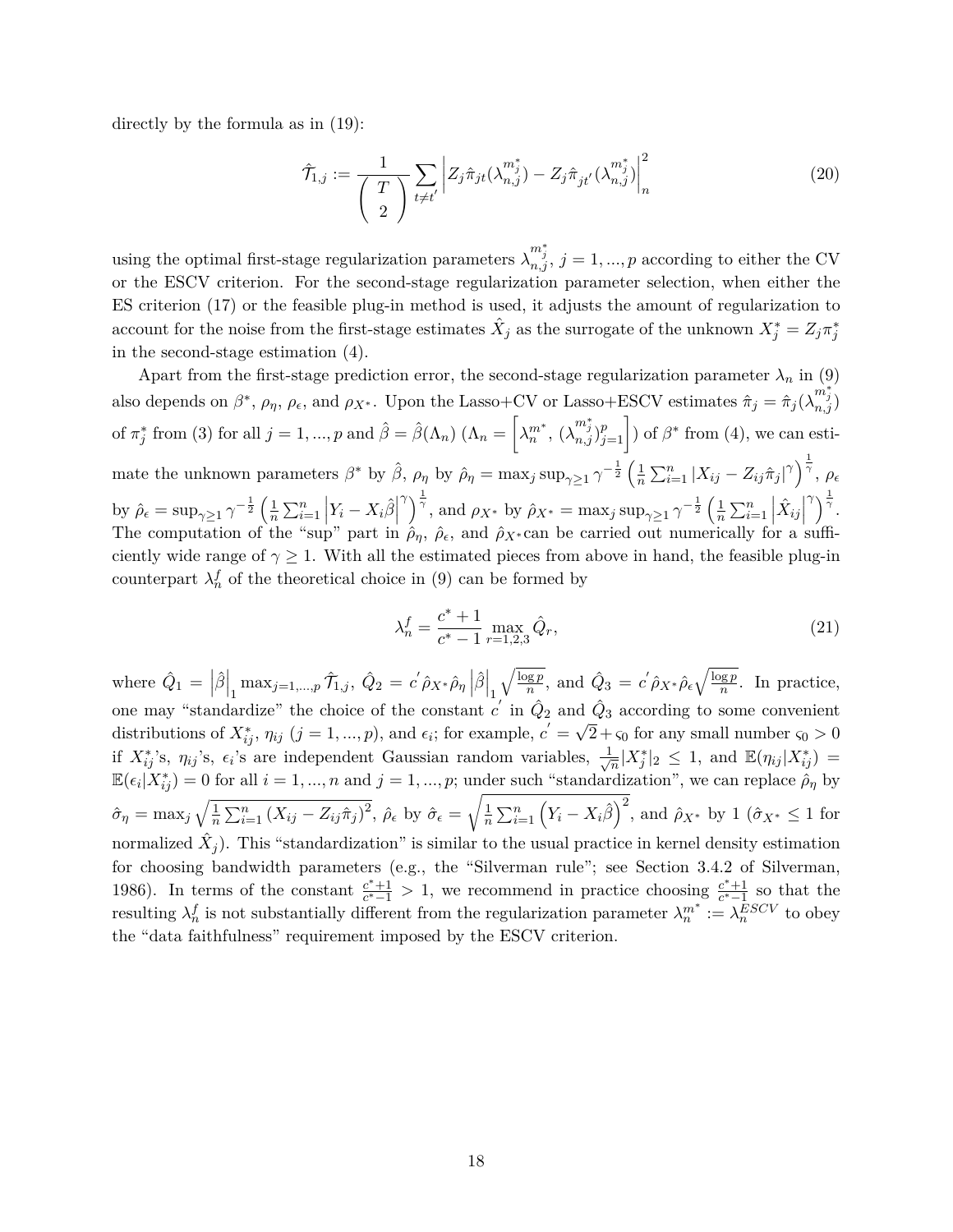## **4 Simulations**

We now turn to the Monte-Carlo simulation experiments. The data is generated according to  $(1)$ and (2) where

$$
(\epsilon_i, \eta_i) \sim_{i.i.d.} \mathcal{N}\left(\left(\begin{array}{c}0\\0\\ \vdots\\0\end{array}\right), \left(\begin{array}{cccc} \sigma_{\epsilon}^2 & \varrho\sigma_{\epsilon}\sigma_{\eta} & \cdots & \cdots & \varrho\sigma_{\epsilon}\sigma_{\eta}\\ \varrho\sigma_{\epsilon}\sigma_{\eta} & \sigma_{\eta}^2 & 0 & \cdots & 0\\ \vdots & \vdots & 0 & \sigma_{\eta}^2 & \cdots & \vdots\\ \varrho\sigma_{\epsilon}\sigma_{\eta} & 0 & \cdots & 0 & \sigma_{\eta}^2\end{array}\right)\right).
$$

The matrix  $Z_i^T$  is a  $p \times d$  matrix of Gaussian random variables with identical variances  $\sigma_Z = \sigma_{z_{jl}} = 1$ for all  $j = 1, ..., p, l = 1, ..., d$ , and  $Z_{ij}^T$  is independent of  $(\epsilon_i, \eta_{i1}, ..., \eta_{ip})$  for all  $j = 1, ..., p$ . We set the correlation level  $\varrho = 0.1$  between  $\epsilon_i$  and  $\eta_{ij}$  for all  $j = 1, ..., p$ . With this setup, we simulate 100 sets of *i.i.d.*  $(Y_i, X_i^T, Z_i^T, \epsilon_i, \eta_i)_{i=1}^n$  where *n* is the sample size in each set, and construct Monte Carlo simulation experiments with different model parameters  $(\beta^*, \sigma_{\epsilon}, \text{ and } \sigma_{\eta})$  and the design of  $Z_i$ . In terms of the dimensions, we set  $d = 46$ ,  $p = 50$ ,  $n = 45$ . In the first 5 experiments,  $(\pi_{j,1}^*,...,\pi_{j,4}^*) = 0.5, (\pi_{j,5}^*,...,\pi_{j,46}^*) = 0$  for all  $j = 1,...,50$ ; as a result, we have  $\sigma_{X^*} = \sigma_{X^*_{j}} = 1$  for all  $j = 1, ..., 50$ . In addition, we set  $(\beta^*_1, ..., \beta^*_4) = \mathbf{0.5}, (\beta^*_5, ..., \beta^*_{50}) = \mathbf{0}$  for the first 4 experiments; and  $(\beta_1^*,...,\beta_4^*) = 1, (\beta_5^*,...,\beta_{50}^*) = 0$  for Experiment 5. Experiment 2 sets the ratio  $\frac{\sigma_{\epsilon}}{\sigma_{X^*}}$  to 1 : 2 while the rest of experiments set it to 1 : 10; Experiment 3 sets the ratio  $\frac{\sigma_{\eta}}{\sigma_{X^*}}$  (=  $\frac{\sigma_{\eta}}{\sigma_Z}$ ) to 1 : 2 while the rest of experiments set it to 1 : 10. Experiment 4 introduces correlations between the "purged" regressors  $X_j^*$  and  $X_{j'}^*$  by setting Corr $(Z_{ijl}, Z_{ij'l}) = 0.5^{|j-j'|}$  for all  $l = 1, ..., 46$  and  $j, j' = 1, ..., 50$ . Table 4.1 summarizes the designs of these experiments. We include four additional experiments (Experiments 6-9) in Section S.2 of the supplementary materials (https://sites.google.com/site/yingzhu1215/home/HD2SLS\_Supplement.pdf) for approximate sparsity scenarios as in Assumption 2.2.

| Table 4.1: Designs of the Monte-Carlo simulation experiments |                |          |                |                |          |  |  |  |  |
|--------------------------------------------------------------|----------------|----------|----------------|----------------|----------|--|--|--|--|
| Parameters                                                   | Exp. 1         | Exp. 2   | Exp. 3         | Exp. 4         | Exp. 5   |  |  |  |  |
| $\beta_i^*$                                                  | (0.5, 0)       | (0.5, 0) | (0.5, 0)       | (0.5, 0)       | (1, 0)   |  |  |  |  |
| $\pi_{jl}^*$                                                 | (0.5, 0)       | (0.5, 0) | (0.5, 0)       | (0.5, 0)       | (0.5, 0) |  |  |  |  |
| $\sigma_{\epsilon}$<br>$\sigma_{X^*}$                        | 1:10           | 1:2      | 1:10           | 1:10           | 1:10     |  |  |  |  |
| $\sigma_{\eta}$<br>$\sigma_{Y^*}$                            | 1:10           | 1:10     | 1:2            | 1:10           | 1:10     |  |  |  |  |
| Corr $(Z_{ijl}, Z_{ii'l})$                                   | $\overline{0}$ | 0        | $\overline{0}$ | $0.5^{ j-j' }$ | 0        |  |  |  |  |

For each simulation run  $h = 1, ..., 100$ , we first apply the Lasso+CV in both (3) and (4) and also apply the Lasso+ESCV in the same way; following the methods described in Section 3.3, we then compute the quantities in (21):  $\hat{Q}_r^h(r=1,\dots,3)$  with  $c'=\sqrt{2}+0.01$  in  $\hat{Q}_2^h$  and  $\hat{Q}_3^h$ , and set  $\frac{c^*+1}{c^*-1}$  $\frac{c^+ + 1}{c^* - 1}$  = 1.01. Table 4.2 displays the amount of second-stage regularization averaged over 100 simulations according the CV criterion (column "CV") and the ESCV criterion (column "ESCV") as well as the feasible plug-in choices  $\lambda_n^f := 1.01 \max_{r=1,2,3} \frac{1}{10}$  $\frac{1}{100} \sum_{h=1}^{100} \hat{Q}_r^h$  (columns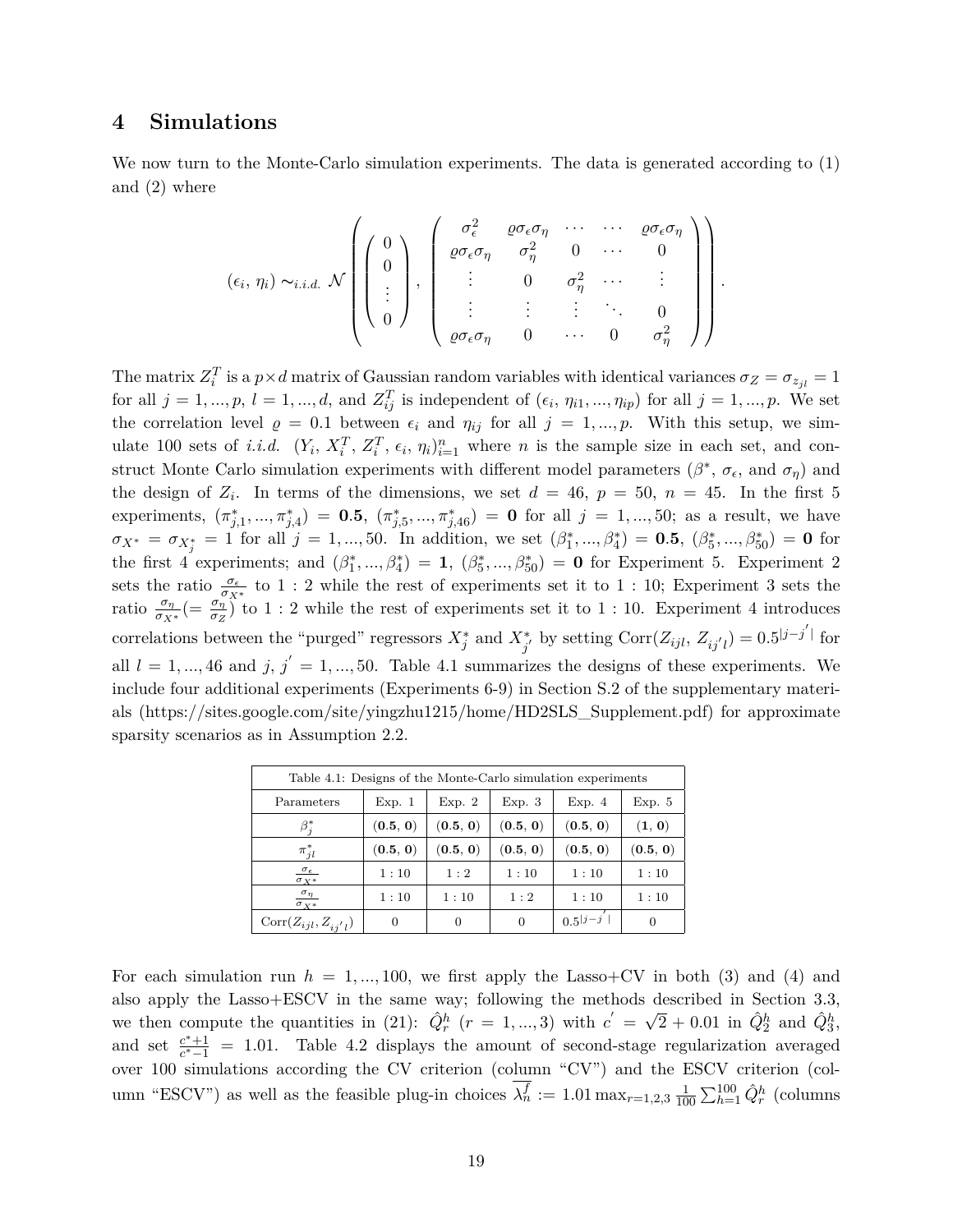"PLUG-1" and "PLUG-2"); column "PLUG-1" (column "PLUG-2") are choices that use the CV estimates (respectively, the ESCV estimates) to form  $\hat{X}$  in (4) and  $\hat{\rho}_{\eta}$ ,  $\hat{\mathcal{T}}_{1,j}$ ,  $\hat{\rho}_{\epsilon}$ ,  $\hat{\rho}_{X^*}$ , and  $\hat{\beta}_j$  in (21). Under the CV, the ESCV, and the feasible plug-in choices, respectively, Table 4.2 also displays the mean of the *l*<sub>2</sub>−errors,  $\frac{1}{100} \sum_{h=1}^{100} |\hat{\beta}^h - \beta^*|_2$  as well as the mean of the selection percentages, 1  $\frac{1}{100} \sum_{h=1}^{100} \frac{1}{50}$  $\frac{1}{50} \sum_{j=1}^{p} 1 \{ \text{sgn}(\hat{\beta}_{j}^{h}) = \text{sgn}(\beta_{j}^{*}) \}.$ 

Table 4.2 shows that the two-stage Lasso+ESCV outperforms the two-stage Lasso+CV in variable selection while giving similar *l*2−errors; the two-stage Lasso+CV procedure overfits the models by under penalizing and selects more "irrelevant" variables (ones whose true coefficients are zero). As a consequence, when computing the plug-in quantities  $\hat{Q}_r$ , we noticed that  $\hat{Q}_1$  and  $\hat{Q}_2$  with  $\hat{\beta}_j$ obtained from the CV estimates tend to be greater than those from the ESCV estimates, while  $\hat{Q}_3$  with  $\hat{\rho}_\epsilon$  obtained from the CV estimates tend to be smaller than those from the ESCV estimates. Experiment 5 shows that the amount of regularization needed for (4) to perform well in both estimation and selection increases with  $\left|\beta^*\right|_1$ , and the ESCV procedure appears to do better at accounting for the increasing  $|\beta^*|_1$  than the CV. From Table 4.2, we see that overall, the choices which use the ESCV estimates to produce  $\lambda_n^f$  (column "PLUG-2") tend to over penalize but still give satisfactory performance in parameter estimation and variable selection; except when the ratio *ση*  $\frac{\sigma_{\eta}}{\sigma_{X^*}}$  is sufficiently high as in Experiment 3, the "plug-in" choices result in significant reduction of true positive rates (given that the mean of the *l*<sub>2</sub>−errors is greater than  $\beta_j^* = 0.5$  for  $j = 1, ..., 4$ ). Based on these simulation results, the Lasso+ESCV procedure described in Section 3.3 for (3) and (4) appears to be the most effective method in terms of both estimation and selection. In practice, one may also consider our alternative "plug-in" method (21) using the estimates from the ESCV procedure and compare it with the optimal regularization parameter chosen by the ESCV criterion to determine whether the amount of regularization is sufficient.

|                | Table 4.2: 2nd-stage regularization level, $l_2$ -error, and selection $\%$ |               |         |             |            |        |       |            |         |       |            |       |
|----------------|-----------------------------------------------------------------------------|---------------|---------|-------------|------------|--------|-------|------------|---------|-------|------------|-------|
| Exp            | CV                                                                          |               |         | <b>ESCV</b> |            | PLUG-1 |       |            | PLUG-2  |       |            |       |
| #              | reg                                                                         | $l_2$ – $err$ | sel $%$ | reg         | $l_2$ -err | sel %  | reg   | $l_2$ -err | sel $%$ | reg   | $l_2$ -err | sel % |
| T              | 0.020                                                                       | 0.081         | 89.2    | 0.045       | 0.071      | 97.2   | 0.154 | 0.323      | 99.9    | 0.113 | 0.204      | 99.8  |
| $\overline{2}$ | 0.078                                                                       | 0.345         | 89.9    | 0.120       | 0.337      | 94.3   | 0.168 | 0.414      | 96.9    | 0.198 | 0.444      | 98.1  |
| 3              | 0.057                                                                       | 0.268         | 87.7    | 0.121       | 0.278      | 94.3   | 0.956 | 0.998      | 92.1    | 0.728 | 1.014      | 92.0  |
| $\overline{4}$ | 0.024                                                                       | 0.073         | 92.2    | 0.056       | 0.063      | 99.1   | 0.155 | 0.162      | 100     | 0.116 | 0.097      | 99.9  |
| 5              | 0.028                                                                       | 0.113         | 88.9    | 0.070       | 0.098      | 97.2   | 0.305 | 0.642      | 99.9    | 0.230 | 0.416      | 99.9  |

## **5 Conclusion and extensions**

This paper has explored the validity of the *l*<sub>1</sub>−regularized 2SLS estimation for linear models where the number of endogenous regressors in the main equation and the number of instruments in the first-stage equations can exceed the sample size *n*, and the regression coefficients belong to  $l_q$ − "balls" for  $q \in [0, 1]$ , which covers both exact and approximate sparsity cases. Standard high-level assumptions on the Gram matrix for *l*2−consistency require careful verifications in the two-stage procedure, for which we provide detailed theoretical analysis. Conditions for estimation consistency in *l*2−norm and variable-selection consistency of the high-dimensional two-stage estimators have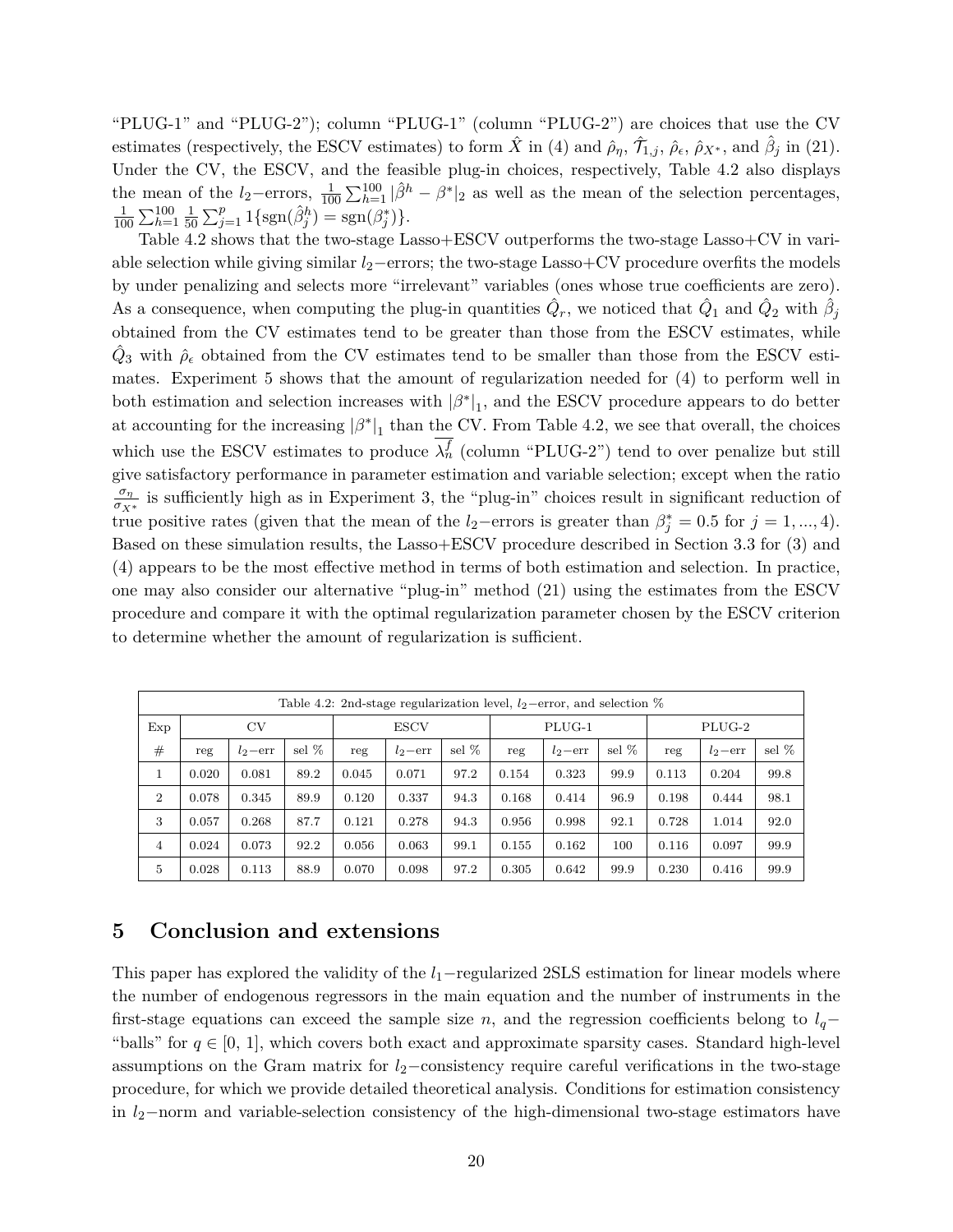been established. We also provide practical methods for choosing the regularization parameters and the effectiveness of these methods is demonstrated on simulated data sets.

In addition to the research directions already proposed in the previous sections for the future, we discuss some more extensions in the following. First, as pointed out by a reviewer, it would be ideal to test the performance of our procedure on real data sets to see the shortcoming of our estimator and the way the regularization parameters are chosen. Second, as an alternative to the *l*1−regularized 2SLS procedure proposed here, a high-dimensional two-stage estimator based on the "control function" approach would be interesting to explore.

Third, it may be worthwhile to extend our analysis to allow non-sub-Gaussian errors *ǫ* and *η* in (1) and (2). There are a couple of ways to relax the sub-Gaussian condition on the error terms. For example, the square-root Lasso (as in Belloni, Chernozhukov, and Wang, 2011) and the pivotal Dantzig selector (as in Gautier and Tsybakov, 2014) whose "score" functions (the first derivative of the sample square root of the residual sum of squares loss evaluated at the true parameters) allow these authors to evoke a bound for moderate deviations of self-normalized sums of random variables (Lemma 2.11 by Jing, Shao and Wang, 2003). The bound in Jing, et al. does not require sub-Gaussian tails. However, compared to the standard Lasso, the square-root Lasso or the pivotal Dantzig selector involves a more sophisticated optimization algorithm computation-wise. Another paper by Minsker (2014) that uses a "trick" originally noted in Nemirovski and Yudin (1983) is also able to avoid imposing a sub-Gaussian condition on the error terms when deriving the nonasymptotic bounds for the standard Lasso. It is possible to apply these techniques in our problem, albeit doing so would distract the main focus of this paper; therefore, we leave these extensions to future research.

## **A Appendix: Main Proofs**

For notational simplicity, in the following proofs, assume  $d_j = d$  for all  $j = 1, ..., p$ ; additionally, as in most high-dimensional statistics literature, we assume the regime of interest is  $p \ge n$  and  $d \ge n$ . The modification to allow  $p < n$  or  $d < n$  or  $d_j \neq d_{j'}$  for some *j* and *j*<sup> $'$ </sup> is straightforward. Also, as a general rule for the proofs, *c* constants denote generic positive constants that are independent of  $n, p, d, R_{q_2}, R_{q_1}$ , and may change from place to place.

#### **A.1 Lemmas A.1-A.3**

**Lemma A.1** (General upper bound on the *l*<sub>2</sub>−error). Let  $\hat{\Gamma} = \frac{1}{n}\hat{X}^T\hat{X}$ ,  $\hat{D} = \text{diag}\left[\hat{\sigma}_{X_1^*}, \dots, \hat{\sigma}_{X_p^*}\right]$ i , and  $e = (X^* - \hat{X})\beta^* + \eta\beta^* + \epsilon$ . For some universal constant  $c^* > 1$ , if  $\lambda_n$  in program (4) satisfies

$$
\lambda_n \ge \frac{c^* + 1}{c^* - 1} |\hat{D}^{-1} \frac{1}{n} \hat{X}^T e|_{\infty} > 0,
$$

and  $c' R_{q_2} \tau^{-q_2} \left( \frac{\log p}{n} \right)$  $\frac{5r}{n}$   $\vee$   $I_1$  $\left( \sum_{i=1}^{n} \sigma_i \right) \leq 1$  for some constant  $c' > 0$  that depends on  $\underline{\kappa}_2$ , then there is a constant  $c > 0$  such that under Assumption 2.2,

$$
|\hat{\beta}_{H2SLS} - \beta^*|_2 \le \frac{c}{\underline{L}_2^{1-\frac{q_2}{2}}} R_{q_2}^{\frac{1}{2}} \lambda_n^{1-\frac{q_2}{2}}.
$$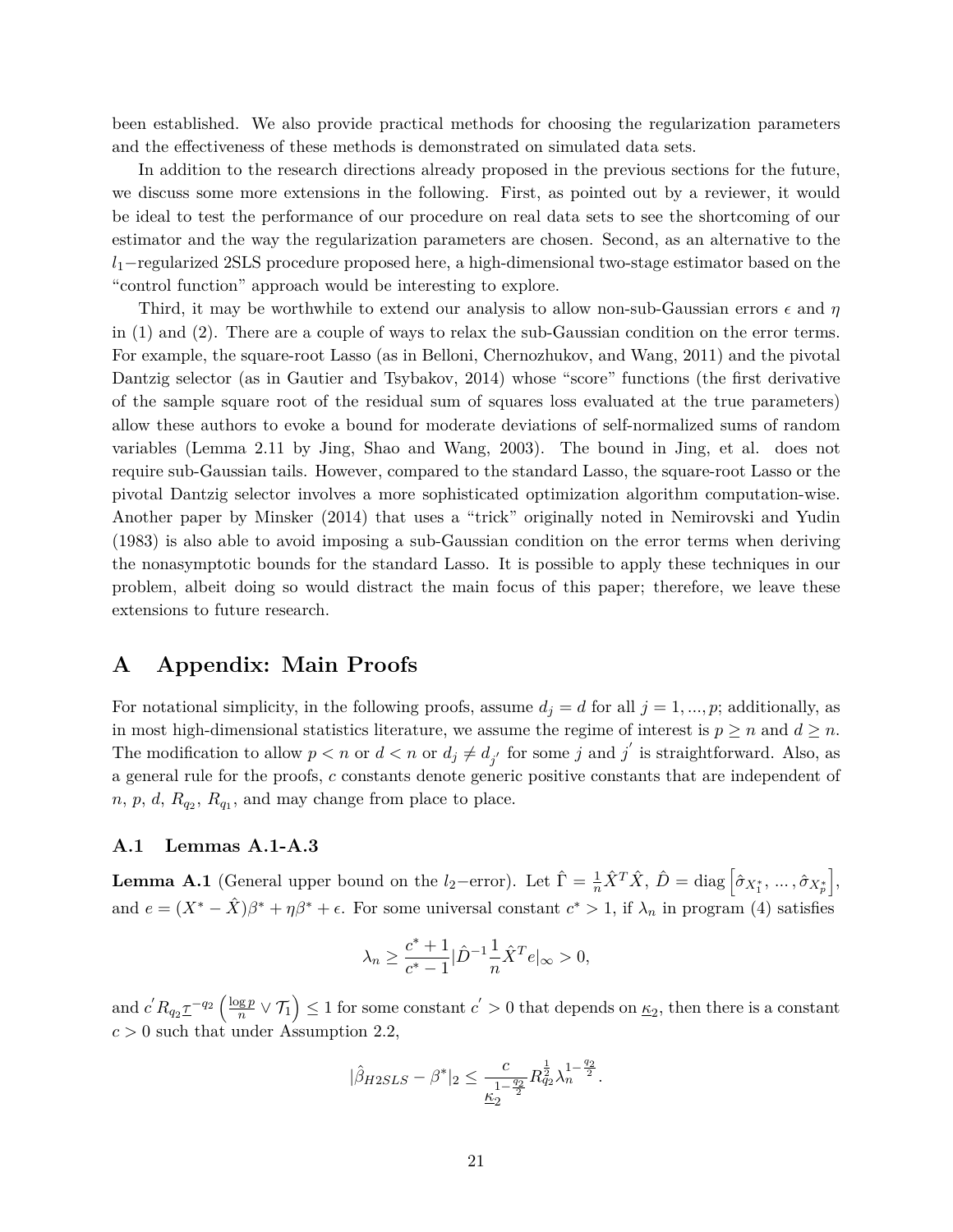**Proof**. First, write

$$
Y = X\beta^* + \epsilon = X^*\beta^* + (X\beta^* - X^*\beta^* + \epsilon)
$$
  
=  $X^*\beta^* + (\eta\beta^* + \epsilon)$   
=  $\hat{X}\beta^* + (X^* - \hat{X})\beta^* + \eta\beta^* + \epsilon$   
=  $\hat{X}\beta^* + \epsilon$ ,

where  $e := (X^* - \hat{X})\beta^* + \eta\beta^* + \epsilon$ . Define the thresholded subset

$$
S_{\underline{\mathcal{T}}}:=\Big\{j\in\{1,\,2,\,...,\,p\}\,:\,\Big|\beta_j^*\Big|>\underline{\tau}\Big\}
$$

where  $\tau = \frac{\lambda_n}{E_2}$  is the threshold parameter. For any *p*-dimensional vector *v*, denote  $|v|_{1,n}$  =  $\sum_{j=1}^{p} \hat{\sigma}_{X_j^*} |v_j|$ , the *l*<sub>1</sub>-norm weighed by  $\hat{\sigma}_{X_j^*}$ s. Define  $\hat{v}^0 = \hat{\beta}_{H2SLS} - \beta^*$  and the Lagrangian  $L(\beta; \lambda_n) = \frac{1}{2n} |Y - \hat{X}\beta|_2^2 + \lambda_n |\beta|_{1,n}$ . Since  $\hat{\beta}_{H2SLS}$  is optimal, we have

$$
L(\hat{\beta}_{H2SLS}; \lambda_n) \le L(\beta^*; \lambda_n) = \frac{1}{2n} |e|_2^2 + \lambda_n |\beta^*|_{1,n},
$$

which yields

$$
0 \le \frac{1}{2n} |\hat{X}\hat{v}^{0}|_{2}^{2} \le \frac{1}{n} e^{T} \hat{X}\hat{v}^{0} + \lambda_{n} \left\{ |\beta_{S_{\underline{T}}}^{*}|_{1,n} + |\beta_{S_{\underline{T}}}^{*}|_{1,n} - |(\beta_{S_{\underline{T}}}^{*} + \hat{v}_{S_{\underline{T}}}^{0}, \beta_{S_{\underline{T}}}^{*} + \hat{v}_{S_{\underline{T}}}^{0})|_{1,n} \right\} \tag{22}
$$

$$
\leq \quad |\hat{D}\hat{v}^{0}|_{1}|\hat{D}^{-1}\frac{1}{n}\hat{X}^{T}e|_{\infty} + \lambda_{n} \left\{ |\hat{v}_{S_{\underline{\mathcal{T}}}}^{0}|_{1,n} - |\hat{v}_{S_{\underline{\mathcal{T}}}}^{0}|_{1,n} + 2|\beta_{S_{\underline{\mathcal{T}}}}^{*}|_{1,n} \right\} \tag{23}
$$

$$
\leq \lambda_n \frac{c^* - 1}{c^* + 1} \left\{ \frac{2c^*}{c^* - 1} |\hat{v}_{S_{\mathcal{I}}}^0|_{1,n} - \frac{2}{c^* - 1} |\hat{v}_{S_{\mathcal{I}}}^0|_{1,n} + \frac{2(c^* + 1)}{c^* - 1} |\beta_{S_{\mathcal{I}}}^*|_{1,n} \right\} \leq \lambda_n \frac{c^* - 1}{c^* + 1} \left\{ \frac{3c^*}{c^* - 1} |\hat{v}_{S_{\mathcal{I}}}^0|_{1} - \frac{3}{c^* - 1} |\hat{v}_{S_{\mathcal{I}}}^0|_{1} + \frac{3(c^* + 1)}{c^* - 1} |\beta_{S_{\mathcal{I}}}^*|_{1} \right\}
$$
\n(24)

where the third inequality holds as long as  $\lambda_n \geq \frac{c^*+1}{c^*-1}$  $\frac{c^*+1}{c^*-1}|\hat{D}^{-1}\frac{1}{n}\hat{X}^Te|_{\infty}$ , and the last inequality follows from (37). Consequently,

$$
|\hat v^0|_1 \leq (c^*+1) |\hat v^0_{S_{\underline{\mathcal T}}}|_1 + (c^*+1) |\beta^*_{S_{\underline{\mathcal T}}^c}|_1 \leq (c^*+1) \sqrt{|S_{\underline{\mathcal T}}}| |\hat v^0|_2 + (c^*+1) |\beta^*_{S_{\underline{\mathcal T}}^c}|_1.
$$

We now upper bound the cardinality of  $S_{\mathcal{I}}$  in terms of the threshold  $\tau$  and the *l*<sub>*q*</sub>− "ball" with "radius" of  $R_{q_2}$  condition on  $\beta^*$ . Note that we have

$$
R_{q_2} \ge \sum_{j=1}^p \left| \beta_j^* \right|^{q_2} \ge \sum_{j \in S_{\underline{\mathcal{T}}}} \left| \beta_j^* \right|^{q_2} \ge \underline{\tau}^{q_2} \left| S_{\underline{\mathcal{T}}} \right|
$$

and therefore  $|S_{\underline{\mathcal{T}}}| \leq \underline{\tau}^{-q_2} R_{q_2}$ . To upper bound the approximation error  $|\beta_{S_{\underline{\mathcal{T}}}}^{*}|_1$ , we use the fact that  $\beta^* \in \mathcal{B}_{q_2}^p(R_{q_2})$  and have

$$
|\beta_{S_{\underline{\mathcal{T}}}^c}^*|_1 = \sum_{j \in S_{\underline{\mathcal{T}}}^c} |\beta_j^*| = \sum_{j \in S_{\underline{\mathcal{T}}}^c} |\beta_j^*|^{q_2} |\beta_j^*|^{1-q_2} \le R_{q_2 \underline{\mathcal{T}}}^{1-q_2}.
$$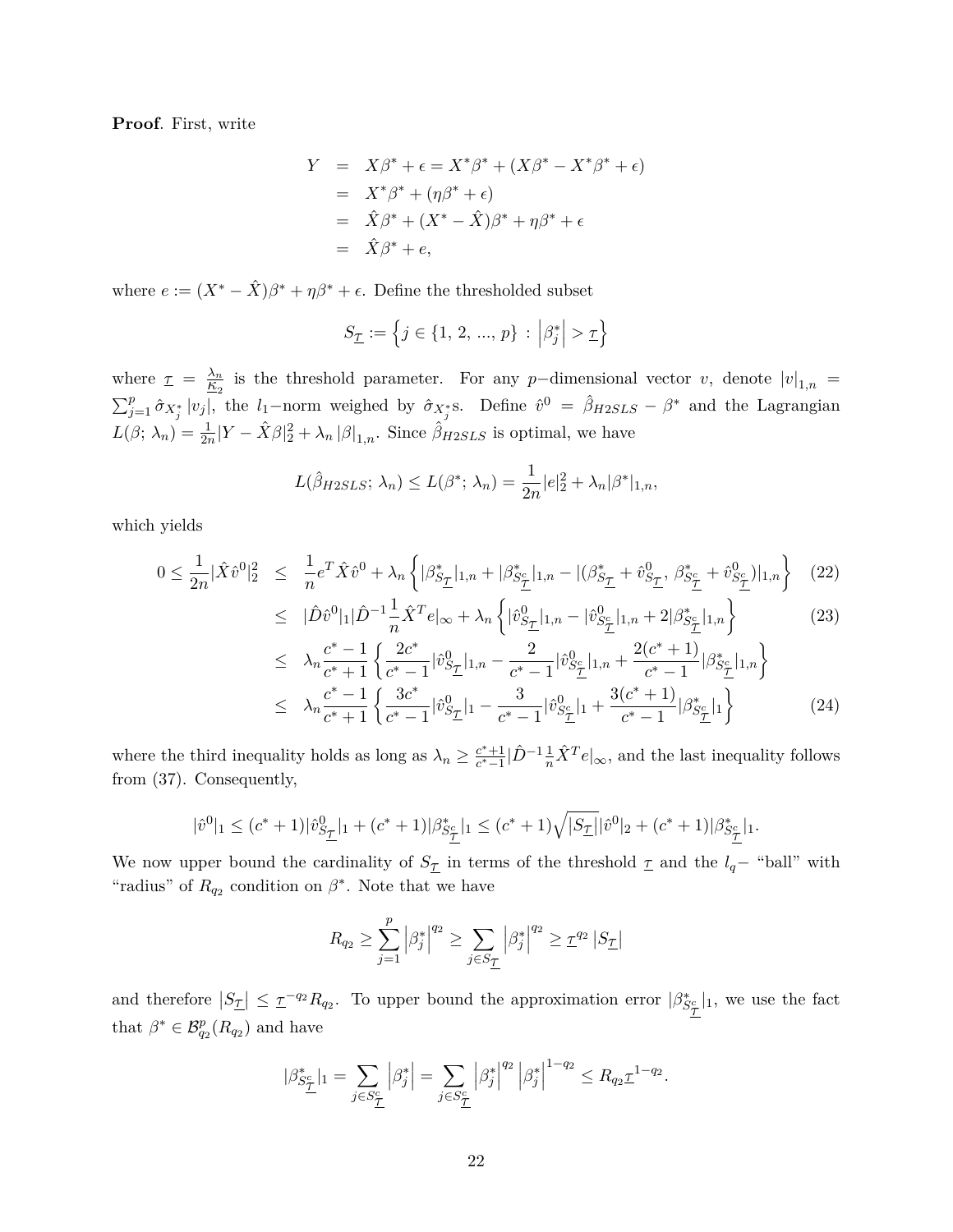Putting the pieces together yields

$$
|\hat{v}^0|_1 \le (c^* + 1)\sqrt{\underline{\tau}^{-q_2}R_{q_2}}|\hat{v}^0|_2 + (c^* + 1)R_{q_2}\underline{\tau}^{1-q_2}.
$$
\n(25)

Let us first prove the case of  $q_2 \in (0, 1]$ . Note that from  $(22)$ ,  $(23)$ , and  $(37)$ , we have

$$
\frac{1}{2n} |\hat{X}\hat{v}^{0}|_{2}^{2} \leq |\hat{v}^{0}|_{1,n} |\hat{D}^{-1} \frac{1}{n} \hat{X}^{T} e|_{\infty} + \lambda_{n} \left\{ |\hat{v}^{0}_{S_{\underline{\mathcal{T}}}}|_{1,n} - |\hat{v}^{0}_{S_{\underline{\mathcal{T}}}}|_{1,n} + 2|\beta^{*}_{S_{\underline{\mathcal{T}}}}|_{1,n} \right\} \n\leq 2 \left[ |\hat{v}^{0}|_{1} |\hat{D}^{-1} \frac{1}{n} \hat{X}^{T} e|_{\infty} + \lambda_{n} \left\{ |\hat{v}^{0}_{S_{\underline{\mathcal{T}}}}|_{1} - |\hat{v}^{0}_{S_{\underline{\mathcal{T}}}}|_{1} + 2|\beta^{*}_{S_{\underline{\mathcal{T}}}}|_{1} \right\} \right] \n\leq \left( c_{0} \sqrt{\underline{\tau}^{-q_{2}} R_{q_{2}}} |\hat{v}^{0}|_{2} + c_{1} R_{q_{2}} \underline{\tau}^{1-q_{2}} \right) \lambda_{n} \n\leq c_{0} \sqrt{\underline{\tau}^{-q_{2}} R_{q_{2}}} |\hat{v}^{0}|_{2} \lambda_{n} + c_{1} \underline{\delta} \n\leq \max \left\{ c_{0} R_{q_{2}}^{\frac{1}{2}} \underline{\kappa}_{2}^{\frac{q_{2}}{2}} \lambda_{n}^{1-\frac{q_{2}}{2}} |\hat{v}^{0}|_{2}, c_{1} \underline{\delta} \right\}
$$
\n(26)

where the third and fourth inequalities follow from our choices of  $\underline{\tau} = \frac{\lambda_n}{\underline{\kappa}_2}$  and  $\underline{\delta} = R_{q_2} \lambda_n \tau^{1-q_2}$ . Now we proceed by cases. If

$$
\max\left\{c_0 R_{q_2 \underline{k}_2}^{\frac{1}{2}} \lambda_n^{\frac{q_2}{2}} \lambda_n^{1-\frac{q_2}{2}} |\hat{v}^0|_2, \ c_1 \underline{\delta} \right\} = c_0 R_{q_2 \underline{k}_2}^{\frac{1}{2}} \lambda_n^{\frac{q_2}{2}} |\hat{v}^0|_2,
$$

and if  $c' R_{q_2} \tau^{-q_2} \left( \frac{\log p}{n} \right)$  $\frac{S}{n}$   $\vee$   $I_1$  $\left( \frac{1}{2} \right) \leq 1$  for some constant  $c' > 0$  that depends on  $\underline{\kappa}_2$ , we have

$$
|\hat{v}^0|_2 \ge c_3 \underline{\kappa}_2^{-1 + \frac{q_2}{2}} R_{q_2}^{\frac{1}{2}} \lambda_n^{1 - \frac{q_2}{2}} \ge \delta^*
$$
\n
$$
(27)
$$

where  $\delta^* = \frac{c_2}{1}$  $\overline{\kappa_2^{\frac{1}{2}}}$  $R_{q_2} \underline{\tau}^{1-q_2} \left( \sqrt{\right)$  $\mathcal{T}_1 \vee \frac{b_0\log p}{n}$ *n* and  $b_0 = \underline{\kappa}_2 \left( \frac{1}{\underline{\kappa}_2^2} \vee 1 \right)$ . Consequently, (24) and (27) together imply that

$$
\hat{v}^0 \in \mathbb{K}(\underline{\delta}, S_{\underline{\mathcal{T}}}) := \mathbb{C}(S_{\underline{\mathcal{T}}}; q_2, c^*) \cap \left\{ v^0 \in \mathbb{R}^p : \left| v^0 \right|_2 \ge \delta^* \right\} \tag{28}
$$

where

$$
\mathbb{C}(S_{\underline{\mathcal{T}}}; q_2, c^*) = \left\{ v^0 \in \mathbb{R}^p : |v_{S_{\underline{\mathcal{T}}}^c}^0|_1 \leq c^* |v_{S_{\underline{\mathcal{T}}}^0}^0|_1 + (c^* + 1)|\beta_{S_{\underline{\mathcal{T}}}^c}^*|_1 \right\}.
$$

By Lemma A.2 and Lemma A.4, the random matrix  $\hat{\Gamma} = \frac{\hat{X}^T \hat{X}}{n}$  satisfies the RE condition over

$$
\mathbb{C}(S_{\mathcal{I}}; q_2, c^*) \cap \left\{v^0 \in \mathbb{R}^p : \left|v^0\right|_2 \ge \delta^*\right\},\tag{29}
$$

therefore, we have

$$
c''\underline{\kappa}_2|\hat{v}^0|_2^2 \le \frac{1}{2n}|\hat{X}\hat{v}^0|_2^2 \le c_0 R_{q_2}^{\frac{1}{2}}\underline{\kappa}_2^{\frac{q_2}{2}}\lambda_n^{1-\frac{q_2}{2}}|\hat{v}^0|_2,
$$

so the claim follows. It is sufficient to set  $\delta$  in Assumption 2.3 to  $\delta = c_3 \underline{\kappa}_2^{-1+\frac{q_2}{2}} R_{q_2}^{\frac{1}{2}} \lambda_n^{1-\frac{q_2}{2}} \ge \delta^*$  where  $c > c_3 > 0$ . On the other hand, if

$$
\max \left\{ c_0 R_{q_2 \underline{\kappa}_2}^{\frac{1}{2}} \lambda_n^{\frac{q_2}{2}} \lambda_n^{1 - \frac{q_2}{2}} |\hat{v}^0|_2, \ c_1 \underline{\delta} \right\} = c_1 \underline{\delta},
$$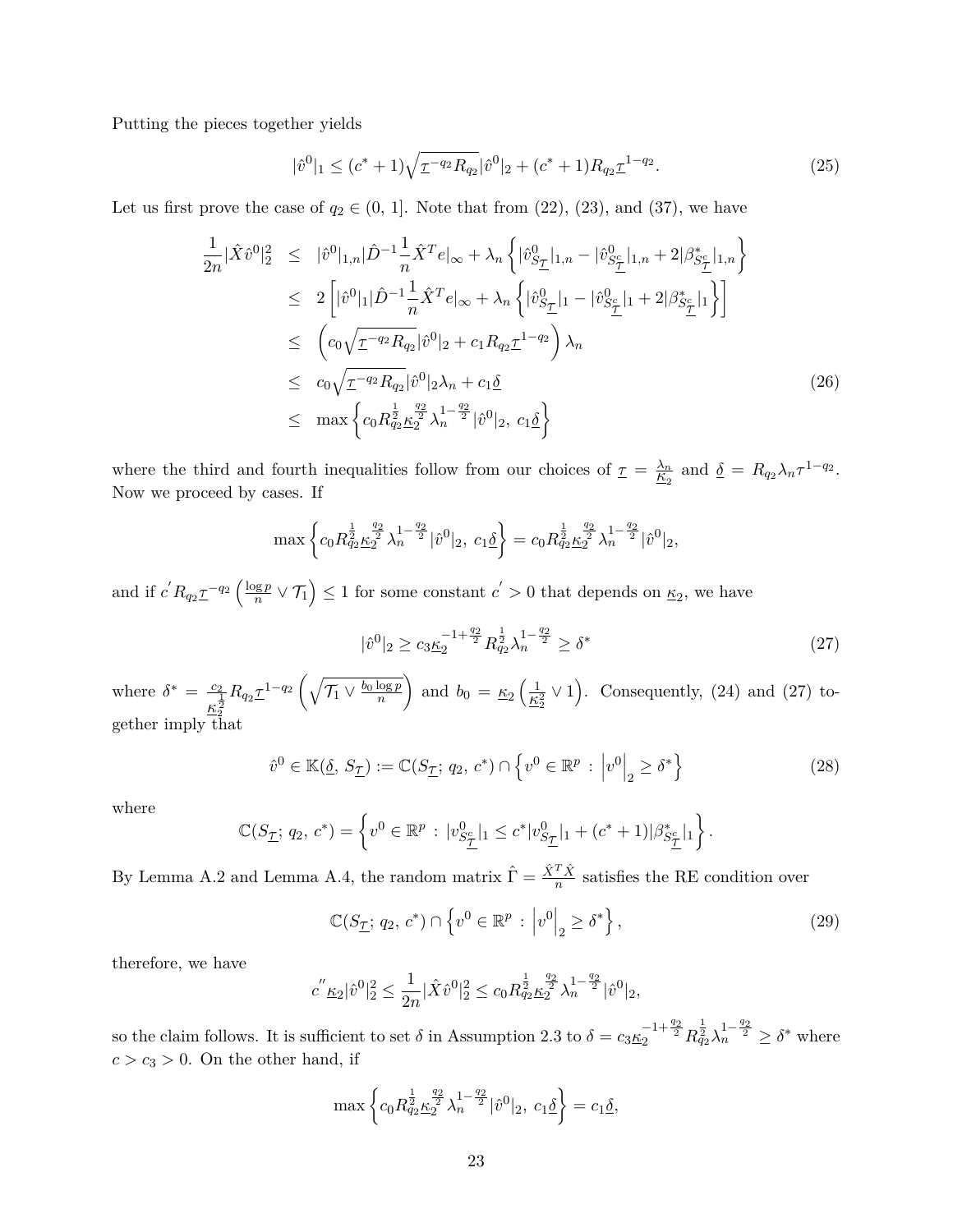then

$$
|\hat{v}^0|_2 \leq c\underline{\kappa}_2^{-1+\frac{q_2}{2}} R_{q_2}^{\frac{1}{2}} \lambda_n^{1-\frac{q_2}{2}}
$$

so again the claim follows.

To prove the case of  $q_2 = 0$ , simply choose  $S_{\mathcal{I}} = J(\beta^*)$  and  $\underline{\delta} = 0$  in (24) and (26), respectively, and the claim follows trivially from the above argument.  $\square$ 

**Remark**. Inequality (25) implies that  $|\hat{v}^0|_1 \precsim \underline{\kappa}_2^{q_2-1} R_{q_2} \lambda_n^{1-q_2}$ .

**Lemma A.2**: Define the thresholded subset

$$
S_{\underline{\mathcal{T}}} := \left\{ j \in \{1, 2, ..., p\} \, : \, \left| \beta_j^* \right| > \underline{\tau} \right\}.
$$

Under the assumptions in Theorem 3.1 and the choice  $\underline{\tau} = \frac{\lambda_n}{\underline{\kappa}_2}$ , if

$$
c_0 R_{q_2} \underline{\tau}^{-q_2} \left( \frac{b_0 \log p}{n} \vee \mathcal{T}_1 \right) \leq \underline{\kappa}_2,
$$

the RE condition holds for  $\frac{\hat{X}^T \hat{X}}{n}$  over the set

$$
\mathbb{C}(S_{\underline{\mathcal{T}}};\, q_2,\, c^*)\cap \left\{v^0\in\mathbb{R}^p\,:\, \left|v^0\right|_2\geq \delta^*\right\}
$$

where  $\delta^* = \frac{c_1}{1}$  $\frac{1}{\kappa_{2}^{2}}$  $R_{q_2}\underline{\tau}^{1-q_2}$   $\left(\sqrt{\frac{q_2+q_1}{q_1-q_2}}\right)$  $\mathcal{T}_1 \vee \frac{b_0\log p}{n}$ *n* and  $b_0 = \underline{\kappa}_2 \left( \frac{1}{\underline{\kappa}_2^2} \vee 1 \right)$ , for some universal constant  $c^* > 1$ .

**Proof**. The argument is similar to what is used in the proof of Lemma 2 from Negahban, et. al (2010). For any  $v^0 \in \mathbb{C} (S_{\mathcal{I}}; q_2, c^*)$ , we have

$$
|v^{0}|_{1} \leq (c^{*} + 1)|v_{S_{\underline{\mathcal{T}}}}^{0}|_{1} + (c^{*} + 1)|\beta_{S_{\underline{\mathcal{T}}}}^{*}|_{1}
$$
  
 
$$
\leq (c^{*} + 1)\sqrt{R_{q_{2}}\underline{\tau}}^{-\frac{q_{2}}{2}}|v^{0}|_{2} + (c^{*} + 1)R_{q_{2}}\underline{\tau}^{1-q_{2}},
$$

where we have used the bound in (25) from the proof of Lemma A.1. Therefore, for any vector  $\Delta \in \mathbb{C}(\overline{S_{\mathcal{I}}}; q_2, c^*)$  and the choice  $\underline{\tau} = \frac{\lambda_n}{\underline{K}_2}$ , substituting the upper bound  $(c^* + 1)\sqrt{R_{q_2}}\underline{\tau}^{-\frac{q_2}{2}}|v^0|_2 +$  $(c^* + 1)R_{q_2}\mathcal{I}^{1-q_2}$  on  $|v^0|_1$  into condition (38) from Lemma A.4 yields

$$
\left| v^{0T} \frac{\hat{X}^T \hat{X}}{n} v^0 \right| \geq |v^0|_2^2 \left\{ c_{\underline{K}_2} - c_0 R_{q_2 \underline{\tau}}^{-q_2} \left( \mathcal{T}_1 \vee \frac{b_0 \log p}{n} \right) \right\} - c_0 R_{q_2 \underline{\tau}}^2 \underline{\tau}^{2-2q_2} \left( \mathcal{T}_1 \vee \frac{b_0 \log p}{n} \right),
$$

for some sufficiently small  $c_0$ , where  $b_0 = \underline{\kappa}_2 \left( \frac{1}{\underline{\kappa}_2^2} \vee 1 \right)$ . With the choice of

$$
\frac{c_1}{\underline{\kappa}_2^{\frac{1}{2}}}R_{q_2}\underline{\tau}^{1-q_2}\left(\sqrt{\mathcal{T}_1\vee\frac{b_0\log p}{n}}\right)=\delta^*,
$$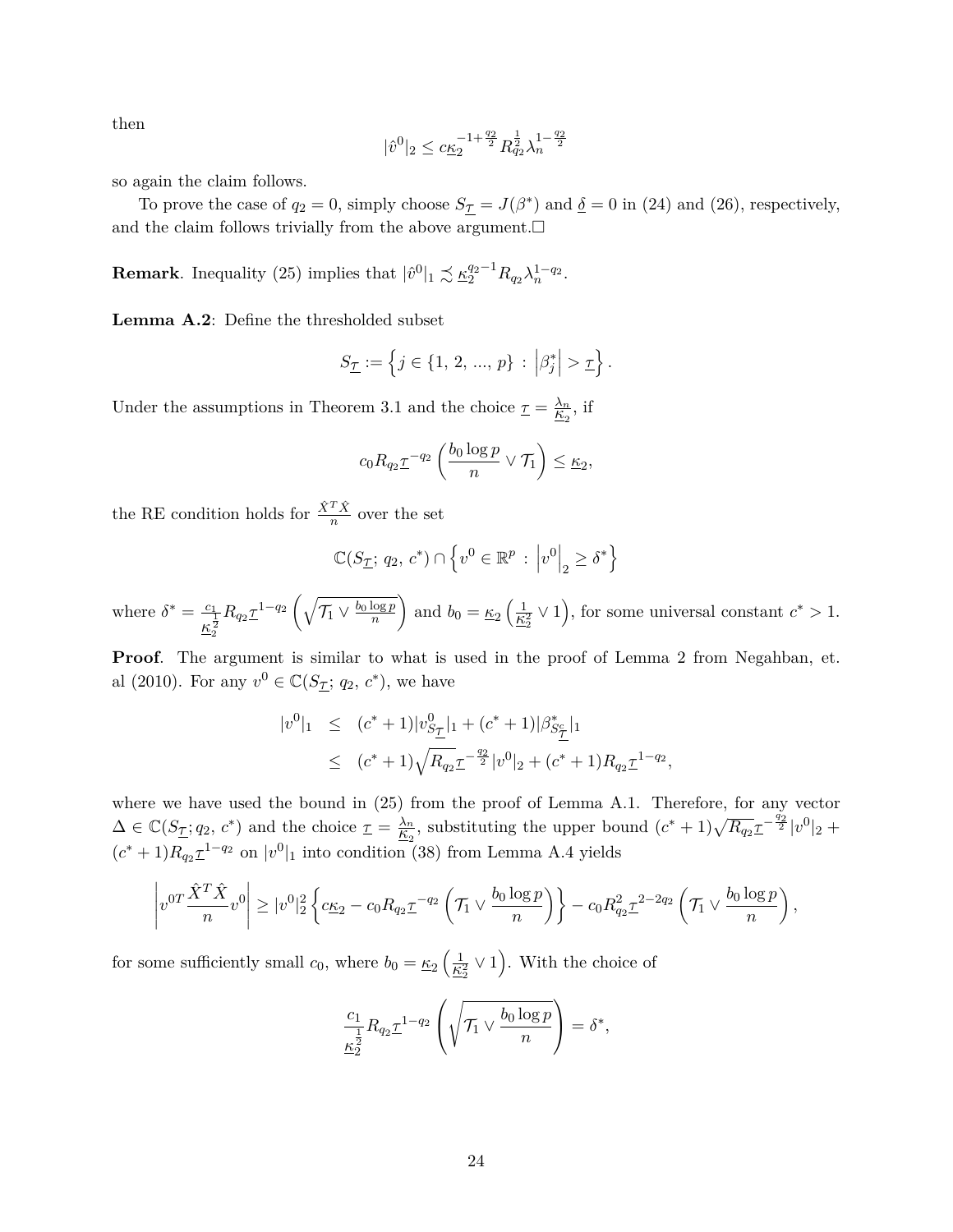for some sufficiently small *c*1, and if

$$
c_0 R_{q_2} \underline{\tau}^{-q_2} \left( \frac{b_0 \log p}{n} \vee \mathcal{T}_1 \right) \leq \frac{c_{K_2}}{2},
$$

we have

$$
\left| v^{0T} \frac{\hat{X}^T \hat{X}}{n} v^0 \right| \ge c' \underline{\kappa}_2 \left\{ |v^0|_2^2 - \frac{|v^0|_2^2}{2} \right\} = c'' \underline{\kappa}_2 |v^0|_2^2
$$

for any  $v^0$  such that  $|v^0|_2 \geq \delta^*$ .  $\square$ 

**Lemma A.3**: Suppose the assumptions in Lemma 3.1 hold. If  $\hat{\pi}_j$  solves program (3) with the regularization parameter  $\lambda_{n,j} \ge c_0 \rho_Z \rho_\eta \sqrt{\frac{\log(d \vee p)}{n}}$  for  $j = 1, ..., p$ , then,

$$
\max_{j=1,\dots,p} \left\{ \frac{1}{n} \sum_{i=1}^n \left[ Z_{ij}^T \hat{\pi}_j - Z_{ij}^T \pi_j^* \right]^2 \right\} \le \frac{c_1 \bar{\kappa}_1}{\underline{\kappa}_1^{2-q_1}} R_{q_1} \left( \rho_Z^2 \rho_\eta^2 \frac{\log \left( d \vee p \right)}{n} \right)^{1-\frac{q_1}{2}}
$$

with probability at least  $1 - O\left(\frac{1}{d\sqrt{d}}\right)$ *d*∨*p* .

**Proof**. Applying Lemma B.1 with  $t = c_0 \rho_Z \rho_\eta \sqrt{\frac{\log(d \vee p)}{n}}$  and a union bound yields

$$
\mathbb{P}\left(\max_{j=1,\dots,p}\left|\frac{1}{n}Z_j^T\eta_j\right|_{\infty}\leq c_0\rho_Z\rho_\eta\sqrt{\frac{\log\left(d\vee p\right)}{n}}\right)\geq O\left(\frac{1}{p\vee d}\right).
$$

We can use (40) in Lemma B.3 with  $s = c_1 \frac{n}{\log(d)}$ log(*d*∨*p*)  $\frac{\underline{\kappa}_1^{1+\frac{q_1}{2}}}{\overline{\kappa}_1}$ ,  $U = Z_j$ , and  $\underline{\kappa} = \underline{\kappa}_1$  to show that

$$
\frac{|Z_j v^j|_2^2}{n} \ge \frac{\underline{\kappa_1}}{2} |v^j|_2^2 - c \frac{\overline{\kappa_1}}{\underline{\kappa_1}^2} \frac{\log(d \vee p)}{n} |v^j|_1^2,
$$

for any  $v^j$  in the restricted set subject to  $\mathbb{C}(S_{\mathcal{I}_j}; q_1, c^*) \cap \mathbb{S}_{\delta_j}, j = 1, ..., p$ , where  $\underline{\tau}_j = \frac{\lambda_{n,j}}{\underline{\kappa}_1}$  and  $\delta_j = c_2 \underline{\kappa}_1^{-1+\frac{q_1}{2}} R_{q_1}^{\frac{1}{2}} \lambda_{n,j}^{1-\frac{q_1}{2}}$  for some sufficiently small constant  $c_2 > 0$ . Follow the argument in Lemmas A.1 and A.2 where we set

$$
\delta_j^* = O\left(\underline{\kappa_1^{-\frac{1}{2}}R_{q_1\mathcal{I}_j^{-1-q_1}}\sqrt{\frac{\log(d\vee p)}{n}}}\right)
$$

for all  $j = 1, ..., p$  so that  $\delta_j^* \leq \delta_j$ . If  $n \geq c'R$  $\frac{2}{q_1}$   $\log(d \vee p)$  for some sufficiently large constant  $c' > 0$  that depends on  $\underline{\kappa}_1$ , we have, for some  $c_3 > c_2 > 0$ ,

$$
\left|\hat{\pi}_j - \pi_j^*\right|_2 \le \frac{c_3\sqrt{\bar{\kappa}_1}}{\frac{1}{\bar{\kappa}_1}^{\frac{q_1}{2}}} R_{q_1}^{\frac{1}{2}} \left(\rho_Z \rho_\eta \sqrt{\frac{\log\left(d \vee p\right)}{n}}\right)^{1-\frac{q_1}{2}},\tag{30}
$$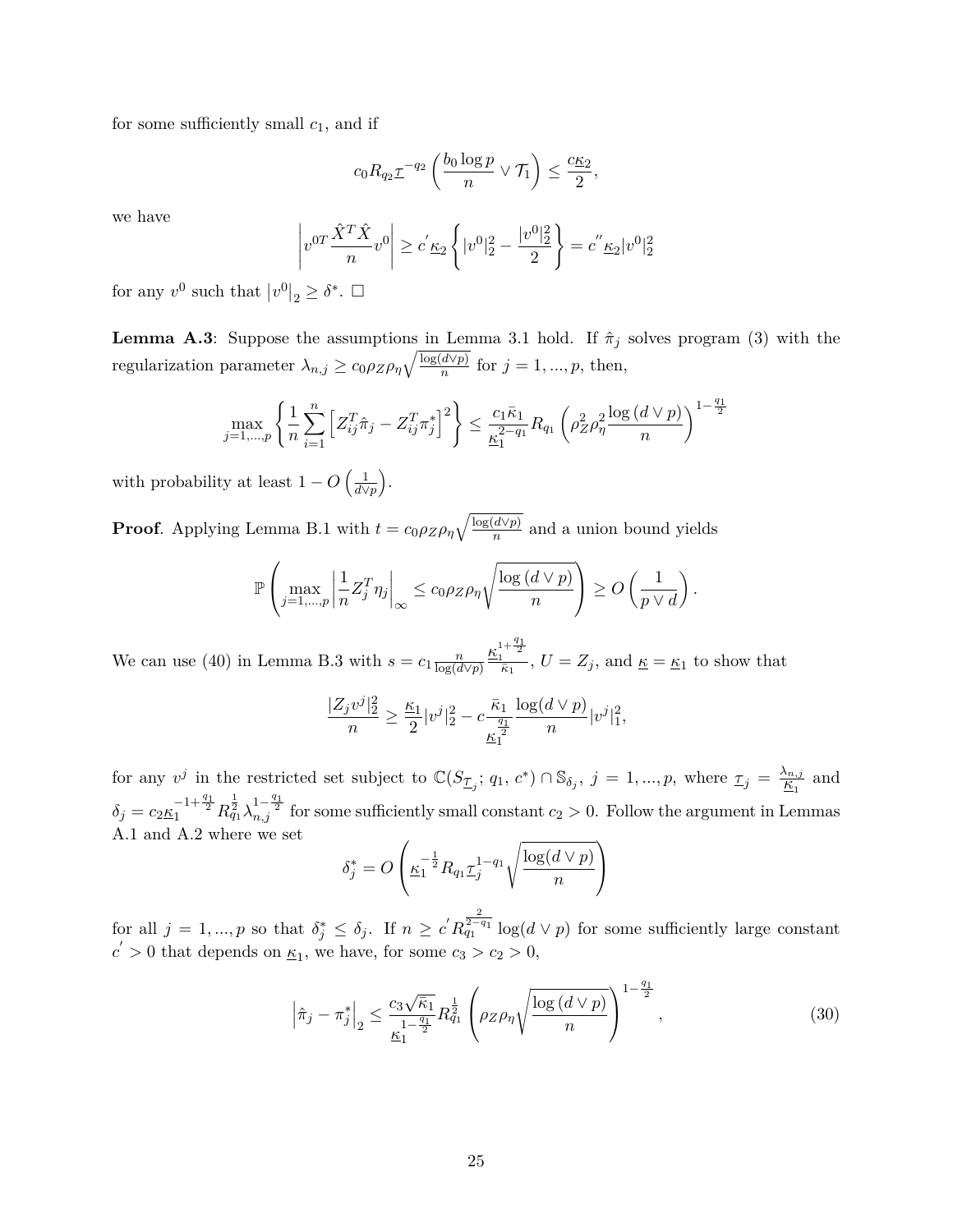and

$$
|\hat{v}^{j}|_{1} \leq c_{4}\underline{\kappa}_{1}^{q_{1}-1}R_{q_{1}}\lambda_{n,j}^{1-q_{1}} = c_{5}\underline{\kappa}_{1}^{\frac{q_{1}}{2}}R_{q_{1}}^{\frac{1}{2}}|\hat{v}^{j}|_{2}\left(\sqrt{\frac{\rho_{Z}^{2}\rho_{\eta}^{2}\log(d\vee p)}{n}}\right)^{-\frac{q_{1}}{2}},\tag{31}
$$

where  $\hat{v}^j = \hat{\pi}_j - \pi_j^*$  for  $j = 1, ..., p$ . The bound (41) in Lemma B.3 with  $s = c_1 \frac{n}{\log(d)}$ log(*d*∨*p*)  $\frac{\kappa_1^{1+\frac{q_1}{2}}}{\bar{\kappa}_1}$  then implies

$$
\frac{|Z_j\hat{v}^j|_2^2}{n} \leq \frac{3\bar{\kappa}_1}{2} |\hat{v}^j|_2^2 + \frac{\bar{\kappa}_1}{2c_1\underline{\kappa}_1^{1+\frac{q_1}{2}}} \frac{\log(d\vee p)}{n} |\hat{v}^j|_1^2
$$
  

$$
\leq \frac{3\bar{\kappa}_1}{2} |\hat{v}^j|_2^2 + \frac{\bar{\kappa}_1 R_{q_1}}{2c_1\underline{\kappa}_1^{1-\frac{q_1}{2}}} \left( \sqrt{\frac{\log(d\vee p)}{n}} \right)^{2-q_1} |\hat{v}^j|_2^2
$$
  

$$
\leq \frac{(3+\varsigma)\bar{\kappa}_1}{2} |\hat{v}^j|_2^2
$$
 (32)

for any  $v^j$  in the restricted set subject to  $\mathbb{C}(S_{\mathcal{I}_j}; q_1, c^*) \cap \mathbb{S}_{\delta_j}$ , where the last inequality follows as long as

$$
\frac{\bar{\kappa}_1 R_{q_1}}{2c_1\underline{\kappa}_1^{\ 1-\frac{q_1}{2}}}\left(\sqrt{\frac{\log(d\vee p)}{n}}\right)^{2-q_1}\leq \frac{\varsigma\bar{\kappa}_1}{2}
$$

for any  $\varsigma > 0$ . Combining (32) and (30) yields the claim.

#### **A.2 Proof for Lemma 3.1**

**Proof.** We provide a proof for a more general result that implies Lemma 3.1. This more general result is useful for proving Theorem 3.1 later on. Note that we have

$$
\left| \frac{\hat{X}^T \hat{X} - X^{*T} X^*}{n} \right|_{\infty} \leq \left| \frac{X^{*T} (\hat{X} - X^*)}{n} \right|_{\infty} + \left| \frac{(\hat{X} - X^*)^T \hat{X}}{n} \right|_{\infty}
$$

$$
\leq \left| \frac{X^{*T} (\hat{X} - X^*)}{n} \right|_{\infty} + \left| \frac{(\hat{X} - X^*)^T X^*}{n} \right|_{\infty} + \left| \frac{(\hat{X} - X^*)^T (\hat{X} - X^*)}{n} \right|_{\infty} (33)
$$

To bound the term  $\frac{X^{*T}(\hat{X}-X^*)}{n}$  $\Big|_{∞}$ , first note that by Lemma A.3, we have

$$
\max_{j=1,\dots,p} \sqrt{\frac{1}{n} \sum_{i=1}^n \left[ Z_{ij}(\hat{\pi}_j - \pi_j^*) \right]^2} \leq c \frac{\sqrt{\bar{\kappa}_1} R_{q_1}^{\frac{1}{2}}}{\frac{1 - \frac{q_1}{2}}{\bar{\kappa}_1}} \left( \sqrt{\frac{\rho_Z^2 \rho_\eta^2 \log(d \vee p)}{n}} \right)^{1 - \frac{q_1}{2}}
$$

with probability at least  $1 - c_1 \exp(-c_2 \log(d \vee p))$ . As a consequence, we apply a Cauchy-Schwarz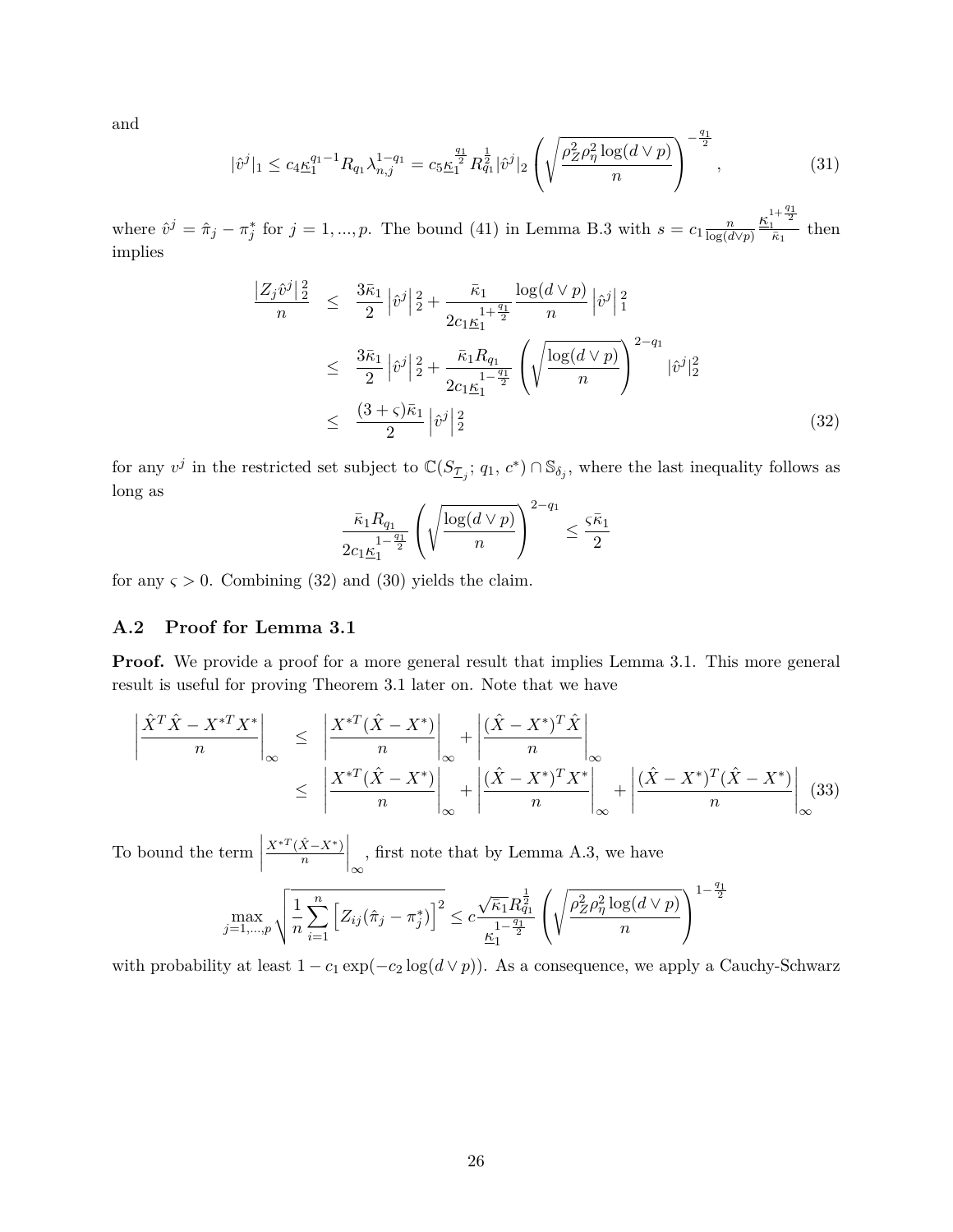inequality and obtain

$$
\max_{j',j} \left| \frac{1}{n} X_{j'}^{*T} (\hat{X}_j - X_j^*) \right| = \max_{j',j} \left| \frac{1}{n} \sum_{i=1}^n X_{ij'}^{*} Z_{ij} (\hat{\pi}_j - \pi_j^*) \right|
$$
\n
$$
\leq \sqrt{\frac{1}{n} \sum_{i=1}^n X_{ij'}^{*2}} \sqrt{\frac{1}{n} \sum_{i=1}^n \left[ Z_{ij} (\hat{\pi}_j - \pi_j^*) \right]^2}
$$
\n
$$
\leq c \sigma_{X^*} \frac{\sqrt{\bar{\kappa}_1} R_{q_1}^{\frac{1}{2}}}{\frac{1}{\bar{\kappa}_1} \left( \sqrt{\frac{\rho_Z^2 \rho_\eta^2 \log(d \vee p)}{n}} \right)^{1 - \frac{q_1}{2}}},
$$
\n(34)

where  $\sigma_{X^*} = \max_{j=1,\dots,p} \sigma_{X_j^*}$ . To bound the term  $\frac{(\hat{X}-X^*)^T(\hat{X}-X^*)}{n}$  $\Big|_{∞}$ , we again apply a Cauchy-Schwarz inequality and obtain

$$
\left| \frac{(\hat{X} - X^*)^T (\hat{X} - X^*)}{n} \right|_{\infty} \le c' \frac{\bar{\kappa}_1 R_{q_1}}{\underline{\kappa}_1^{2 - q_1}} \left( \rho_Z^2 \rho_\eta^2 \frac{\log(d \vee p)}{n} \right)^{1 - \frac{q_1}{2}} \tag{35}
$$

with probability at least  $1-c_1 \exp(-c_2 \log(p \vee d))$ . Putting everything together, if  $n \ge c'R$  $\frac{2}{q_1^{2-q_1}}$  log(*d*∨ *p*) for some sufficiently large constant  $c' > 0$ , we have

$$
\left| \frac{\hat{X}^T \hat{X} - X^{*T} X^*}{n} \right|_{\infty} \le c \sigma_{X^*} \frac{\sqrt{\bar{\kappa}_1} R_{q_1}^{\frac{1}{2}}}{\frac{\kappa_1}{\bar{\kappa}_1}^{q_1}} \left( \sqrt{\frac{\rho_Z^2 \rho_\eta^2 \log (d \vee p)}{n}} \right)^{1-\frac{q_1}{2}}
$$

The bound above implies

$$
\mathbb{P}\left(\max_{j} \left|\frac{1}{n}\hat{X}_{j}^{T}\hat{X}_{j} - \sigma_{X_{j}^{*}}^{2}\right| \leq \sigma_{X^{*}}\mathcal{T}_{1}\right) \geq 1 - O\left(\frac{1}{d\vee p}\right),\tag{36}
$$

*.*

as long as  $n \ge c'R$  $\frac{2}{2-q_1}$  log(*d* ∨ *p*) for some sufficiently large constant  $c' > 0$ . □

**Remark**. In the rest of proofs, we assume the regressors  $\hat{X}_j$  ( $j = 1, ..., p$ ) are normalized such that  $\sigma_{X^*_j} = 1$ . So long as  $\mathcal{T}_1 \leq 1$ , (36) implies that

$$
\mathbb{P}\left(\max_{j} \left| \sqrt{\frac{1}{n}\hat{X}_{j}^{T}\hat{X}_{j}} - 1 \right| \leq 1 \right) \geq 1 - O\left(\frac{1}{d \vee p}\right). \tag{37}
$$

#### **A.3 Theorem 3.1**

To apply Lemma A.1 to show Theorem 3.1, we need to show Lemmas A.4 and A.5.

**Lemma A.4** (RE condition): Under the conditions in Lemma 3.1, we have

$$
\frac{|\hat{X}v^{0}|_{2}^{2}}{n} \ge \frac{\kappa_{2}}{2} \left| v^{0} \right|_{2}^{2} - c_{0}\kappa_{2} \left( \frac{1}{\kappa_{2}^{2}} \vee 1 \right) \frac{\log p}{n} |v^{0}|_{1}^{2} - \mathcal{T}_{1} \left| v^{0} \right|_{1}^{2},\tag{38}
$$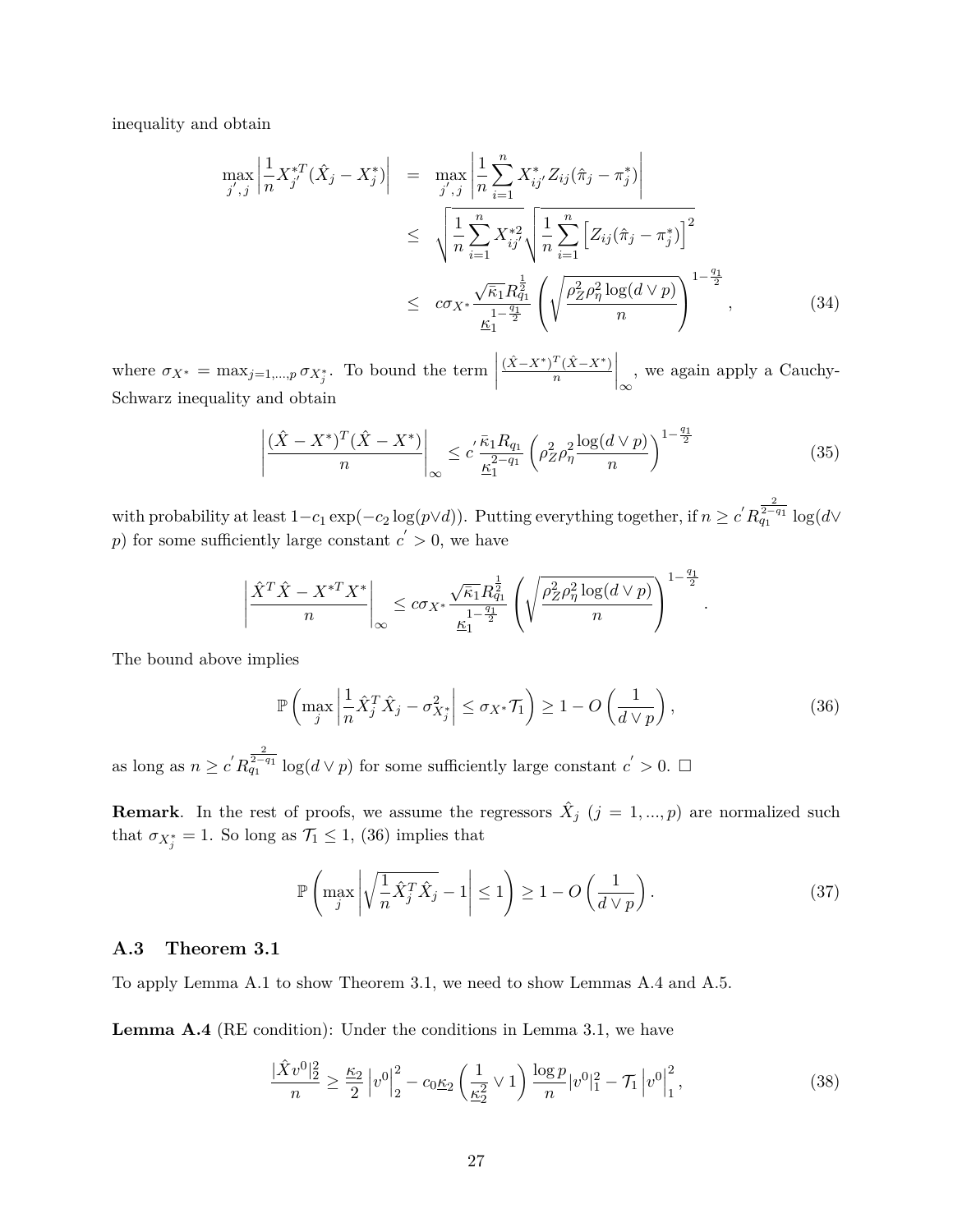for any  $v^0$  in the restricted set subject to (29), with probability at least  $1 - c_1 \exp(-c_2 \log(p \vee d))$ .

**Proof.** Note that

$$
\left| v^{0T} \frac{\hat{X}^T \hat{X}}{n} v^0 \right| + \left| v^{0T} \left( \frac{X^{*T} X^* - \hat{X}^T \hat{X}}{n} \right) v^0 \right| \ge \left| v^{0T} \frac{X^{*T} X^*}{n} v^0 \right|.
$$

From (33), we have

$$
\left| v^{0T} \frac{\hat{X}^T \hat{X}}{n} v^0 \right| \geq \left| v^{0T} \frac{X^{*T} X^*}{n} v^0 \right| - \left| \frac{X^{*T} (\hat{X} - X^*)}{n} \right|_{\infty} \left| v^0 \right|_1^2 - \left| \frac{(\hat{X} - X^*)^T X^*}{n} \right|_{\infty} \left| v^0 \right|_1^2 - \left| \frac{(\hat{X} - X^*)^T (\hat{X} - X^*)}{n} \right|_{\infty} \left| v^0 \right|_1^2.
$$

Using (34) and (35), under the condition  $n \ge c'R$  $\frac{2}{2-q_1}$   $\log(d \vee p)$  for some sufficiently large  $c' > 0$ , and applying (40) in Lemma B.3 with  $s = \frac{1}{c}$ *c*0 *n*  $\frac{n}{\log p}(\underline{\kappa}_2^2 \wedge 1), U = X^*$ , and  $\underline{\kappa} = \underline{\kappa}_2$ , we have

$$
\begin{array}{rcl} \left|v^{0T}\frac{\hat{X}^T\hat{X}}{n}v^0\right| & \geq & \left|v^{0T}\frac{X^{\ast T}X^{\ast}}{n}v^0\right| - c^{'}\frac{\sqrt{\bar{\kappa}_1}R_{q_1}^{\frac{1}{2}}}{\frac{\bar{\kappa}_1^{1-\frac{q_1}{2}}}{2}}\left(\sqrt{\frac{\rho_Z^2\rho_\eta^2\log(d\vee p)}{n}}\right)^{1-\frac{q_1}{2}}\left|v^0\right|_1^2 \\ & \geq & \frac{\bar{\kappa}_2}{2}\left|v^0\right|_2^2 - c_0\underline{\kappa}_2\left(\frac{1}{\underline{\kappa}_2^2}\vee 1\right)\frac{\log p}{n}\left|v^0\right|_1^2 - c_1\frac{\sqrt{\bar{\kappa}_1}R_{q_1}^{\frac{1}{2}}}{\underline{\kappa}_1^{1-\frac{q_1}{2}}}\left(\sqrt{\frac{\rho_Z^2\rho_\eta^2\log(d\vee p)}{n}}\right)^{1-\frac{q_1}{2}}\left|v^0\right|_1^2 \end{array}
$$

for any  $v^0$  in the restricted set subject to (29), with probability at least  $1 - c_2 \exp(-c_3 \log(p \vee d))$ . Notice the last inequality can be written in the form of  $(38)$ .

**Lemma A.5** (Upper bound on  $|\frac{1}{n}\hat{D}^{-1}\hat{X}^Te|_{\infty}$ ): Under the conditions for Lemma 3.1, we have

$$
\left|\hat{D}^{-1}\frac{\hat{X}^Te}{n}\right|_{\infty}\leq \mathcal{T}_0,
$$

with probability at least  $1 - c'_1$  $y'_1 \exp(-c'_2)$  $\frac{1}{2} \log p$ ).

**Proof.** By (36), we have  $\left| \hat{D}^{-1} \frac{\hat{X}^T e}{n} \right|$  $\Big|_{\infty} \leq c' \Big| D^{-1} \frac{\hat{X}^T e}{n}$  $|_∞$ , where  $D = \text{diag}\left[\sigma_{X_1^*}, \dots, \sigma_{X_p^*}\right]$  $= diag[1]$ and  $c' > 1$ . Furthermore,

$$
\frac{1}{n}\hat{X}^T e = \frac{1}{n}\hat{X}^T \left[ (X^* - \hat{X})\beta^* + \eta \beta^* + \epsilon \right] \n= \frac{1}{n}\hat{X}^T (X^* - \hat{X})\beta^* + \frac{1}{n}X^{*T} \left[ \eta \beta^* + \epsilon \right] + \frac{1}{n}(\hat{X} - X^*)^T \left[ \eta \beta^* + \epsilon \right].
$$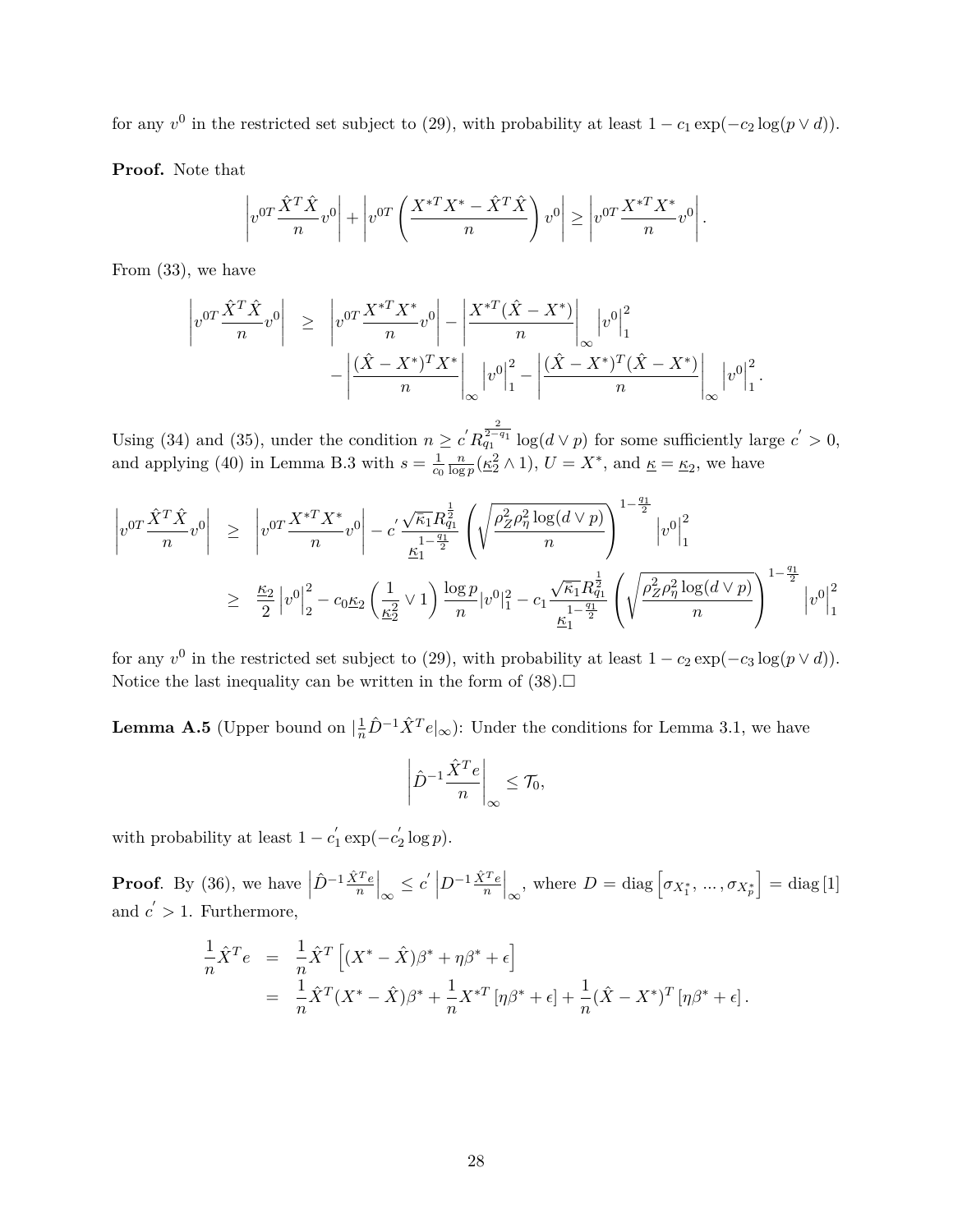Hence,

$$
\left| \frac{1}{n} \hat{X}^T e \right|_{\infty} \leq \left| \frac{1}{n} \hat{X}^T (\hat{X} - X^*) \beta^* \right|_{\infty} + \left| \frac{1}{n} X^{*T} \eta \beta^* \right|_{\infty} + \left| \frac{1}{n} X^{*T} \epsilon \right|_{\infty} + \left| \frac{1}{n} (\hat{X} - X^*)^T \eta \beta^* \right|_{\infty} + \left| \frac{1}{n} (\hat{X} - X^*)^T \epsilon \right|_{\infty} . \tag{39}
$$

We need to bound each of the terms on the right-hand-side of the above inequality. Let us first bound  $\left|\frac{1}{n}\hat{X}^T(\hat{X} - X^*)\beta^*\right|_{\infty}$ . We have

$$
\frac{1}{n}\hat{X}^T(\hat{X} - X^*)\beta^* = \begin{bmatrix} \sum_{j=1}^p \beta_j^* \frac{1}{n} \sum_{i=1}^n \hat{X}_{i1}(\hat{X}_{ij} - X_{ij}^*) \\ \vdots \\ \sum_{j=1}^p \beta_j^* \frac{1}{n} \sum_{i=1}^n \hat{X}_{ip}(\hat{X}_{ij} - X_{ij}^*) \end{bmatrix}.
$$

For any  $j' = 1, ..., p$ , we have

$$
\begin{aligned}\n|\sum_{j=1}^{p} \beta_j^* \frac{1}{n} \sum_{i=1}^{n} \hat{X}_{ij'} (\hat{X}_{ij} - X_{ij}^*)| &\leq \max_{j',j} |\frac{1}{n} \sum_{i=1}^{n} \hat{X}_{ij'} (\hat{X}_{ij} - X_{ij}^*)| |\beta^*|_1 \\
&= \left| \frac{\hat{X}^T (\hat{X} - X^*)}{n} \right|_{\infty} |\beta^*|_1.\n\end{aligned}
$$

We apply Lemma A.3 and a Cauchy-Schwarz inequality to bound  $\frac{\hat{X}^T(\hat{X}-X^*)}{n}$  $\Big|_\infty$ and obtain

$$
\max_{j',j} \left| \frac{1}{n} \hat{X}_{j'}^T (\hat{X}_j - X_j^*) \right| = \max_{j',j} \left| \frac{1}{n} \sum_{i=1}^n \hat{X}_{ij'} Z_{ij} (\hat{\pi}_j - \pi_j^*) \right|
$$
  

$$
\leq \sqrt{\frac{1}{n} \sum_{i=1}^n \hat{X}_{ij'}^2} \sqrt{\frac{1}{n} \sum_{i=1}^n \left[ Z_{ij} (\hat{\pi}_j - \pi_j^*) \right]^2}
$$
  

$$
\leq c_1 \frac{\sqrt{\bar{\kappa}_1} R_{q_1}^{\frac{1}{2}}}{\frac{1-q_1}{\bar{\kappa}_1} \left( \sqrt{\frac{\rho_Z^2 \rho_\eta^2 \log(d \vee p)}{n}} \right)^{1-\frac{q_1}{2}}}
$$

The last inequality follows because we normalize  $\hat{X}_{ij'}$  for  $j' = 1, ..., p$  so that  $\max_{j'} \sqrt{\frac{1}{n}}$  $\frac{1}{n} \sum_{i=1}^{n} \hat{X}_{ij'}^{2} \leq$ 1. Consequently,

*.*

*,*

$$
|\frac{1}{n}\hat{X}^T(\hat{X}-X^*)\beta^*|_\infty\leq c_1|\beta^*|_1\frac{\sqrt{\bar{\kappa}_1}R_{q_1}^{\frac{1}{2}}}{\frac{L_1-\frac{q_1}{2}}{\bar{\kappa}_1}}\left(\sqrt{\frac{\rho_Z^2\rho_\eta^2\log(d\vee p)}{n}}\right)^{1-\frac{q_1}{2}}
$$

with probability at least  $1 - c'_1$  $y'_1 \exp(-c'_2)$  $\frac{1}{2} \log(p \vee d)$ . For the term  $\left| \frac{1}{n} X^{*T} \eta \beta^* \right|_{\infty}$ , we have

$$
\begin{array}{rcl} |\frac{1}{n} X^{*T} \eta \beta^*|_{\infty} & \leq & \max_{j',j} |\frac{1}{n} \sum_{i=1}^n X^*_{ij'} \eta_{ij} ||\beta^*|_{1} \\ & \leq & c_2 \rho_{X^*} \rho_{\eta} |\beta^*|_{1} \sqrt{\frac{\log p}{n}} \end{array}
$$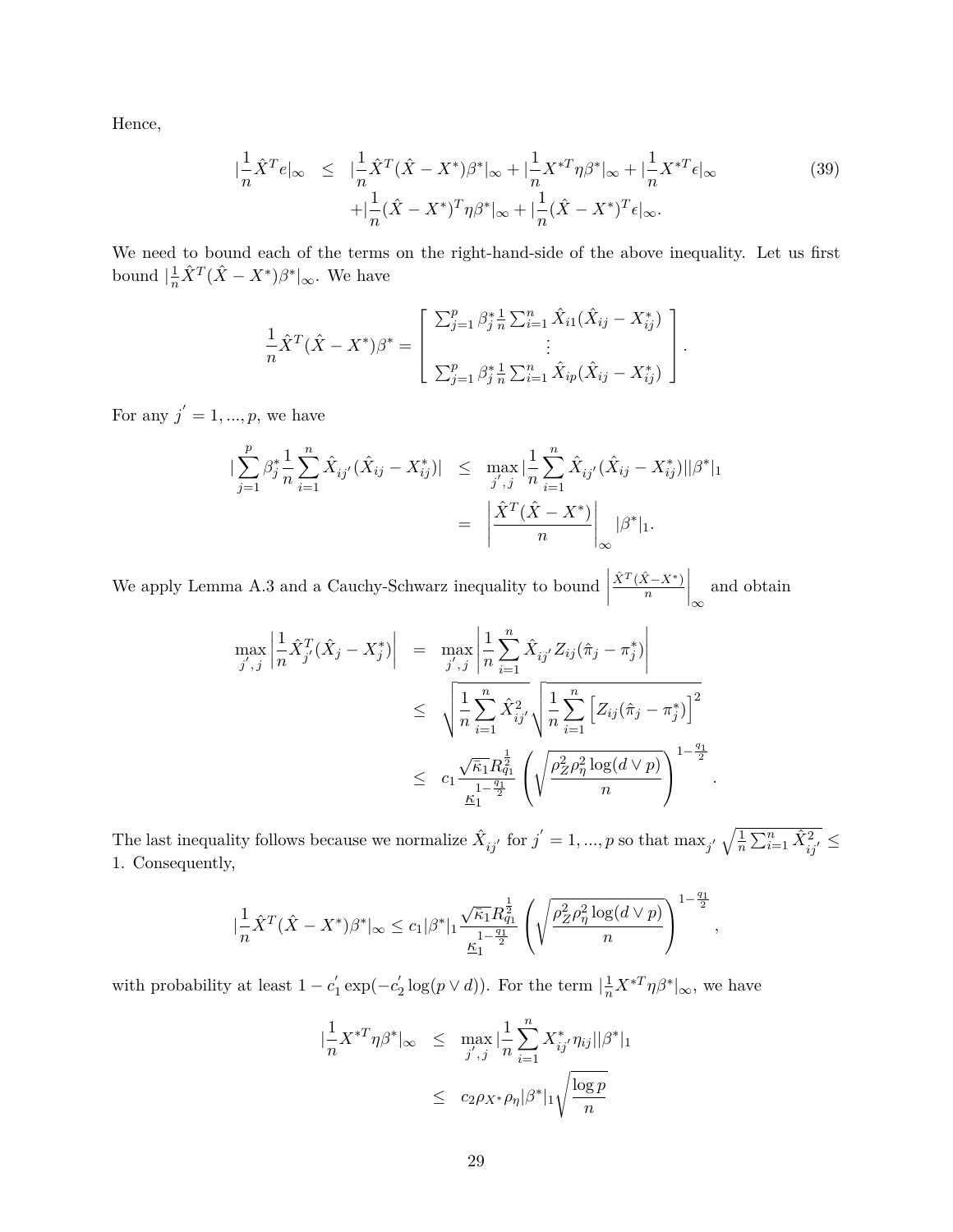with probability at least  $1 - c'_1$  $\binom{1}{1} \exp(-c_2')$  $\int_2 \log p$ ). The last inequality follows from Lemma B.1 and Assumption 2.1 that  $\mathbb{E}(Z_{ij'}\eta_{ij}) = \mathbf{0}$  for all *j'*, *j* as well as Assumptions 3.1 and 3.2. For the term  $\frac{1}{n}$  $\frac{1}{n}(X^* - \hat{X})^T \eta \beta^*|_{\infty}$ , applying (31) to bound  $\max_{j'} |\hat{\pi}_{j'} - \pi_{j'}^*|_1$  and applying Lemma B.1 to bound  $\max_{j',j} |\frac{1}{n}$  $\frac{1}{n}\sum_{i=1}^{n} Z_{ij}^T \eta_{ij} |_{\infty}$  by setting  $t = \sqrt{\frac{\rho_Z^2 \rho_{\eta}^2 \log(d \vee p)}{n}}$  yields

$$
\begin{array}{lcl} |\frac{1}{n}(X^* - \hat{X})^T\eta \beta^*|_\infty & \leq & \max_{j'} |\hat{\pi}_{j'} - \pi_{j'}^*|_1 \max_{j',j} |\frac{1}{n} \sum_{i=1}^n Z_{ij'}^T \eta_{ij}|_\infty |\beta^*|_1 \\ \\ & \leq & c_3 |\beta^*|_1 \sqrt{\bar{\kappa}_1} \underline{\kappa}_1^{-1+q_1} R_{q_1} \left( \frac{\rho_Z^2 \rho_\eta^2 \log (d\vee p)}{n} \right)^{1-\frac{q_1}{2}}, \end{array}
$$

with probability at least  $1 - c'_1$  $y'_1 \exp(-c'_2)$  $\int_{2}^{'} \log(p \vee d)$ . To bound the term  $\left| \frac{1}{n} X^{*T} \epsilon \right|_{\infty}$ , note under Assumptions 3.1 and 3.2 as well as Assumption 2.1, again by Lemma B.1,

$$
|\frac{1}{n}X^{*T}\epsilon|_\infty\leq c_2\rho_{X^*}\rho_\epsilon\sqrt{\frac{\log p}{n}},
$$

with probability at least  $1 - c'_1$ 1 exp(−*c* ′  $\frac{1}{2} \log p$ . For the term  $\left| \frac{1}{n} \right|$  $\frac{1}{n}(X^* - \hat{X})^T \epsilon |_{\infty}$ , we apply similar techniques used for bounding  $\left|\frac{1}{n}\right|$  $\frac{1}{n}(X^* - \hat{X})^T \eta \beta^*$  |<sub>∞</sub> and obtain

$$
|\frac{1}{n}(X^*-\hat{X})^T\epsilon|_\infty\leq c_4\sqrt{\bar{\kappa}_1}\underline{\kappa}_1^{-1+q_1}R_{q_1}\rho_\epsilon\rho_\eta^{1-q_1}\left(\frac{\rho_Z^2\log(d\vee p)}{n}\right)^{1-\frac{q_1}{2}}
$$

with probability at least  $1 - c'_1$  $y'_1 \exp(-c'_2)$  $\int_2 \log(p \vee d)$ . Putting everything together, as long as

$$
\begin{array}{rcl} &c'_3 \underline{\kappa}_1^{\frac{q}{2}} R_{q_1}^{\frac{1}{2}} \left(\sqrt{\frac{\log(d \vee p)}{n}}\right)^{1-\frac{q_1}{2}} &\leq& 1,\\ &c'_4 \, |\beta^*|_1^{-1} \, \underline{\kappa}_1^{\frac{q}{2}} R_{q_1}^{\frac{1}{2}} \left(\sqrt{\frac{\log(d \vee p)}{n}}\right)^{1-\frac{q_1}{2}} &\leq& 1,\end{array}
$$

for some constants  $c'_3 > 0$  and  $c'_4 > 0$  depending on  $\rho_Z$ ,  $\rho_\eta$ , and  $\rho_\epsilon$ , the claim in Lemma A.5 follows.  $\Box$ 

Now, by applying Lemma A.1 and setting  $\lambda_n$  according to (9), we obtain

$$
|\hat{\beta}_{H2SLS}-\beta^*|_2\leq \frac{cR_{q_2}^{\frac{1}{2}}}{\frac{1}{2}^{\frac{q_2}{2}}7_0^{1-\frac{q_2}{2}}}
$$

with probability at least  $1 - O\left(\frac{1}{p}\right)$ *p*  $\Box$ 

#### **A.4 Theorem 3.2**

The verification of the RE condition for  $\frac{\hat{X}^T \hat{X}}{n}$  in Theorem 3.2 is done via Lemma A.6.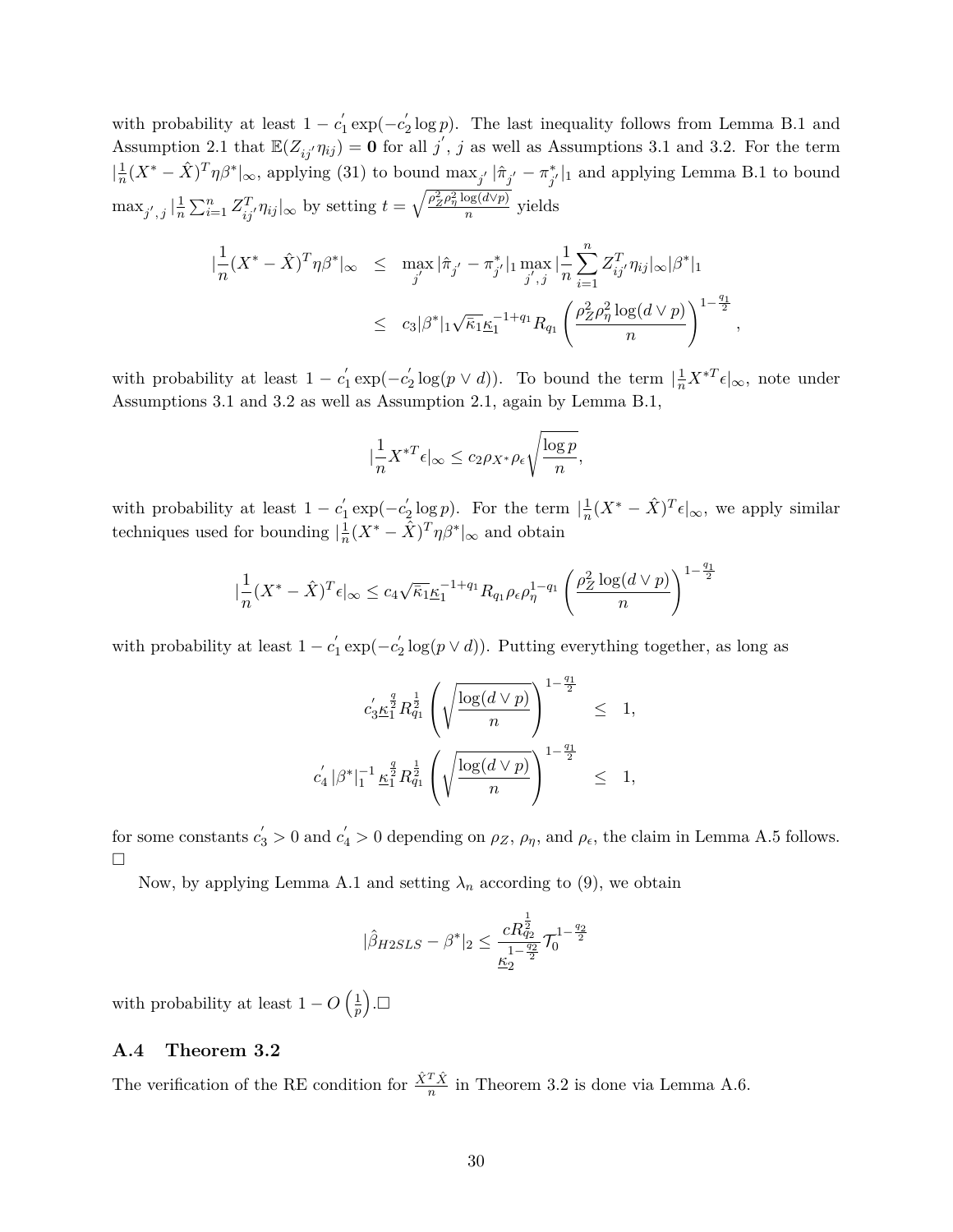**Lemma A.6** (RE condition): Let  $r \in [0, 1]$ . Under Assumptions 2.1, 3.1, 3.3, 3.4, and the condition  $n \ge c_0 k_1 \log(p \vee d)$  for some sufficiently large positive constant  $c_0$ , we have,

$$
\frac{|\hat{X}v^{0}|_{2}^{2}}{n} \ge \frac{\underline{\kappa}_{W}}{2}|v^{0}|_{2}^{2} - c\underline{\kappa}_{W}\frac{k_{1}\log(p\vee d)}{n}|v^{0}|_{1}^{2},
$$

for any  $v^0$  in the restricted set subject to  $\mathbb{C}(J(\beta^*); 0, c^*)$  for some universal constant  $c^* > 1$ , with probability at least  $1 - c_1 \exp(-c_2 \log(p \vee d)).$ 

**Proof.** Under Assumption 3.4, we have  $|J(\hat{\pi}_j)| \leq c^0 k_1$  for some universal constant  $c^0 > 0$ . To bound  $\left| v^{0T} \frac{\hat{X}^T \hat{X}}{n} v^0 \right|$ , I apply a discretization argument motivated by the idea in Loh and Wainwright (2012). This type of argument is often used in statistical problems requiring manipulating and controlling collections of random variables indexed by sets with an infinite number of elements. For the particular problem in this paper, I work with the space  $\Omega = \mathbb{K}(2s, p, 1) \times \mathbb{K}^2(c^0 k_1, d_1, R) \times$  $\ldots \times \mathbb{K}^2(c^0 k_1, d_p, R)$  where  $d_j = d$  for all  $j = 1, \ldots, p$ . For  $s \ge 1$  and  $L \ge 1$ , recall the notation  $\mathbb{K}(s, L, R) := \{ v \in \mathbb{R}^L \mid |v|_2 \le R, |v|_0 \le s \}.$  Given  $V^j \subseteq \{1, ..., d\}$  and  $V^0 \subseteq \{1, ..., p\},\$  $S_{V^{j}} = \{v \in \mathbb{R}^{d} : |v|_{2} \leq R, J(v) \subseteq V^{j}\}\$ and  $S_{V^{0}} = \{v \in \mathbb{R}^{p} : |v|_{2} \leq 1, J(v) \subseteq V^{0}\}\$ . Note that  $\mathbb{K}(c^0 k_1, d, R) = \bigcup_{|V^j| \le c^0 k_1} S_{V^j}$  and  $\mathbb{K}(2s, p, 1) = \bigcup_{|V^0| \le 2s} S_{V^0}$ . If  $\mathcal{V}^j = \{t_1^j\}$  $\{i_1^j, ..., t^j_{m_j}\}$  is a  $\frac{R}{9}$ -cover of  $S_{V^j}$  ( $V^0 = \{t^0_1, ..., t^0_{m_0}\}$  is a  $\frac{1}{9}$ -cover of  $S_{V^0}$ ), for every  $v^j \in S_{V^j}$  ( $v^0 \in S_{V^0}$ ), we can find some  $t_i^j \in \mathcal{V}^j$  ( $t_{i'}^0$  $v_i^0 \in \mathcal{V}^0$ ) such that  $|\triangle v^j|_2 \leq \frac{R}{9}$  $\frac{R}{9}$  ( $|\triangle v^0|_2 \leq \frac{1}{9}$  $\frac{1}{9}$ , where  $\triangle v^j = v^j - t^j_i$  $\iota$ <sup>2</sup> (respectively,  $\Delta v^0 = v^0 - t_{i'}^0$ . By Ledoux and Talagrand (1991), we can construct  $\mathcal{V}^j$  with  $|\mathcal{V}^j| \leq 81^{c^0 k_1}$  and  $|\mathcal{V}^0| \leq 81^{2s}$ . Therefore, for  $v^0 \in \mathbb{K}(2s, p, 1)$ , there is some  $S_{V^0}$  and  $t_i^0 \in \mathcal{V}^0$  such that

$$
v^{0T} \frac{\hat{X}^T \hat{X}}{n} v^0 = (t_i^0 + v^0 - t_i^0)^T \frac{\hat{X}^T \hat{X}}{n} (t_i^0 + v^0 - t_i^0)
$$
  
= 
$$
t_i^{0T} \frac{\hat{X}^T \hat{X}}{n} t_i^0 + 2 \triangle v^{0T} \frac{\hat{X}^T \hat{X}}{n} t_i^0 + \triangle v^{0T} \frac{\hat{X}^T \hat{X}}{n} \triangle v^0
$$

with  $|\triangle v^0|_2 \leq \frac{1}{9}$  $\frac{1}{9}$ . For the  $(j', j)$  element of the matrix  $\frac{\hat{X}^T \hat{X}}{n}$ , we have

$$
\frac{1}{n}\hat{X}_j^T\hat{X}_j = \frac{1}{n}\sum_{i=1}^n \hat{\pi}_{j'}^T Z_{ij'}^T Z_{ij}\hat{\pi}_j.
$$

Notice that, under Assumption 3.4,  $|J(\hat{\pi}_j)| \leq c^0 k_1$  for every  $j = 1, ..., p$  and as long as  $n \geq$  $c_0k_1 \log(p \vee d)$  for some sufficiently large constant  $c_0 > 0$ , (so that by (30) specialized to  $q_1 = 0$ ,  $\max_j |\hat{\pi}_j|_2 \leq R := 2 \max_{j=1,...,p} |\pi_j^*|$  $\binom{1}{2}$ , we have  $\hat{\pi}_j \in \mathbb{K}(c^0 k_1, d, R) = \bigcup_{|V^j| \le c^0 k_1} S_{V^j}$ . Therefore, there are some  $S_{V^j}$  and  $S_{V^{j'}}$  with  $|V^j| \le c^0 k_1$  and  $|V^{j'}| \le c^0 k_1$ ,  $t_i^j$  $\mathbf{y}_i^j \in \mathcal{V}^j$  and  $t_{i'}^{j'}$  $j'_{i''}\in\mathcal{V}^{j'}$  (where  $\mathcal{V}^j = \{t^j_1$  $\{f_1^j, ..., f_{m_j}^j\}$  is a  $\frac{R}{9}$ -cover of  $S_{V^j}$  and  $V^{j'} = \{f_1^{j'}\}$  $j^{'}_1,...,t^{j'}_m$  $\{m_j \choose m_{j'}\}$  is a  $\frac{R}{9}$ -cover of  $S_{Vj'}$ ) such that

$$
\frac{1}{n}\hat{\pi}_{j}^{T}Z_{j}^{T}Z_{j}\hat{\pi}_{j}^{T} = (t_{i''}^{j'} + \hat{\pi}_{j'}^{T} - t_{i''}^{j'})^{T}\frac{Z_{j'}^{T}Z_{j}}{n}(t_{i'}^{j} + \hat{\pi}_{j}^{T} - t_{i'}^{j})
$$
\n
$$
= t_{i''}^{j'T}\frac{Z_{j'}^{T}Z_{j}}{n}t_{i'}^{j} + t_{i''}^{j'T}\frac{Z_{j'}^{T}Z_{j}}{n}\Delta v^{j} + \Delta v^{j'T}\frac{Z_{j'}^{T}Z_{j}}{n}t_{i'}^{j} + \Delta v^{j'T}\frac{Z_{j'}^{T}Z_{j}}{n}\Delta v^{j}
$$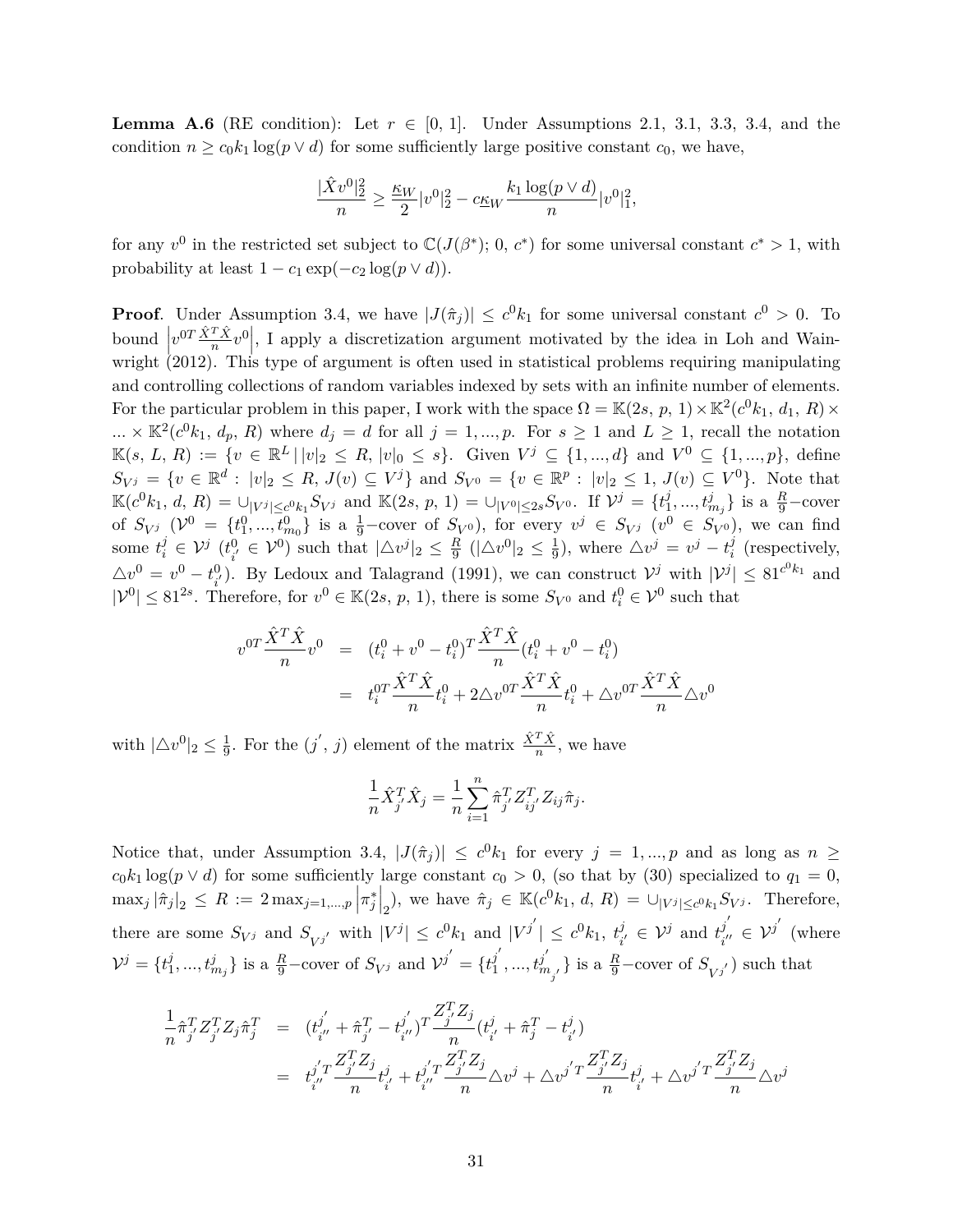with  $|\triangle v^j|_2 \leq \frac{R}{9}$  $\frac{R}{9}$  and  $|\triangle v^{j'}$  $|_2 \leq \frac{R}{9}$  $\frac{R}{9}$ . Denote a matrix *A* by  $\left[A_{j'j}\right]$ , where the  $(j', j)$  element of *A M* is  $A_{j'j}$ , and let  $A_{j'j}$  =  $\frac{Z_j^T Z_j}{n}$  − E  $\left( \begin{array}{c} Z_j^T Z_j \end{array} \right)$ *n* ! Define  $v = (v^0, v^1, ..., v^p) \in S_V := S_{V^0} \times S_{V^1}^2 \times ... \times S_{V^p}^2$ . Hence,  $\overline{\phantom{a}}$ 

$$
\left| v^{0T} \left[ \frac{\hat{X}_j^T \hat{X}_j}{n} - \mathbb{E} \frac{\hat{X}_j^T \hat{X}_j}{n} \right]_M v^0 \right| \leq \left| v^{0T} \left[ v^{j'T} A_{j'j} v^j \right]_M v^0 \right|
$$

$$
\leq \max_{i'',i',i} \left| t_i^{0T} \left[ t_{i''}^{j'T} A_{j'j} t_{i'}^{j'} \right]_{M} t_i^0 \right| + \sup_{v \in S_V} \left| t_i^{0T} \left[ t_{i''}^{j'T} A_{j'j} \triangle v^j \right]_{M} t_i^0 \right|
$$
\n
$$
+ \sup_{v \in S_V} \left| t_i^{0T} \left[ \triangle v^{j'T} A_{j'j} t_{i'}^{j} \right]_{M} t_i^0 \right| + \sup_{v \in S_V} \left| t_i^{0T} \left[ \triangle v^{j'T} A_{j'j} \triangle v^j \right]_{M} t_i^0 \right|
$$
\n
$$
+ \sup_{v \in S_V} 2 \left| \triangle v^{0T} \left[ t_{i''}^{j'T} A_{j'j} t_{i'}^{j} \right]_{M} t_i^0 \right| + \sup_{v \in S_V} 2 \left| \triangle v^{0T} \left[ t_{i''}^{j'T} A_{j'j} \triangle v^j \right]_{M} t_i^0 \right|
$$
\n
$$
+ \sup_{v \in S_V} 2 \left| \triangle v^{0T} \left[ \triangle v^{j'T} A_{j'j} t_{i'}^{j} \right]_{M} t_i^0 \right| + \sup_{v \in S_V} 2 \left| \triangle v^{0T} \left[ \triangle v^{j'T} A_{j'j} \triangle v^j \right]_{M} t_i^0 \right|
$$
\n
$$
+ \sup_{v \in S_V} \left| \triangle v^{0T} \left[ t_{i''}^{j'T} A_{j'j} t_{i'}^{j} \right]_{M} \triangle v^{0} \right| + \sup_{v \in S_V} \left| \triangle v^{0T} \left[ t_{i''}^{j'T} A_{j'j} \triangle v^j \right]_{M} \triangle v^{0} \right|
$$
\n
$$
+ \sup_{v \in S_V} \left| \triangle v^{0T} \left[ t_{i''}^{j'T} A_{j'j} t_{i'}^{j} \right]_{M} \triangle v^{0} \right| + \sup_{v \in S_V} \left| \triangle v^{0T} \left[ t_{i''}^{j'T} A_{j'j} \triangle v^j \right]_{M} \triangle v^{0} \right|
$$
\n
$$
+ \sup_{v \in S_V}
$$

where the last inequality uses the fact that  $9\triangle v^j \in S_{V^j}$ ,  $9\triangle v^0 \in S_{V^0}$ ,  $\mathcal{V}^j \subset S_{V^j}$ ,  $\mathcal{V}^{j'} \subset S_{V^{j'}}$ , and  $\mathcal{V}^0 \subset S_{V^0}$ . Therefore,

$$
\begin{array}{rcl} \sup_{v \in S_V} \left| v^{0 T} \left[ v^{j^{\prime} T} A_{j^{\prime} j} v^j \right]_{M} v^{0} \right| & \leq & \displaystyle \frac{6561}{3122} \max_{i^{\prime \prime},i^{\prime},i} \left| t^{0 T}_{i} \left[ t^{j^{\prime} T}_{i^{\prime \prime}} A_{j^{\prime} j} t^{j}_{i^{\prime}} \right]_{M} t^{0}_{i} \right| \\ & \leq & 3 \max_{i^{\prime \prime},i^{\prime},i} \left| t^{0 T}_{i} \left[ t^{j^{\prime} T}_{i^{\prime \prime}} A_{j^{\prime} j} t^{j}_{i^{\prime}} \right]_{M} t^{0}_{i} \right|. \end{array}
$$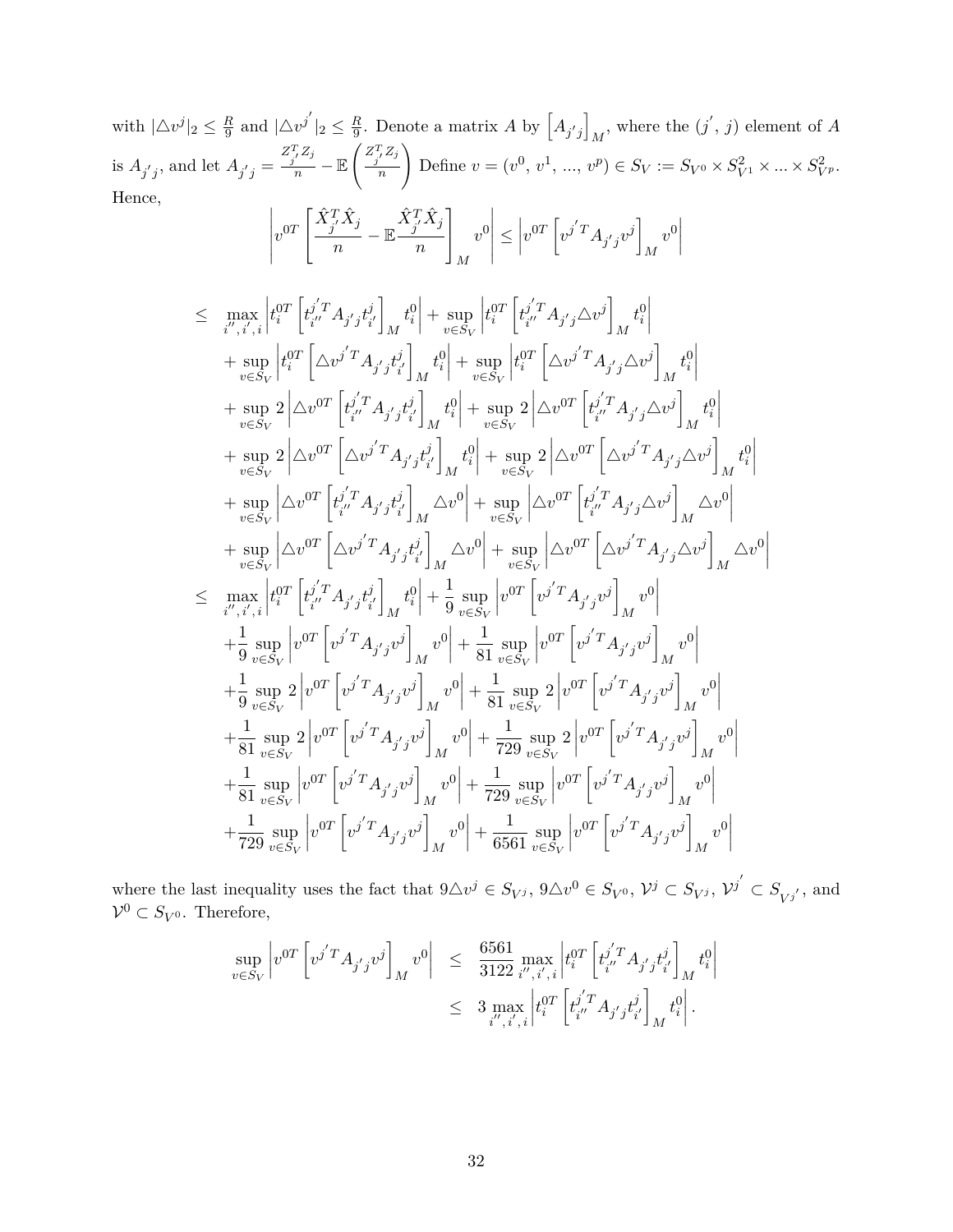Under Assumption 3.3,  $Z_j t_i^j = W_j$  is a sub-Gaussian vector with parameter at most  $\rho_{W^*}$ . An application of Lemma B.1 and a union bound yields

$$
\mathbb{P}\left(\sup_{v\in S_V}\left|v^{0T}\left[v^{j^\prime T}A_{j^\prime j}v^j\right]_{M}v^0\right|\geq t\right)\leq 81^{2sc^0k_1}81^{2s}2\exp(-cn\min(\frac{t^2}{\rho_{X^*}^2\rho_W^2},\frac{t}{\rho_{X^*}\rho_W})),
$$

where the exponent  $2sc^0k_1$  in  $81^{2sc^0k_1}$  uses the fact that there are at most 2*s* non-zero components in  $v^0 \in S_{V^0}$  and hence only 2*s* out of *p* entries of  $v^1, ..., v^p$  will be multiplied by a non-zero scalar, which leads to a reduction of dimensions. A second application of a union bound over the *d*  $\lfloor c^0 k_1 \rfloor$ !  $\leq d^{c^0 k_1}$  choices of  $V^j$  and respectively, the  $\begin{pmatrix} p \\ p \end{pmatrix}$  $\lfloor 2s \rfloor$  $\setminus$  $\leq p^{2s}$  choices of  $V^0$  yields

$$
\mathbb{P}\left(\sup_{v\in\Omega}\left|v^{0T}\left[v^{j'T}A_{j'j}v^j\right]_{M}v^0\right|\geq t\right) \leq p^{2s}d^{2sc^0k_1}\cdot 2\exp(-cn\min(\frac{t^2}{\rho_{X^*}^2\rho_W^2},\frac{t}{\rho_{X^*}\rho_W}))\right) \leq 2\exp(-cn\min(\frac{t^2}{\rho_{X^*}^2\rho_W^2},\frac{t}{\rho_{X^*}\rho_W})+2sc^0k_1\log d+2s\log p).
$$

With the choice of  $s = \frac{c'n}{k_1 \log(r)}$  $\frac{c'n}{k_1 \log(p \vee d)}$  ( $\underline{\kappa}_2^2 \wedge 1$ ) and  $t = \frac{\kappa_W}{54}$  for some sufficiently large universal constant  $c' \geq 1$ , we have

$$
\left| v^{0T} \left[ \frac{\hat{X}_j^T \hat{X}_j}{n} - \mathbb{E} \frac{\hat{X}_j^T \hat{X}_j}{n} \right]_M v^0 \right| \le \frac{\kappa_W}{54}
$$

with probability at least 1−*c* ′  $\frac{1}{1} \exp(-c_2' n) - c_1''$  $\binom{n}{1} \exp(-c_2'')$  $\sum_{2}^{\prime\prime} \log(p \vee d)$ ) = 1−*c*<sub>1</sub> exp(-*c*<sub>2</sub> log( $p \vee d$ )) provided *n* ≥ *c* log(*p*∨*d*) for some sufficiently large constant *c >* 0. Under Assumption 3.3, applying Lemma B.2 with  $\Gamma = \frac{\hat{X}^T \hat{X}}{n} - \mathbb{E}\left(\frac{\hat{X}^T \hat{X}}{n}\right)$ *n* ) and (40) in Lemma B.3 with the choice  $s = \frac{c'n}{k_1 \log(r)}$  $\frac{c}{k_1 \log(p \vee d)} \left(\frac{\kappa_2^2}{2} \wedge 1\right)$ , we have

$$
v^{0T} \left[ \frac{\hat{X}_j^T \hat{X}_j}{n} \right]_M v^0 \ge \frac{\underline{\kappa}_W}{2} \left| v^0 \right|_2^2 - \frac{\underline{\kappa}_W}{2s} \left| v^0 \right|_1^2
$$
  

$$
\ge \frac{\underline{\kappa}_W}{2} \left| v^0 \right|_2^2 - c' \underline{\kappa}_W \frac{k_1 \log(p \vee d)}{2n} \left| v^0 \right|_1^2
$$

for all  $v^0 \in \mathbb{C}(J(\beta^*); 0, c^*)$ .  $\square$ 

Recalling in proving Lemma A.1, for exactly sparse  $\beta^*$  (i.e.,  $q_2 = 0$ ), upon our choice  $\lambda_n$ , we have shown

$$
\hat{v} = \hat{\beta}_{H2SLS} - \beta^* \in \mathbb{C}(J(\beta^*); 0, c^*),
$$

and  $|\hat{v}^0|_1^2 \leq c_0 |\hat{v}_{J(\beta^*)}^0|_1^2 \leq c_0 k_2 |\hat{v}_{J(\beta^*)}^0|_2^2$ . Therefore, if  $n \geq c_1 k_1 k_2 \log(p \vee d)$  for some sufficiently large  $c_1$ , then,

$$
\left|\hat{v}^{0T}\frac{\hat{X}^T\hat{X}}{n}\hat{v}^0\right| \geq c_2 \underline{\kappa}_W \left|\hat{v}^0\right|_2^2.
$$

The above inequality implies RE on  $\frac{\hat{X}^T \hat{X}}{n}$ .  $\Box$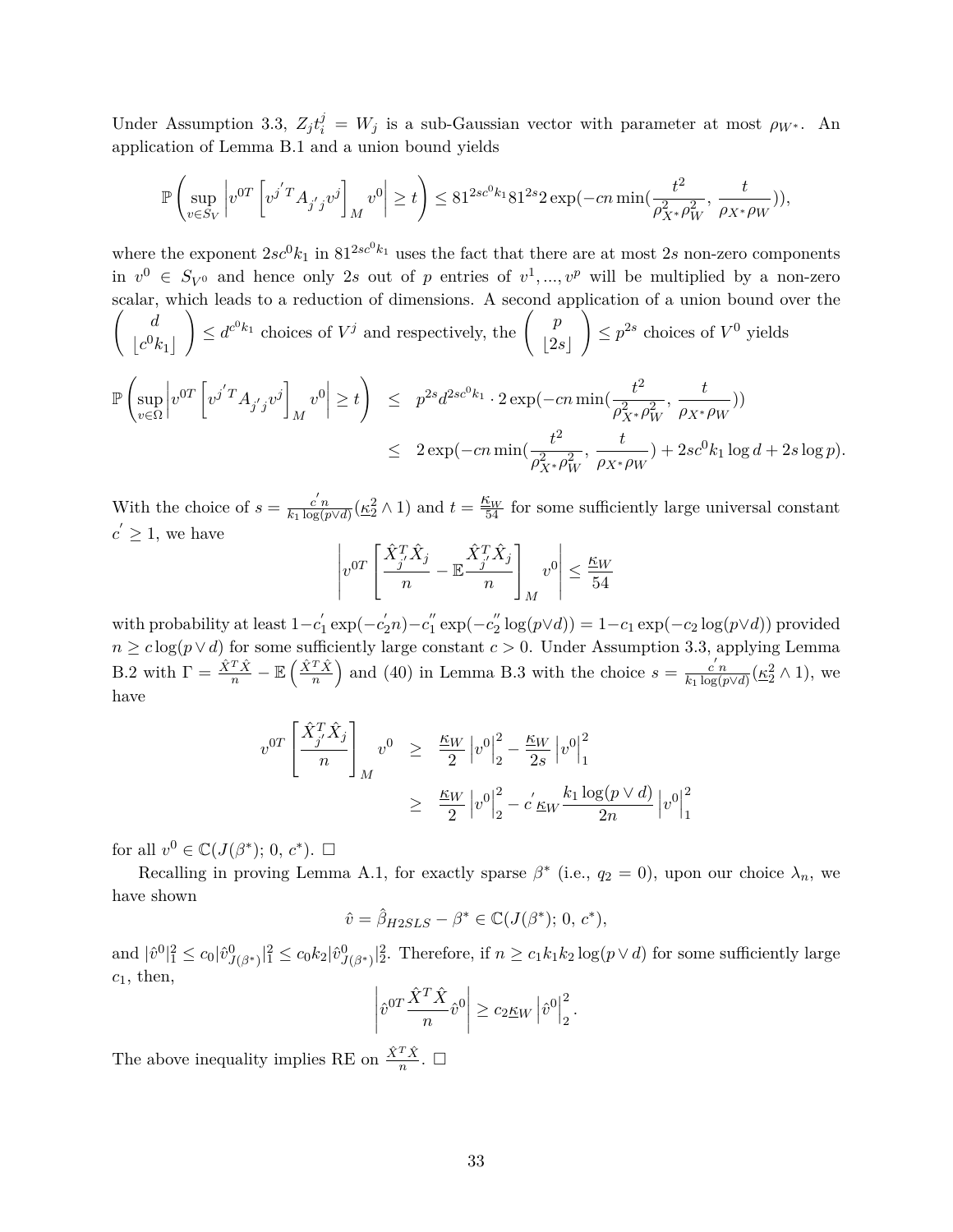#### **A.5 Proof for Theorem 3.3**

**Proof**. Note that  $|\hat{\beta} - \beta^*|_{\infty} \leq |\hat{\beta} - \beta^*|_2 \leq B$ , which implies that  $-B + \beta_j^* \leq \hat{\beta}_j \leq B + \beta_j^*$ . Given  $B < \min_{j \in J(\beta^*)} |\beta_j^*|$ , for  $j \in J(\beta^*)$ , if  $\beta_j^* > 0$ , then the left inequality ensures that  $\hat{\beta}_j > 0$  and on the other hand if  $\beta_j^* < 0$ , then the right inequality ensures that  $\hat{\beta}_j < 0$ . In either case, we must have  $J(\hat{\beta}_{H2SLS}) \supseteq J(\beta^*)$ . To show the correct inclusion of the thresholded estimator, note that  $\max_{j \notin J(\beta^*)} |\hat{\beta}_j| \leq B < B_1$ . Because the thresholded estimator  $\bar{\beta}$  excludes all components smaller than  $B_1$ , we must have  $J(\bar{\beta}) \subseteq J(\beta^*)$ .  $\Box$ 

#### **A.6 Main proofs for Theorem 3.4**

The proof for Theorem 3.4 is based on a construction called Primal-Dual Witness (PDW) method developed by Wainwright (2009). This method constructs a pair  $(\hat{\beta}, \hat{\mu})$ . When this procedure succeeds, the constructed pair is primal-dual optimal, and acts as a witness for the fact that the Lasso has a unique optimal solution with the correct signed support. The procedure is described in the following.

- 1. Set  $\hat{\beta}_{J(\beta^*)^c} = 0$ .
- 2. Obtain  $(\hat{\beta}_{J(\beta^*)}, \hat{\mu}_{J(\beta^*)})$  by solving the oracle subproblem

$$
\hat{\beta}_{J(\beta^*)} \in \arg\min_{\beta_{J(\beta^*)} \in \mathbb{R}^{k_2}} \{ \frac{1}{2n} |y - \hat{X}_{J(\beta^*)} \beta_{J(\beta^*)} |^2_2 + \lambda_n |\beta_{J(\beta^*)}|_1 \},
$$

and choose  $\hat{\mu}_{J(\beta^*)} \in \partial |\hat{\beta}_{J(\beta^*)}|_1$ , where  $\partial |\hat{\beta}_{J(\beta^*)}|_1$  denotes the set of subgradients at  $\hat{\beta}_{J(\beta^*)}$  for the function  $|\cdot|_1 : \mathbb{R}^{k_2} \to \mathbb{R}$ .

3. Solve for  $\hat{\mu}_{J(\beta^*)^c}$  via the zero-subgradient equation

$$
\frac{1}{n}\hat{X}^T(y - \hat{X}\hat{\beta}) + \lambda_n \hat{\mu} = 0,
$$

and check whether or not the *strict dual feasibility* condition  $|\hat{\mu}_{J(\beta^*)^c}|_{\infty} < 1$  holds.

 $W$ e let  $J(\beta^*) := K$ ,  $J(\beta^*)^c := K^c$ ,  $\Sigma_{K^cK} := \mathbb{E} \left[ \frac{1}{n} X_{K^c}^{*T} X_K^* \right]$  $\Big], \ \hat{\Sigma}_{K^cK} := \frac{1}{n} X_{K^c}^{*T} X_K^*$ , and  $\tilde{\Sigma}_{K^cK} :=$  $\frac{1}{n}\hat{X}_{K}^T \hat{X}_K$ . Similarly, let  $\Sigma_{KK} := \mathbb{E} \left[ \frac{1}{n} X_K^{*T} X_K^* \right]$  $\left[\begin{array}{ccc} \cdot & \hat{\Sigma}_{KK} : = & \frac{1}{n} X_K^{*T} X_K^* , \text{ and } \tilde{\Sigma}_{KK} : = & \frac{1}{n} \hat{X}_K^T \hat{X}_K . \end{array}\right]$ The proof for the first claim in Theorem 3.4 is established in Lemma A.7, which shows that  $\hat{\beta}_{H2SLS} = (\hat{\beta}_K, \mathbf{0})$  where  $\hat{\beta}_K$  is the solution obtained in step 2 of the PDW construction. The second and third claims are proved using Lemma A.8. The last claim is a consequence of the third claim (which can be shown in the similar way as the proof for the first part of Theorem 3.3).

**Lemma A.7**: If the PDW construction succeeds and if  $\lambda_{\min}(\Sigma_{KK}) \geq C_{\min} > 0$ , then the vector  $(\hat{\beta}_K, \mathbf{0}) \in \mathbb{R}^p$  is the unique optimal solution of the Lasso.

**Proof.** The proof for Lemma A.7 adopts the proof for Lemma 1 from Chapter 6.4.2 of Wainwright (2015). If the PDW construction succeeds, then  $\hat{\beta} = (\hat{\beta}_K, 0)$  is an optimal solution with  $\text{subgradient } \hat{\mu} \in \mathbb{R}^p \text{ and } |\hat{\mu}_{K^c}|_{\infty} < 1, \langle \hat{\mu}, \hat{\beta} \rangle = |\hat{\beta}|_1. \text{ Suppose } \tilde{\beta} \text{ is another optimal solution. Letting } \hat{\mu} \in \mathbb{R}^p \text{ and } |\hat{\mu}_{K^c}|_{\infty} < 1.$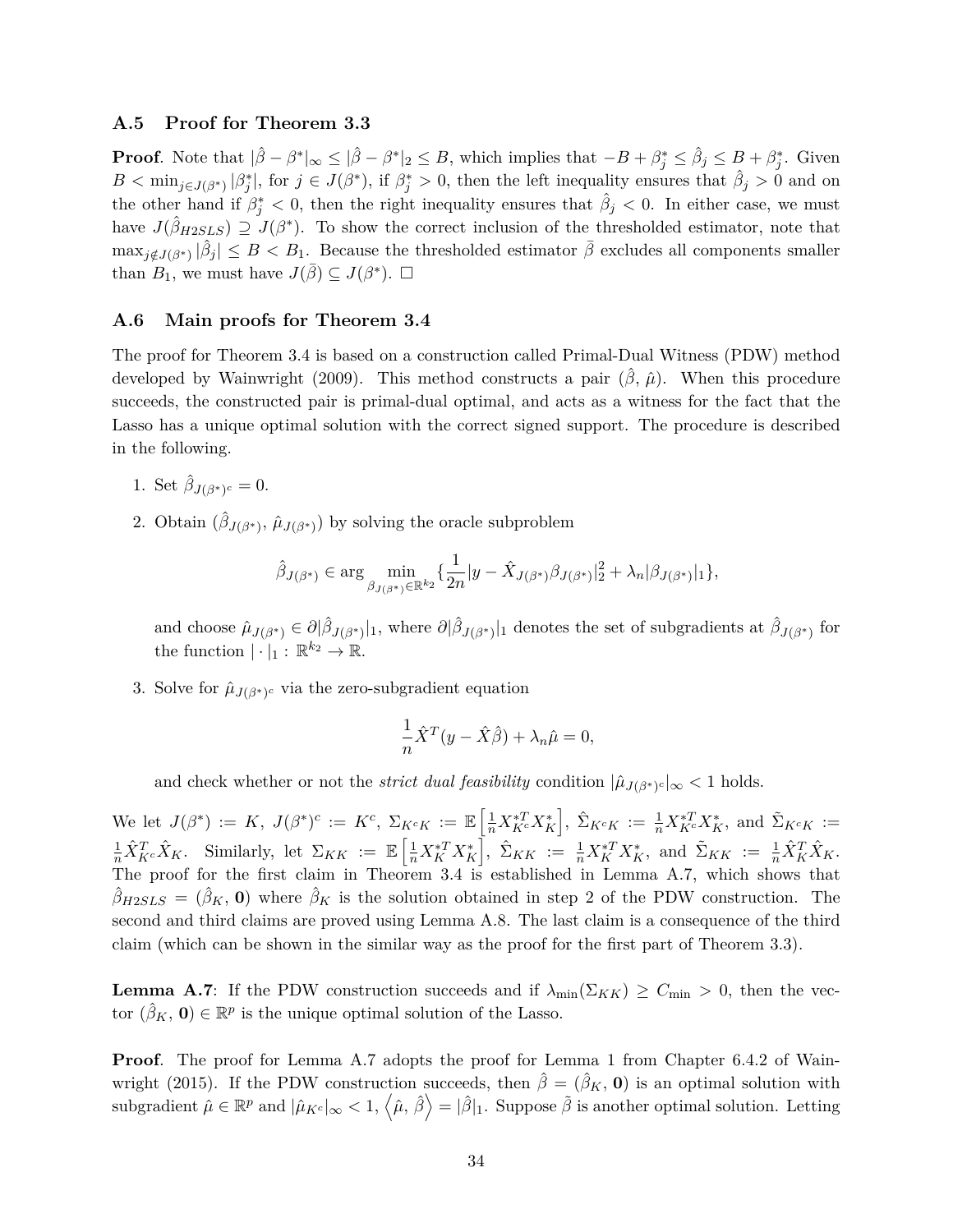$F(\beta) = \frac{1}{2n}|Y - \hat{X}\beta|_2^2$ , then  $F(\hat{\beta}) + \lambda_n \langle \hat{\mu}, \hat{\beta} \rangle = F(\tilde{\beta}) + \lambda_n |\tilde{\beta}|_1$  and  $F(\hat{\beta}) - \lambda_n \langle \hat{\mu}, \tilde{\beta} - \hat{\beta} \rangle = F(\tilde{\beta}) +$  $\lambda_n\left(|\tilde{\beta}|_1 - \langle \hat{\mu}, \tilde{\beta} \rangle\right)$ . However, by the zero-subgradient<sup>1</sup> optimality conditions,  $\lambda_n \hat{\mu} = -\nabla F(\hat{\beta})$ ,  $\text{F}(\hat{\beta}) + \langle \nabla F(\hat{\beta}), \tilde{\beta} - \hat{\beta} \rangle - F(\tilde{\beta}) = \lambda_n \left( |\tilde{\beta}|_1 - \langle \hat{\mu}, \tilde{\beta} \rangle \right)$ . Convexity of *F* ensures that the left-hand side is non-positive and consequently  $|\tilde{\beta}|_1 \leq \langle \hat{\mu}, \tilde{\beta} \rangle$ . On the other hand, since  $\langle \hat{\mu}, \tilde{\beta} \rangle \leq |\hat{\mu}|_{\infty} |\tilde{\beta}|_{1}$ , we must have  $|\tilde{\beta}|_{1} = \langle \hat{\mu}, \tilde{\beta} \rangle$ . Given  $|\hat{\mu}_{K^{c}}|_{\infty} < 1$ , this equality can only hold if  $\tilde{\beta}_j = 0$  for all  $j \in K^c$ . Therefore, all optimal solutions must have the same support *K* and can be obtained by solving the oracle subproblem in the PDW procedure. The bound  $\lambda_{\min}(\tilde{\Sigma}_{KK}) \ge c\lambda_{\min}(\hat{\Sigma}_{KK}) \ge c(1-c')\lambda_{\min}(\Sigma_{KK})$  for some  $c, c' \in (0, 1)$  (inequalities (7) and (13) of Section S.1 from the proofs for Lemma S.2 and S.3) and the condition  $\lambda_{\min}(\Sigma_{KK}) \geq C_{\min} > 0$ ensures that this subproblem is strictly convex and has a unique minimizer.  $\Box$ 

**Lemma A.8**: Suppose the assumptions in Theorem 3.4 hold. Then, with probability at least  $1 - O\left(\frac{1}{p}\right)$ *p*  $\int$ : (i) | $\hat{\mu}_{K^c}|_{∞} \leq 1 - \frac{\varsigma \phi}{\overline{c} - 1}$  $\frac{\varsigma \varphi}{\overline{c}-1}$  for some universal constant  $\overline{c} > 2$  and any small number  $\varsigma > 0$ ; (ii)

$$
|\hat{\beta}_{H2SLS,J(\beta^*)}-\beta^*_{H2SLS,J(\beta^*)}|_{\infty}\leq \lambda_n\left[\frac{(\bar{c}-2-\varsigma)\phi}{\left(2-\frac{(\bar{c}-2)\phi}{(\bar{c}-1)}\right)(\bar{c}-1)}+1\right]\left\|\left(\frac{\hat{X}_{J(\beta^*)}^T\hat{X}_{J(\beta^*)}}{n}\right)^{-1}\right\|_{\infty}=B_2,
$$

where, for some constant  $c'' > 1$ ,

$$
\left\| \left( \frac{\hat{X}_{J(\beta^*)}^T \hat{X}_{J(\beta^*)}}{n} \right)^{-1} \right\|_{\infty} \le \frac{c'' \sqrt{k_2}}{\lambda_{\min} \left( \mathbb{E} \left[ \frac{1}{n} X_{J(\beta^*)}^{*T} X_{J(\beta^*)}^* \right] \right)}.
$$

**Proof**. By construction, the sub-vectors  $\hat{\beta}_K$ ,  $\hat{\mu}_K$ , and  $\hat{\mu}_{K^c}$  satisfy the zero-subgradient condition in the PDW construction. Recall  $e = (X^* - \hat{X})\beta^* + \eta\beta^* + \epsilon$ . With the fact that  $\hat{\beta}_{K^c} = \beta^*_{K^c} = 0$ , we have

$$
\frac{1}{n}\hat{X}_K^T\hat{X}_K(\hat{\beta}_K - \beta_K^*) + \frac{1}{n}\hat{X}_K^Te + \lambda_n\hat{\mu}_K = 0,
$$
  

$$
\frac{1}{n}\hat{X}_{K^c}^T\hat{X}_K(\hat{\beta}_K - \beta_K^*) + \frac{1}{n}\hat{X}_{K^c}^Te + \lambda_n\hat{\mu}_{K^c} = 0.
$$

From the equations above, by solving for the vector  $\hat{\mu}_{K^c} \in \mathbb{R}^{p-k_2}$ , we obtain

$$
\hat{\mu}_{K^c} = -\frac{1}{n\lambda_n} \hat{X}_{K^c}^T \hat{X}_K \left( \hat{\beta}_K - \beta_K^* \right) - \hat{X}_{K^c}^T \frac{e}{n\lambda_n},
$$
\n
$$
\hat{\beta}_K - \beta_K^* = -\left( \frac{1}{n} \hat{X}_K^T \hat{X}_K \right)^{-1} \frac{\hat{X}_K^T e}{n} - \lambda_n \left( \frac{\hat{X}_K^T \hat{X}_K}{n} \right)^{-1} \hat{\mu}_K,
$$

<sup>&</sup>lt;sup>1</sup>For a convex function  $g: \mathbb{R}^p \to \mathbb{R}, \mu \in \mathbb{R}^p$  is a subgradient at  $\beta$ , denoted by  $\mu \in \partial g(\beta)$ , if  $g(\beta + \triangle) \geq g(\beta) + \langle \mu, \Delta \rangle$ for all  $\Delta \in \mathbb{R}^p$ . When  $g(\beta) = |\beta|_1$ , notice that  $\mu \in \partial |\beta|_1$  if and only if  $\mu_j = \text{sgn}(\beta_j)$  for all  $j = 1, ..., p$ , where sgn(0) is allowed to be any number in  $[-1, 1]$ .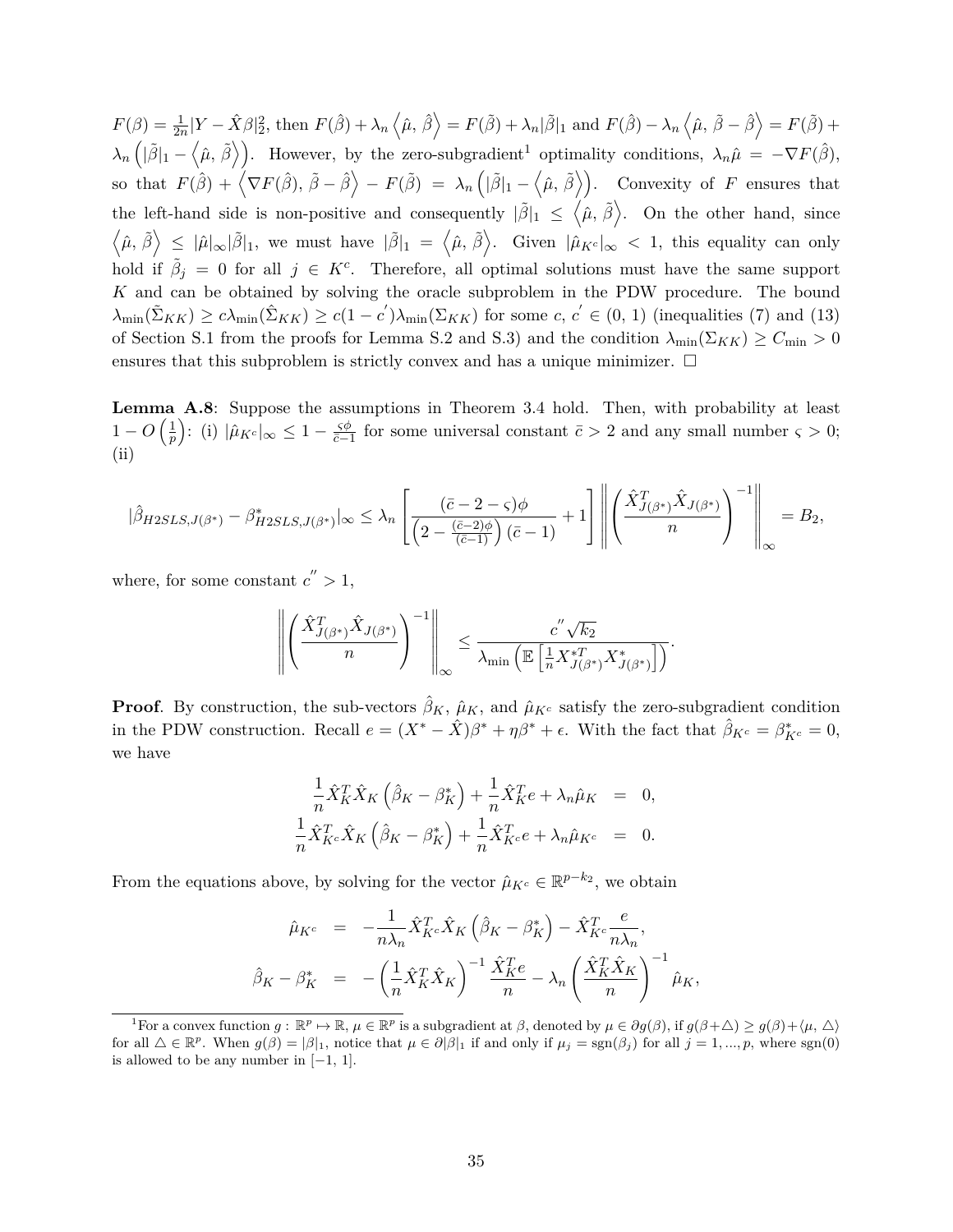which yields

$$
\hat{\mu}_{K^c} = \left(\tilde{\Sigma}_{K^c K} \tilde{\Sigma}_{K K}^{-1}\right) \hat{\mu}_K + \left(\hat{X}_{K^c}^T \frac{e}{n \lambda_n}\right) - \left(\tilde{\Sigma}_{K^c K} \tilde{\Sigma}_{K K}^{-1}\right) \hat{X}_{K}^T \frac{e}{n \lambda_n}.
$$

By the triangle inequality, we have

$$
|\hat{\mu}_{K^c}|_{\infty} \le \left\| \tilde{\Sigma}_{K^c K} \tilde{\Sigma}_{K K}^{-1} \right\|_{\infty} + \left| \hat{X}_{K^c}^T \frac{e}{n \lambda_n} \right|_{\infty} + \left\| \tilde{\Sigma}_{K^c K} \tilde{\Sigma}_{K K}^{-1} \right\|_{\infty} \left| \hat{X}_{K}^T \frac{e}{n \lambda_n} \right|_{\infty},
$$

where the fact that  $|\hat{\mu}_K|_{\infty} \leq 1$  is used in the inequality above. By Lemma S.1,  $\|\tilde{\Sigma}_{K^cK}\tilde{\Sigma}_{KK}^{-1}\|$  $\|$ <sub>∞</sub>  $\leq$ 1 −  $\frac{(\bar{c}-2)\phi}{(\bar{c}-1)}$  with probability at least 1 − *O*  $\left(\frac{1}{p}\right)$ *p* . Hence,

$$
\begin{array}{rcl}\n|\hat{\mu}_{K^c}|_{\infty} & \leq & 1 - \frac{(\bar{c} - 2)\phi}{(\bar{c} - 1)} + \left| \hat{X}_{K^c}^T \frac{e}{n\lambda_n} \right|_{\infty} + \left\| \tilde{\Sigma}_{K^c K} \tilde{\Sigma}_{K K}^{-1} \right\|_{\infty} \left| \hat{X}_{K}^T \frac{e}{n\lambda_n} \right|_{\infty} \\
& \leq & 1 - \frac{(\bar{c} - 2)\phi}{(\bar{c} - 1)} + \left( 2 - \frac{(\bar{c} - 2)\phi}{(\bar{c} - 1)} \right) \left| \hat{X}^T \frac{e}{n\lambda_n} \right|_{\infty}.\n\end{array}
$$

Therefore, it suffices to show that  $\left(2 - \frac{(\bar{c}-2)\phi}{(\bar{c}-1)}\right) \left| \hat{X}^T \frac{e}{n\lambda_n} \right|$  $\Big|_{\infty} \leq \frac{(\bar{c} - 2 - \varsigma)\phi}{\bar{c} - 1}$  with high probability, for any small number  $\varsigma > 0$ . This result holds if  $\lambda_n \geq$  $\left(2-\frac{(\bar{c}-2)\phi}{(\bar{c}-1)}\right)(\bar{c}-1)$  $\frac{(\bar{c}-1)$ ,  $(\bar{c}-2)}{(\bar{c}-2-\bar{c})\phi}$  with  $\mathcal{T}_0$  defined in (5), Thus, we have  $|\hat{\mu}_{K^c}|_{\infty} \leq 1 - \frac{\varsigma \phi}{\overline{c} - 1}$  with probability at least  $1 - O\left(\frac{1}{p}\right)$ *p* . It remains to establish a bound on the *l*<sub>∞</sub>−norm of the error  $\hat{\beta}_K - \beta_K^*$ . By the triangle inequality, we have

$$
\begin{array}{rcl} |\hat{\beta}_K - \beta_K^*|_\infty & \leq & \left\| \left( \frac{\hat{X}_K^T \hat{X}_K}{n} \right)^{-1} \frac{\hat{X}_K^T e}{n} \right\|_\infty + \lambda_n \left\| \left( \frac{\hat{X}_K^T \hat{X}_K}{n} \right)^{-1} \right\|_\infty \\ & \leq & \left\| \left( \frac{\hat{X}_K^T \hat{X}_K}{n} \right)^{-1} \right\|_\infty \left\| \frac{\hat{X}_K^T e}{n} \right\|_\infty + \lambda_n \left\| \left( \frac{\hat{X}_K^T \hat{X}_K}{n} \right)^{-1} \right\|_\infty, \end{array}
$$

Using the following bound (inequality (14) of Section S.1) from the proof for Lemma S.3:

$$
\left\| \left( \frac{\hat{X}_K^T \hat{X}_K}{n} \right)^{-1} \right\|_{\infty} \le \frac{c' \sqrt{k_2}}{\lambda_{\min}(\hat{\Sigma}_{KK})} \le \frac{c'' \sqrt{k_2}}{\lambda_{\min}(\Sigma_{KK})}
$$

for some  $c'' > c' > 1$ , and putting everything together with the choice of  $\lambda_n$  stated in Theorem 3.4 yields claim (ii).  $\square$ 

## **B Technical lemmas**

**Lemma B.1**: If  $X \in \mathbb{R}^{n \times p_1}$  is a sub-Gaussian matrix with parameters  $(\Sigma_X, \rho_X^2)$  and each row is sampled independently, then for any fixed (unit) vector  $v \in \mathbb{R}^{p_1}$ , we have

$$
\mathbb{P}(|Xv|_2^2 - \mathbb{E}[|Xv|_2^2]| \ge nt) \le 2\exp(-cn\min\{\frac{t^2}{\rho_X^4}, \frac{t}{\rho_X^2}\}).
$$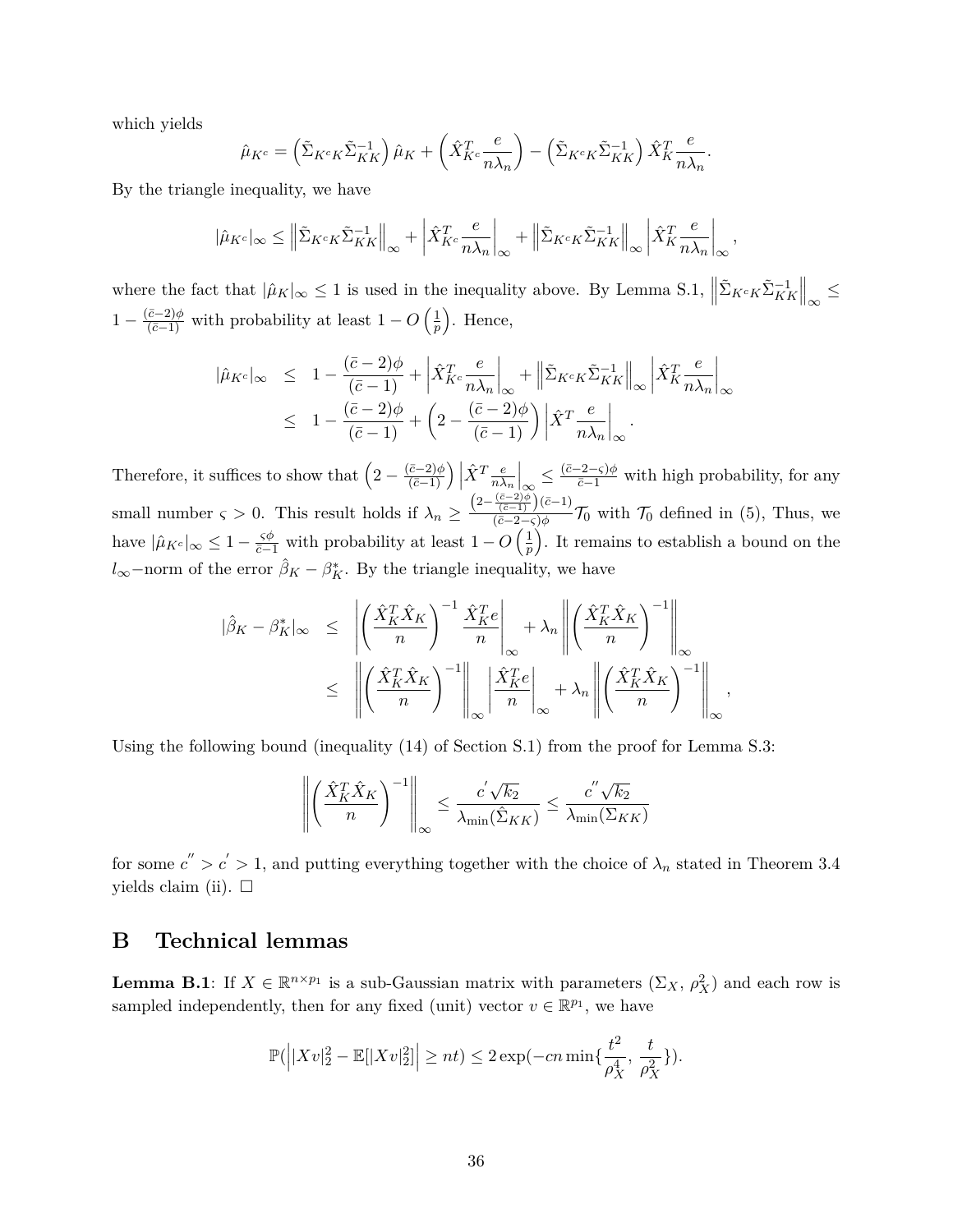Moreover, if  $Y \in \mathbb{R}^{n \times p_2}$  is a sub-Gaussian matrix with parameters  $(\Sigma_Y, \rho_Y^2)$  and each row is sampled independently, then

$$
\mathbb{P}(|Y^TX - \mathbb{E}(Y^TX)|_{\infty} \ge nt) \le 6p_1p_2 \exp(-cn \min\{\frac{t^2}{\rho_X^2 \rho_Y^2}, \frac{t}{\rho_X \rho_Y}\}),
$$

where  $X_i$  and  $Y_i$  are the *i*<sup>th</sup> rows of *X* and *Y*, respectively. In particular, if  $n \succsim \log p$ , then

$$
\mathbb{P}(|\frac{Y^TX}{n}-\mathbb{E}(\frac{Y^TX}{n})|_{\infty}\geq c_0\rho_X\rho_Y\sqrt{\frac{\log(p_1\vee p_2)}{n}})\leq c_1\exp(-c_2\log(p_1\vee p_2)).
$$

**Remark**. Lemma B.1 is Lemma 14 in Loh and Wainwright (2012), based on Lemma 5.14 and Corollary 5.17 in Vershynin (2012).

**Lemma B.2**: For a fixed matrix  $\Gamma \in \mathbb{R}^{p \times p}$ , parameter  $s \geq 1$ , and tolerance  $\tau > 0$ , suppose we have the deviation condition

$$
|v^T \Gamma v| \le \tau \qquad \forall v \in \mathbb{K}(2s, p, 1).
$$

Then,

$$
|v^T \Gamma v| \le 27\tau \left( |v|_2^2 + \frac{1}{s} |v|_1^2 \right) \qquad \forall v \in \mathbb{R}^p.
$$

**Remark**. Lemma B.2 is Lemma 12 in Loh and Wainwright (2012).

**Lemma B.3**: Suppose the matrix  $U \in \mathbb{R}^{n \times q}$  is sub-Gaussian with parameters  $(\Sigma_U, \rho_U^2)$  where the *j*th column of *U* is  $U_j$ , and each row is sampled independently, we have

$$
v^{0T} \frac{U^T U}{n} v^0 \geq v^{0T} \Sigma_U v^0 - \frac{\kappa}{2} \left( |v^0|^2 + \frac{1}{s} |v^0|^2 \right), \tag{40}
$$

$$
v^{0T} \frac{U^T U}{n} v^0 \leq v^{0T} \Sigma_U v^0 + \frac{\kappa}{2} \left( |v^0|^2 + \frac{1}{s} |v^0|^2 \right), \tag{41}
$$

for all  $v \in \mathbb{R}^q$  with probability at least  $1 - c_1 \exp(-c_2 n + 2s \log q)$ .

**Proof**. First, we show

$$
\sup_{v \in \mathbb{K}(2s,q,1)} \left| v^T \left( \frac{U^T U}{n} - \Sigma_U \right) v \right| \le \frac{\underline{\kappa}}{54}
$$

with high probability, where  $\Sigma_U = \mathbb{E}(\frac{U^T U}{n})$  $\frac{1}{n}$ ). By Lemma B.1 and a discretization argument similar to those in the proof for Lemma A.6, we have

$$
\mathbb{P}\left(\sup_{v\in\mathbb{K}(2s,q,1)}\left|v^T\left(\frac{U^TU}{n}-\Sigma_U\right)v\right|\geq t\right)\leq 2\exp(-cn\min(\frac{t^2}{\rho_U^4},\frac{t}{\rho_U^2})+2s\log q),
$$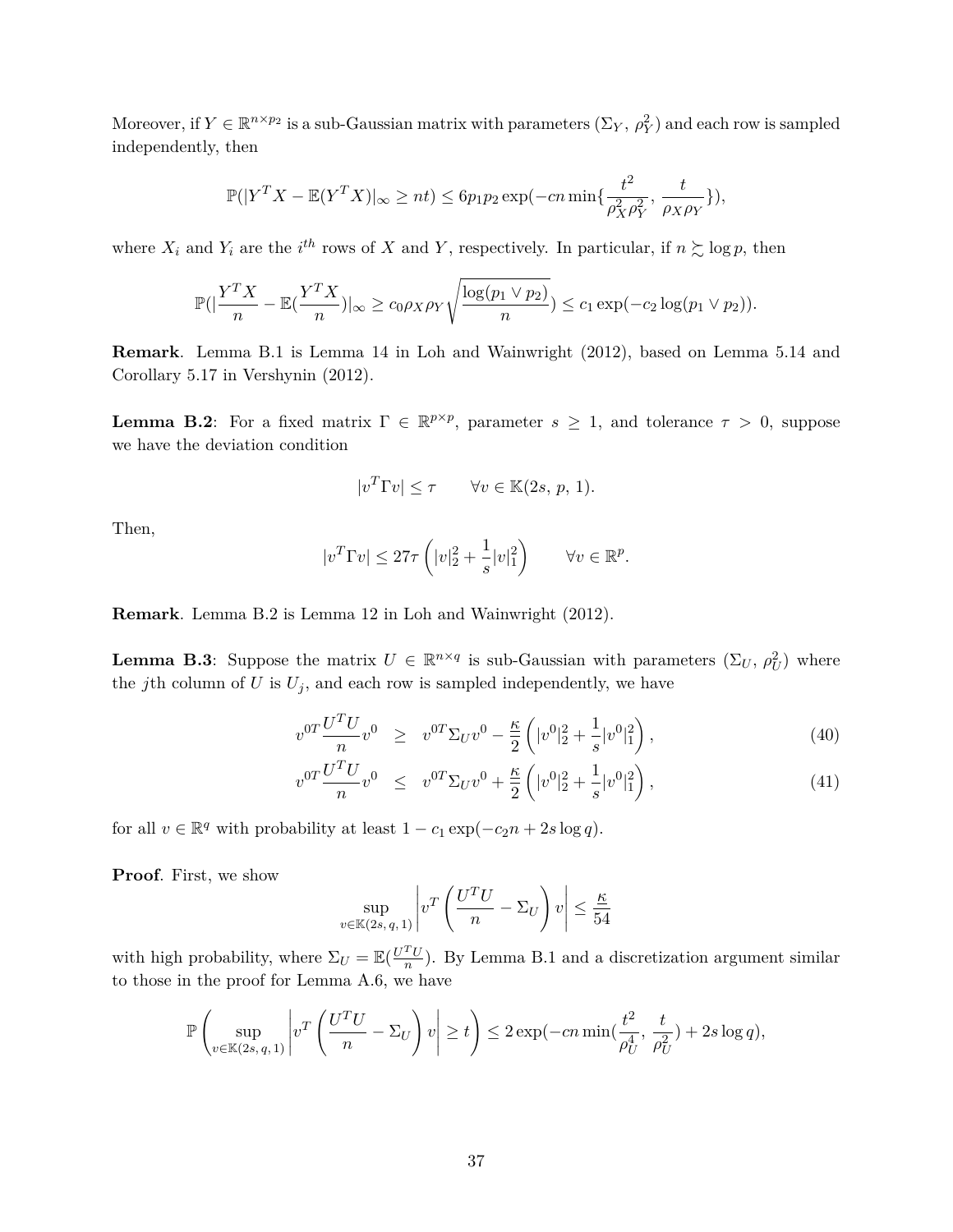for some universal constant  $c > 0$ . By choosing  $t = \frac{\kappa}{54}$ ,  $s \ge 1$ , we obtain

$$
\mathbb{P}\left(\sup_{v^0\in\mathbb{K}(2s,q,1)}\left|v^T\left(\frac{U^TU}{n}-\Sigma_U\right)v\right|\geq \frac{\kappa}{54}\right)\leq 2\exp(-c_2n+2s\log q).
$$

Now, by Lemma B.2 with the following substitutions  $\Gamma = \frac{U^T U}{n} - \Sigma_U$  and  $\tau := \frac{\kappa}{54}$ , we obtain

$$
\left| v^{0T} \left( \frac{U^T U}{n} - \Sigma_U \right) v^0 \right| \le \frac{\kappa}{2} \left( |v^0|_2^2 + \frac{1}{s} |v^0|_1^2 \right),
$$

with probability at least  $1 - c_1 \exp(-c_2 n + 2s \log q)$ . The claims follow from the bound above.  $\Box$ 

## **S Supplementary materials**

The supplementary materials include additional technical lemmas with proofs, as well as additional simulation results (https://sites.google.com/site/yingzhu1215/home/HD2SLS\_Supplement.pdf).

## **References**

- Allen, D. M. (1974). "The relationship between variable selection and data argumentation and a method of prediction." *Technometrics*, 16, 125-127.
- Amemiya, T. (1974). "The non-linear two-stage least squares estimator." *Journal of Econometrics*, 2, 105-110.
- Antoniadis, A. (2010). "Comments on: *l*1−penalization for mixture regression models." *Test*, 19, 257-258.
- Bach, F. (2008). "Bolasso: model consistent Lasso estimation through the bootstrap." *Proceedings of the 25th international conference on Machine learning*.
- Belloni, A., V. Chernozhukov, and L. Wang (2011). "Square-root Lasso: pivotal recovery of sparse signals via conic programming." *Biometrika*, 98, 791-806.
- Belloni, A. and V. Chernozhukov (2011a). "L1-penalized quantile regression in high-dimensional sparse models." *The Annals of Statistics*, 39, 82-130.
- Belloni, A. and V. Chernozhukov (2011b). "High dimensional sparse econometric models: an introduction", in: Inverse problems and high dimensional estimation, Stats in the Château 2009, Alquier, P., E. Gautier, and G. Stoltz, Eds., *Lecture Notes in Statistics*, 203, 127-162, Springer, Berlin.
- Belloni, A., D. Chen, V. Chernozhukov, and C. Hansen (2012). "Sparse models and methods for instrumental regression, with an application to eminent domain." *Econometrica*, 80, 2369- 2429.
- Belloni, A. and V. Chernozhukov (2013). "Least squares after model selection in high-dimensional sparse models." *Bernoulli*, 19, 521-547.
- Bickel, P., J. Y. Ritov, and A. B. Tsybakov (2009). "Simultaneous analysis of Lasso and Dantzig selector." *The Annals of Statistics*, 37, 1705-1732.
- Breiman, L. (1995). "Better subset regression using the nonnegative garrote." *Technometrics*, 37.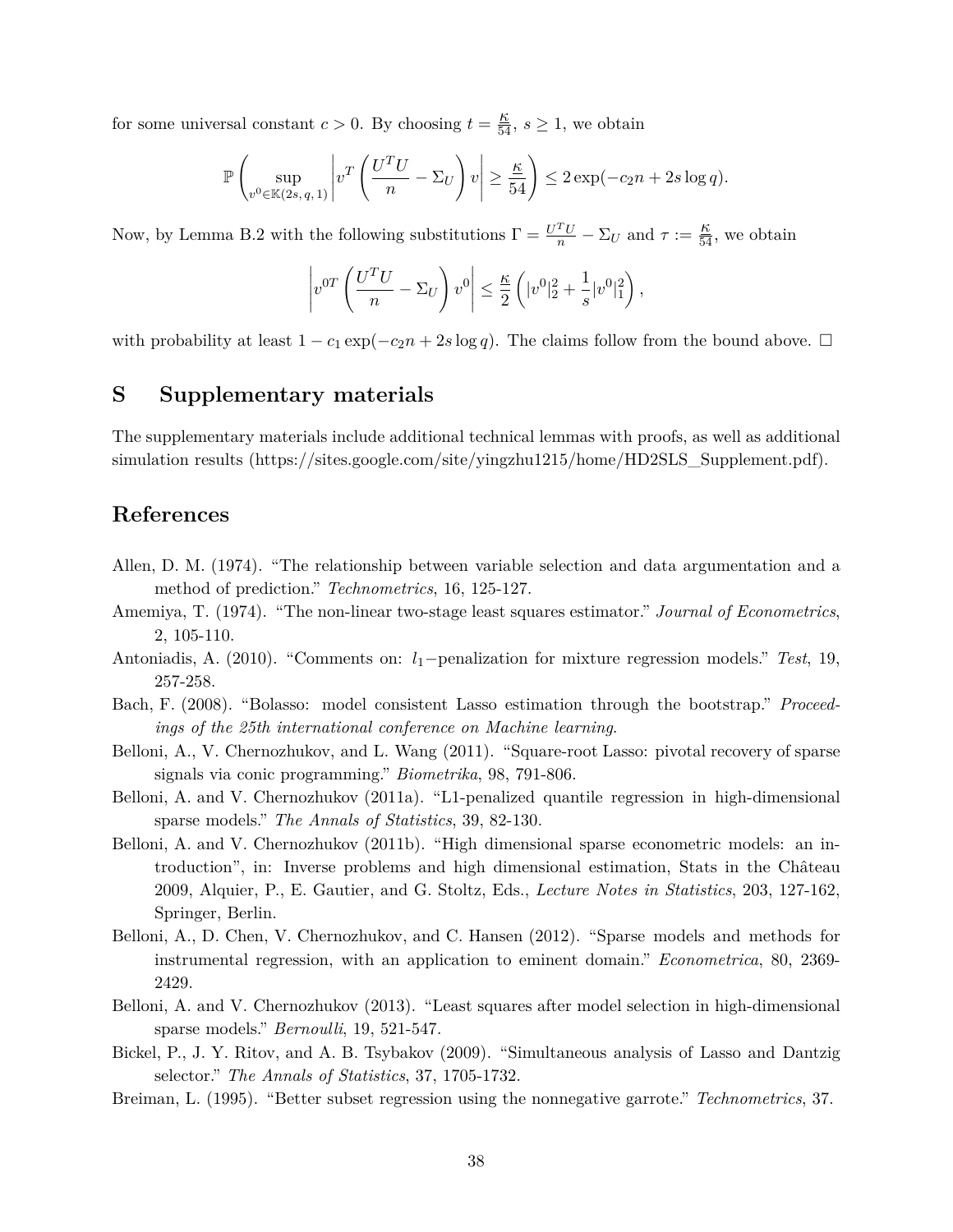- Breiman, L. (1996). "Heuristics of instability and stabilization in model selection." *The Annals of Statistics*, 24, 2350-2383.
- Breiman, L. (2001). "Statistical modeling: the two cultures." *Statistical Science*, 16, 199-231.
- Bühlmann, P. and S. A. van de Geer (2011). *Statistics for high-dimensional data*. Springer, New-York.
- Caner, M. (2009). "Lasso type GMM estimator." *Econometric Theory*, 25, 1-23.
- Candès, E. and T. Tao (2007). "The Dantzig selector: statistical estimation when *p* is much larger than *n*." *The Annals of Statistics*, 35, 2313-2351.
- Carrasco, M. and J. P. Florens (2000). "Generalization of GMM to a continuum of moment conditions." *Econometric Theory*, 16, 797-834.
- Carrasco, M. (2012). "A regularization approach to the many instruments problem." *Journal of Econometrics*, 170, 383-398.
- Chen, X. H. and M. Reiss (2011). "On rate optimality for ill-posed inverse problems in econometrics." *Econometric Theory*, 27, 497-521.
- Fan, J. and R. Li (2001). "Variable selection via nonconcave penalized likelihood and its oracle properties." *Journal of American Statistical Association*, 96, 1348-1360.
- Fan, J. and Y. Liao (2014). "Endogeneity in ultrahigh dimension." *The Annals of Statistics*, 42, 872-917.
- Fan, J. and J. Lv (2010). "A Selective overview of variable selection in high dimensional feature space." *Statistica Sinica*, 20, 101-148.
- Fan, J. and J. Lv (2011). "Non-concave penalized likelihood with NP-dimensionality." *IEEE Transactions on Information Theory*, 57, 5467-5484.
- Fan, J., J. Lv, and L. Qi (2011). "Sparse high dimensional models in economics." *Annual Review of Economics*, 3, 291-317.
- Garen, J. (1984). "The returns to schooling: a selectivity bias approach with a continuous choice variable." *Econometrica*, 52, 1199-1218.
- Gautier, E. and A. B. Tsybakov (2014). "High-dimensional instrumental variables regression and confidence sets." Manuscript. CREST (ENSAE).
- Hastie, T., R. Tibshirani, and J. Friedman (2002). *The elements of statistical learning: data mining, inference, and prediction*, Springer.
- Huang, J., J. L. Horowitz, and S. Ma (2008). "Asymptotic properties of Bridge estimators in sparse high-dimensional regression models." *The Annals of Statistics*, 36, 587-613.
- Jing, B.-Y., Q. M. Shao, and Q. Wang (2003). "Self-normalized Cramér-type large deviations for independent random variables." *The Annals of Probability*, 31, 2167-2215.
- Koltchinskii, V. (2009). "The Dantzig selector and sparsity oracle inequalities." *Bernoulli*, 15, 799- 828.
- Koltchinskii, V. (2011). "Oracle inequalities in empirical risk minimization and sparse recovery problems." Forthcoming in *Lecture Notes in Mathematics*, Springer, Berlin.
- Ledoux, M. (2001). *The concentration of measure phenomenon*. *Mathematical Surveys and Monographs*. American Mathematical Society, Providence, RI.
- Ledoux, M. and M. Talagrand (1991). *Probability in Banach spaces: isoperimetry and processes*. Springer-Verlag, New York, NY.
- Lim, C. and B. Yu. (2013). "Estimation stability with cross validation (ESCV)." arXiv:1303.3128.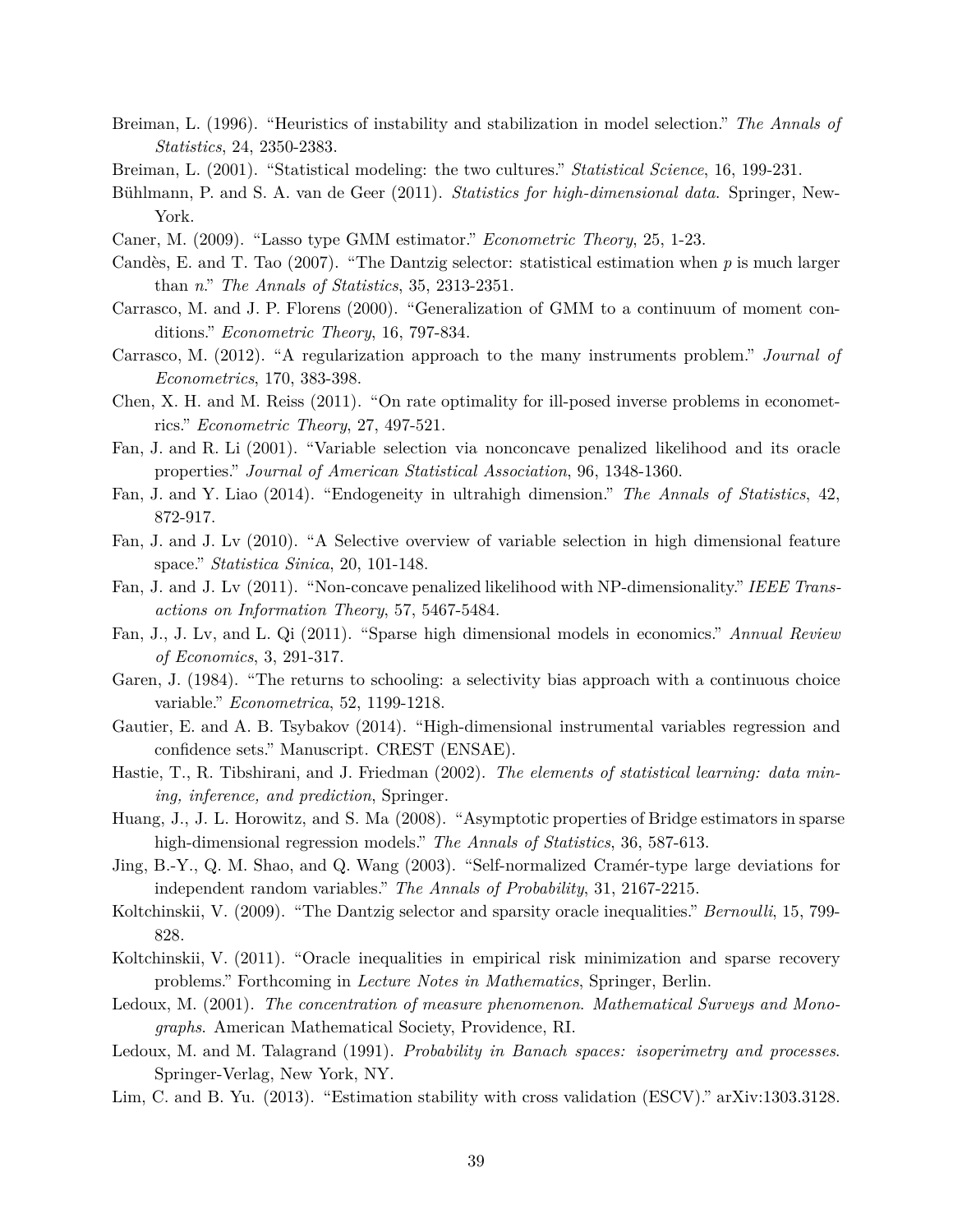- Lin, Y. and H. H. Zhang (2006). "Component selection and smoothing in multivariate nonparametric regression." *The Annals of Statistics*, 34(5): 2272-2297.
- Loh, P., and M. Wainwright (2012). "High-dimensional regression with noisy and missing data: provable guarantees with non-convexity." *The Annals of Statistics*, 40, 1637-1664.
- Manresa, E. (2014). "Estimating the structure of social interactions using panel data." Working paper. CEMFI.
- Meinshausen, N., and P. Bühlmann (2006). "High-dimensional graphs and variable selection with the Lasso." *The Annals of Statistics*, 34:1436-1462.
- Meinshausen, N., and P. Bühlmann (2010). "Stability selection." *Journal of the Royal Statistical Society: Series B (Statistical Methodology)*, 72, 417-473.
- Meinshausen, N., and B. Yu (2009). "Lasso-type recovery of sparse representations for highdimensional Data." *The Annals of Statistics*, 37, 246-270.
- Minsker, S. (2014). "Geometric median and robust estimation in Banach spaces." arXiv:1308.1334v5.
- Negahban, S., P. Ravikumar, M. J. Wainwright, and B. Yu (2012). "A unified framework for highdimensional analysis of M-estimators with decomposable regularizers." *Statistical Science*, 27, 538-557.
- Nemirovski, A., and D. Yudin (1983). *Problem complexity and method efficiency in optimization*. John Wiley and Sons Inc.
- Ravikumar, P., H. Liu, J. Lafferty, and L. Wasserman (2009). "Sparse additive models." *Journal of the Royal Statistical Society: Series B (Statistical Methodology)*, 71, 1009-1030.
- Ravikumar, P., M. J. Wainwright, and J. Lafferty (2010). "High-dimensional Ising model selection using *l*1−regularized logistic regression." *The Annals of Statistics*, 38, 1287-1319.
- Raskutti, G., M. J. Wainwright, and B. Yu (2010). "Restricted eigenvalue conditions for correlated Gaussian designs." *Journal of Machine Learning Research*, 11, 2241-2259.
- Raskutti, G., M. J. Wainwright, and B. Yu (2011). "Minimax rates of estimation for highdimensional linear regression over *lq*−balls." *IEEE Trans. Information Theory*, 57, 6976-6994.
- Rosenbaum, M. and A. B. Tsybakov (2010). "Sparse recovery under matrix uncertainty." *The Annals of Statistics*, 38, 2620-2651.
- Rosenbaum, M. and A. B. Tsybakov (2013). "Improved matrix uncertainty selector", in: *From Probability to Statistics and Back: High-Dimensional Models and Processes* - A Festschrift in Honor of Jon A. Wellner, Banerjee, M. et al. Eds, *IMS Collections*, 9, 276-290, Institute of Mathematical Statistics.
- Rudelson, M. and S. Zhou (2011). "Reconstruction from anisotropic random measurements." Technical report, University of Michigan.
- Sala-i-Martin, X. (1997). "I Just ran two million regressions." *The American Economic Review*, 87, 178-183.
- Silverman, B. W. (1986). *Density estimation for statistics and data analysis*. *Monographs on Statistics and Applied Probability*, 26, Chapman and Hall, London.
- Stone, M. (1974). "Cross-validation choice and assessment of statistical prediction." *Journal of the Royal Statistical Society: Series B (Statistical Methodology)*, 39, 44-47.
- Sun, T. and C.-H. Zhang (2010). "Comments on: *l*1−penalization for mixture regression models." *Test*, 19, 270-275.
- Sun, T. and C.-H. Zhang (2012). "Scaled sparse linear regression." *Biometrika*, 99, 879-898.